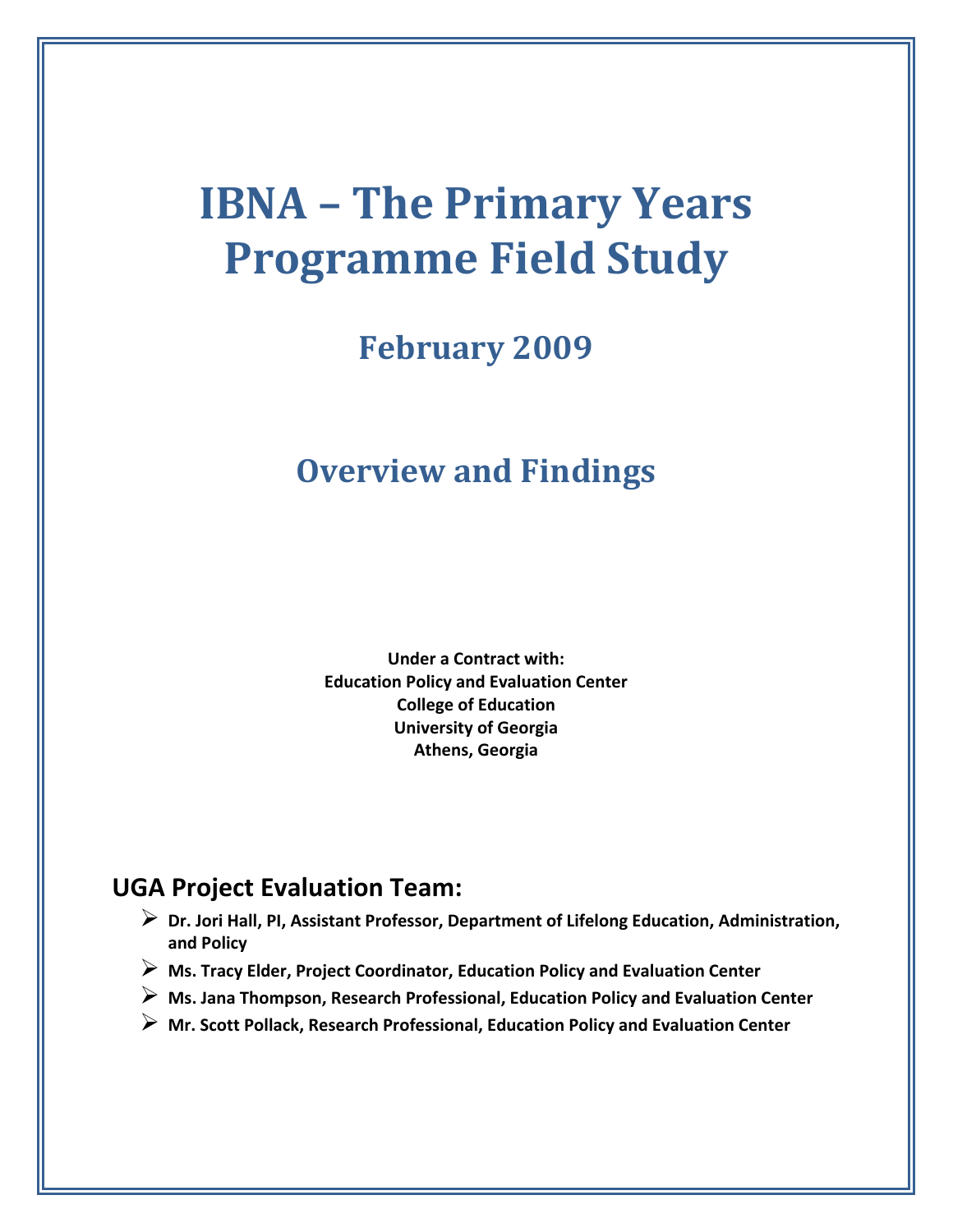# **Table of Contents**

| 3                       |
|-------------------------|
| $\overline{\mathbf{3}}$ |
| $\boldsymbol{4}$        |
| 8                       |
| 17                      |
| 24                      |
| 25                      |
| 31                      |
| 43                      |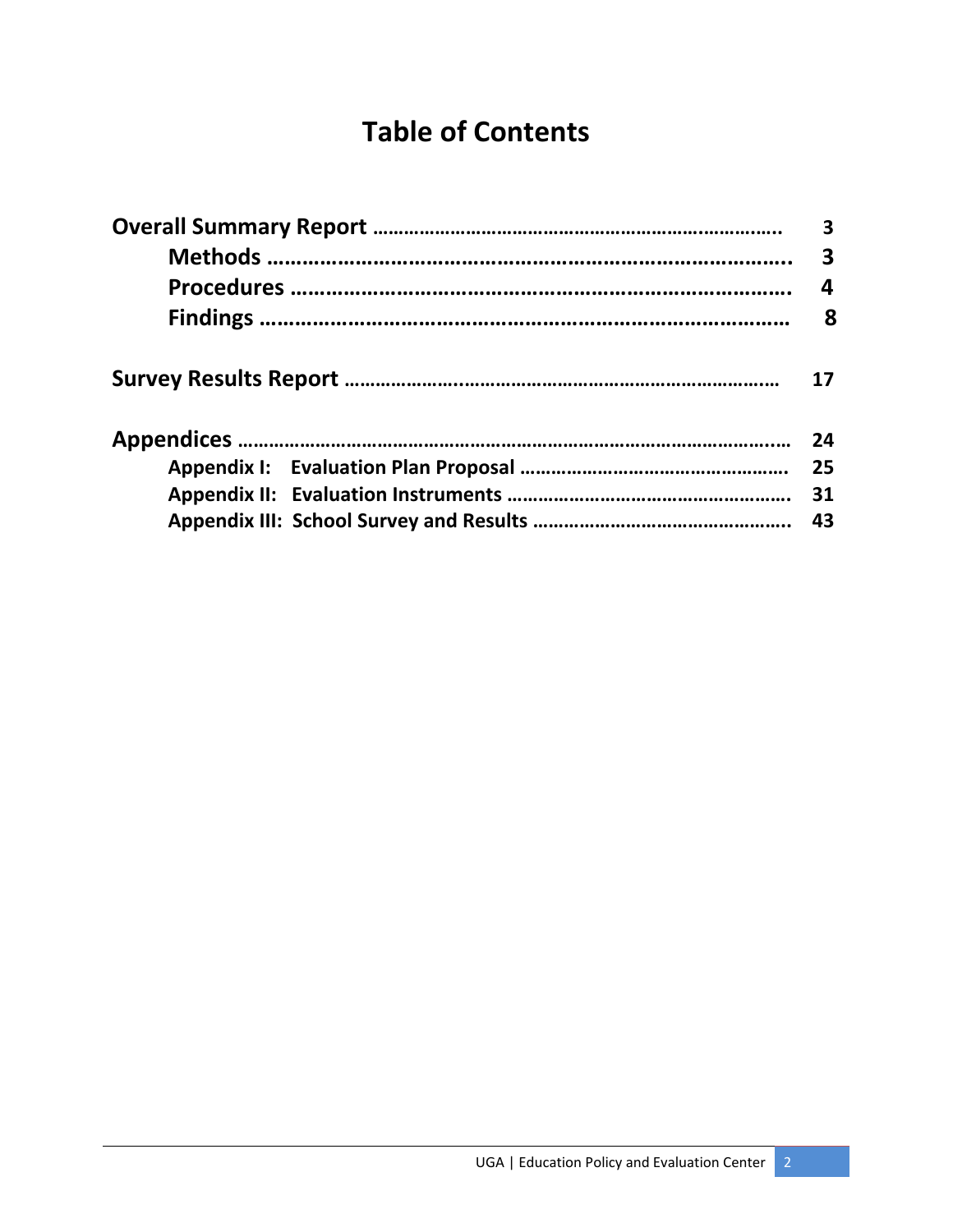# **INTERNATIONAL BACCALAUREATE PRIMARY YEARS PROGRAMME FIELD STUDY OVERALL SUMMARY REPORT**

In response to a request for proposals issued by the International Baccalaureate Organization (IBO) in August of 2008, an investigation of the IB Primary Years Programme (PYP) was conducted by the Education Policy and Evaluation Center (EPEC) in the College of Education at the University of Georgia from September to December 2008. The project investigated the authorization and implementation process of the PYP in Georgia schools. Information from multiple sources was collected to provide a comprehensive, diverse and balanced view of the authorization process and implementation of IB‐PYP schools. The findings are intended primarily as information useful to the IBO for improving the organization's work and guiding the efforts of schools seeking to offer PYP.

Questions to be addressed by the study include the following:

- 1. How does a school move from interested to candidate to authorized status?
	- a. How do schools learn about and follow IB regulations related to becoming authorized? What steps do they take to meet IB standards?
	- b. How do schools encourage teacher support for IB? Who in the school is pursuing the IB programme? Who in the school organizes the tasks necessary for authorization?
	- c. How do schools advertise IB to the community? How are parents involved as stakeholders? Does the school partner with any outside organizations?
	- d. How does the school meet IB and state/local standards?
- 2. How is the programme implemented?
	- a. What are successful strategies?
	- b. What are the challenges?
	- c. How does IB provide support to the school?
	- d. What other systems/actions did the school(s) put in place?

# **Methods**

To address the research questions, a mixed methods approach was used. Online survey data were collected from sixteen schools authorized in Georgia to implement the PYP. Of those sixteen schools, three schools were targeted for case studies.

To ensure breadth and diversity of feedback, an online survey for certified school personnel, including principals and teachers, was developed and administered to collect information about respondents' perceptions and experiences related to the IB‐PYP authorization and implementation process. The survey was administered in December 2008.

Data collection for the three case studies were conducted by a two-person team of field researchers through focus groups and individual interviews, direct observations of PYP activities, and review of documents and data related to PYP to understand school practices and the ways in which they align with IB guidelines. Interview data from various stakeholder groups (district level administrators, school level administrators, teachers, parents) allowed for an investigation of areas pre‐identified by the project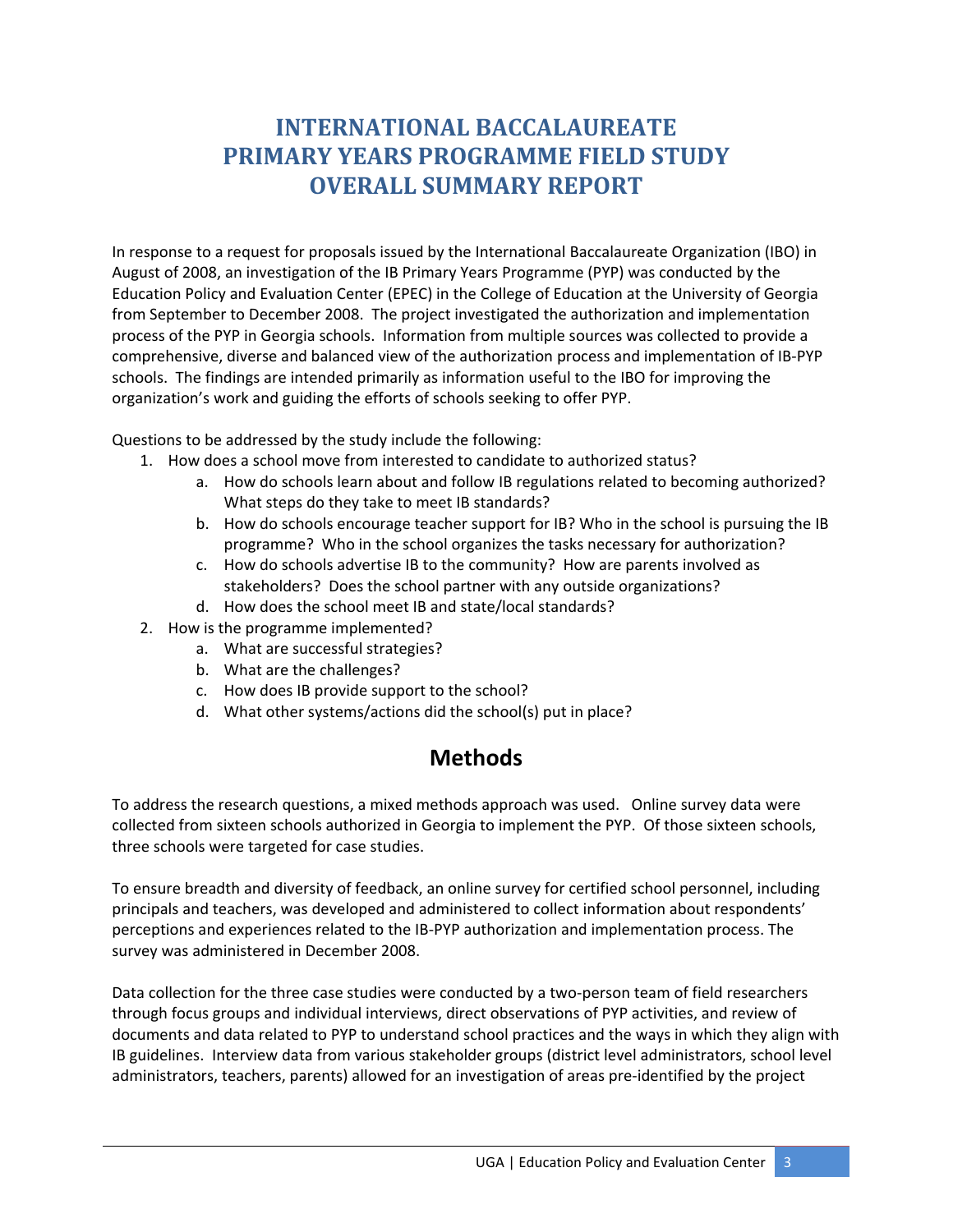team as well as issues that emerged that were not previously known. A case study report for each school is included in a separate section of this report.

*Individual interviews.* A district level administrator and school level administrators from each school were interviewed. These interviews specifically targeted information related to IB implementation, support, and stakeholder involvement.

*Focus group interviews.* To obtain in‐depth information about the perceptions and experiences of teachers and parents, the field research team conducted focus group interviews with teachers and parents.

*Classroom observations and document review.* Classroom observations and the review of relevant documents were also part of the data collection process. These data collection activities provided rich supplemental data that informed understanding of the IB‐PYP implementation process.

# **Procedures for Data Collection and Analysis**

Project team members developed the protocol for the onsite visits, which included a common set of data collection procedures and instruments to be used during the three onsite school visits to Georgia IB-PYP schools. Following is a description of the data collection process for the onsite visits.

# **Project Team Members**

A College of Education faculty member with research expertise in qualitative data collection and analysis as well as knowledge in IB‐PYP, Dr. Jori Hall, served as the Principal Investigator for this project. Professional staff from the EPEC included the Project Director, Tracy Elder, and two research professionals, Scott Pollack and Jana Thompson. Each project team member was assigned roles in this project to design data collection instruments, conduct survey research, coordinate the onsite school visits, develop site visit protocols and data collection processes, and coordinate field data analysis, and reporting. All four members of the project team participated in site visits and contributed to the development of a case study report for each school. The Project Director served as the lead researcher for all three site visits and was accompanied by one of the other project team members.

# **Instrument Development**

Development of the survey and case study instruments was done by the project team members. Each instrument was divided into two main sections: the current implementation of the PYP and the authorization process. The current implementation section of each instrument was formed based on *programme standards and practice* with subsections including philosophy, organization, curriculum, students and their families, and overall implementation. The authorization process section addressed the three phases, including the feasibility study, trial implementation, and the IB team visit, as well as authorization process challenges.

Survey items related to the authorization and implementation process were answered on a 4‐point scale from *strongly agree* to *strongly disagree*. A *don't know* option was provided for authorization process items. Respondents were asked if they were at the school during each phase of the authorization process; if they were not, then they were not asked the questions about that particular phase. Another question listed challenges a PYP school might face when seeking IB authorization with response options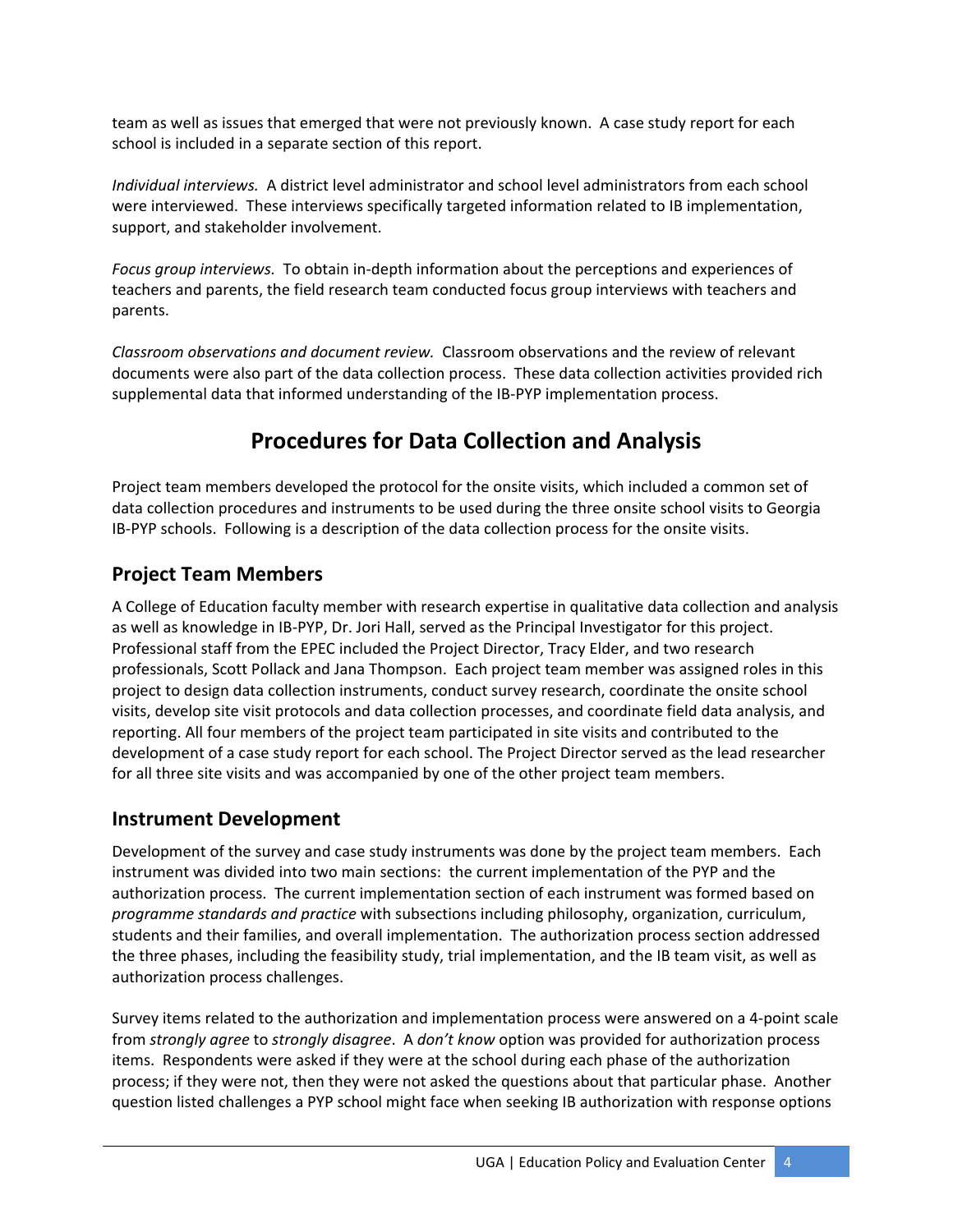*none/a little/some/very/don't know*. The survey also included an open‐ended question that asked respondents to share any successful strategies used by their school to implement the PYP.

The survey was based on another instrument that had been validated by extensive field research. In addition, a review of the survey was conducted by other educational researchers to assess the clarity of the instructions and the basic intelligibility of the items. Based on input from the other educational researchers, the questionnaire was refined by the research team. The research team deleted items and some items were reworded for further clarification to ensure that the measurement tool was consistent and that the respondents would share the same understanding of the questions. Cronbach's alpha was used to measure the internal consistency for subsections. The overall Cronbach alpha correlation for the survey is .91.

Preliminary survey data analysis informed the development of the individual interview and focus group interview instruments. Based on the analysis, interview instruments were adapted according to stakeholder group, as necessary. Interview instruments were also reviewed by other educational researchers and then revised by project team members. All field researchers involved in collecting qualitative data were trained to maximize inter‐rater reliability.

# **Case Study School Selection**

Three schools were selected from the sixteen authorized PYP schools in Georgia for a two-day, in-depth visit to collect case study data. Selection was based on the following criteria: type and size of school system – small, medium, and large with two county and one city school system; demographics – one school predominantly African American, one school predominantly Hispanic, and one school predominantly white; and size of the community served by the school – metropolitan/urban, suburban/rural.

Given the fact that there are no rural schools authorized as IB World Schools in Georgia, one school was selected from the smallest school system (only 7 schools). This school is largely made up of Spanish speaking students (69% Hispanic) with 10 other languages represented by the student population.

The metropolitan/urban school selected was from the largest school system represented in the authorized schools (147 schools), located in the Atlanta area. The population at this school is very diverse with students from all over the world due to the influx of immigrants and refugees who come to this area of the state. The demographics of this school include 11% Asian, 53% Black, 2% Hispanic, 8% Multi-Racial, and 26% White. The faculty also reflects the diversity of the student population.

The medium size school system selected was from a school system in middle Georgia with 56 schools. The demographics of this school include 61% White, 25% Black, 8% Multi‐Racial, and 3% Hispanic. The community where this school is located is the home of a US military installation and many of the students are children from military families stationed in this Georgia community. Many of the teachers (90%) are white and are long time residents of the community.

# **Data Collection**

The survey was administered online to sixteen Georgia PYP schools. These schools were notified about the survey by email. The email was sent out in November with an original cutoff set for survey completion by mid‐November. In mid‐November, project team observed that the participation rate was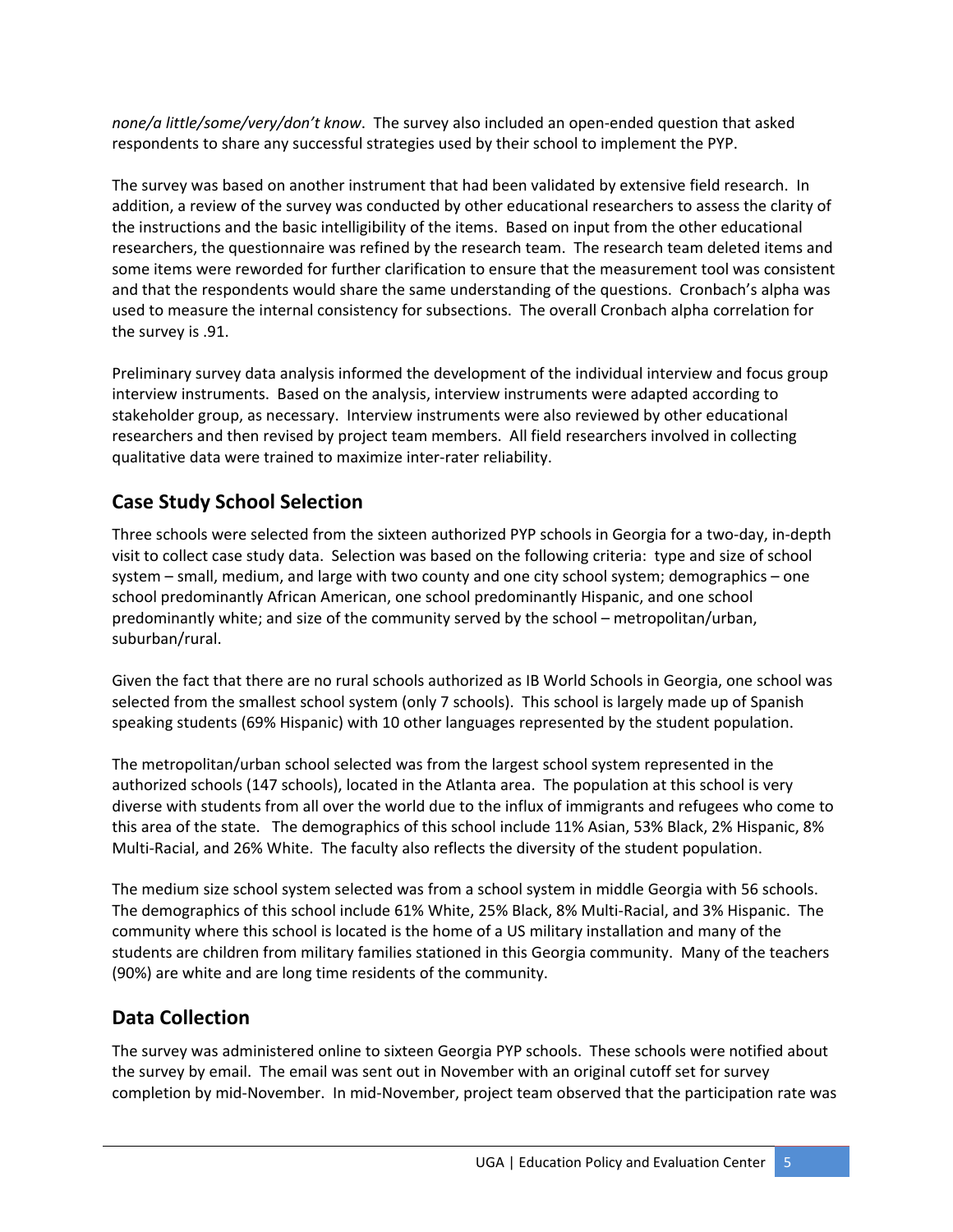relatively low. Project team members followed up with school personnel via email and telephone to encourage more participation and the survey remained active. Survey data collection ended in December. A total of 561 surveys were collected (See Appendix X for a complete list of participants by school). Results from the survey are provided in a separate section of this report.

In preparation for the onsite visits, schools were asked to identify and arrange times and places for individual and focus group interviews, classroom observations and to compile relevant documents for review during the visit dates. The team project manager served as the primary contact for coordination of the onsite school visits. A proposed schedule was provided to the project team; the scheduling of data collection activities during the two-day visit was based on mutually convenient dates for researchers and the school. Two-day site visits for the three Georgia PYP schools were conducted in December. A total of 6 school-level administrator interviews, 2 PYP coordinator interviews, 3 media specialist interviews, 2 district-level administrators, 9 teacher focus groups, 3 parent focus groups, and 16 classroom observations were conducted. The following table list the activities conducted during the two-day school visits with an estimate of the amount of time for each activity.

| <b>Activity</b>              | <b>Estimated</b>  | Person(s) involved                         |
|------------------------------|-------------------|--------------------------------------------|
|                              | Amt. of Time      |                                            |
| School-level administrator   | 1.5 <sub>hr</sub> | Head of School/ Principal                  |
| interview(s)                 | 1.0 <sub>hr</sub> | Asst. Principal(s), if applicable          |
| PYP coordinator interview    | 1.5 <sub>hr</sub> | PYP coordinator                            |
| Media specialist interview   | 15 to 20 mins.    | Media specialist                           |
| District-level administrator | 45 mins.          | One district personnel who is              |
| interview                    |                   | knowledgeable about the school's IB        |
|                              |                   | authorization                              |
| Parents focus group          | 30 mins.          | 6-8 parents representative of the school   |
| Teachers focus group(s)      | 1 hr per          | 8 to 10 teachers representing a cross      |
|                              | focus group       | section of grade levels and subject areas  |
| Documentation review         | 30 mins.          | PYP Coordinator to collect for field       |
|                              | to1 hour          | researchers                                |
| School walk-through          | 15 mins.          | To view school facilities including media  |
|                              |                   | center, labs, halls, etc.                  |
| Classroom observations       | $15 - 20$         | Classrooms representing a cross section of |
|                              | mins. per         | grade levels and subject areas             |
|                              | observation       |                                            |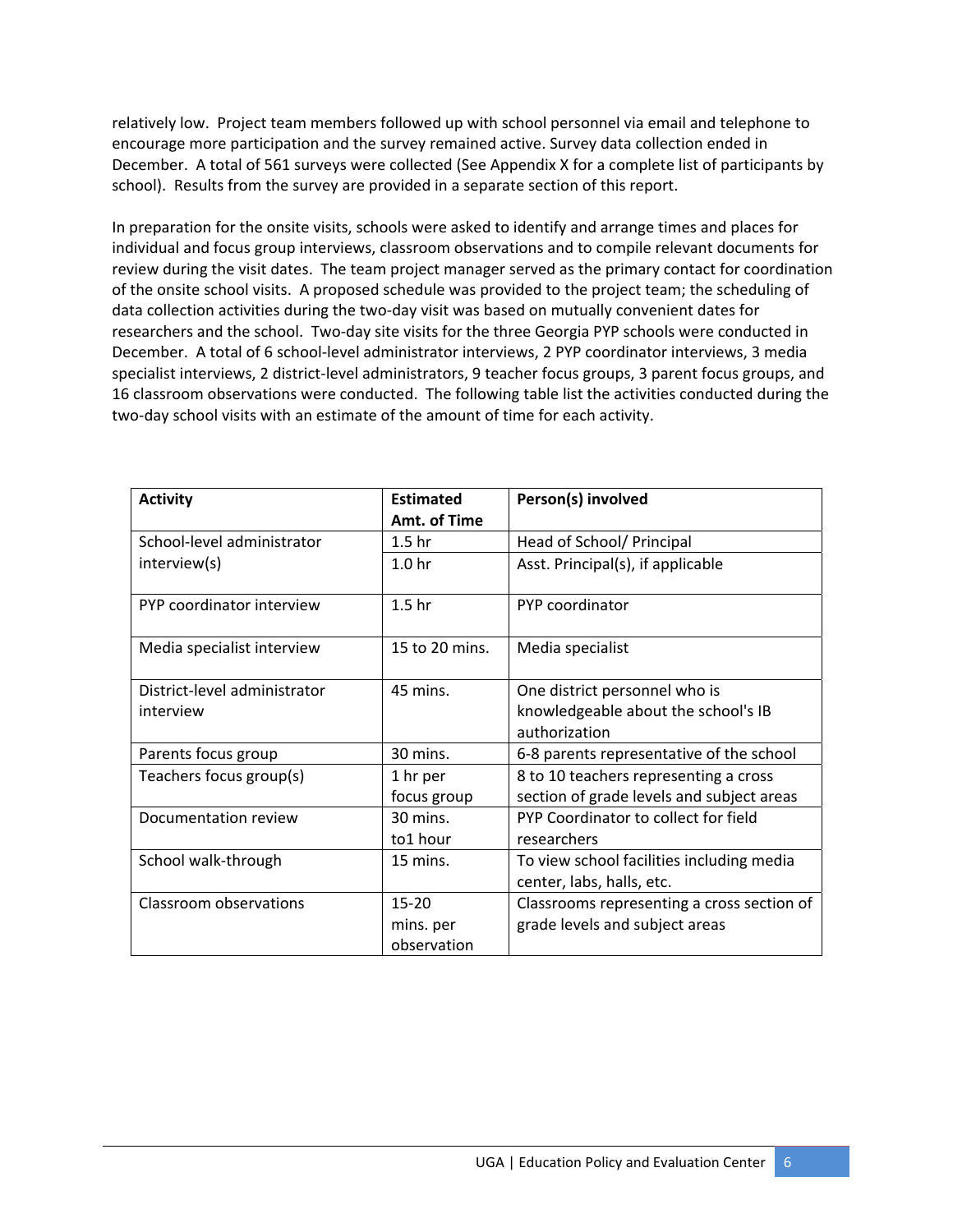Below are examples of documents that were reviewed during the visits.

- Documentation of feasibility study (work products, meeting agendas and minutes, participants)
- Sample communications with parents and community
- Professional development plan, including records of attendance
- Written goals, strategies, timelines
- Student/parent handbooks
- Student work samples, projects
- Records of student's learning (report card)
- Products of professional development (strategic plans, lesson plans, rubrics)
- Meeting minutes, memos, emails, journals, logs
- Newsletters, announcements, memos, communications with parents
- Community support documentation (communications, services, publicity)
- Web-site, newspaper articles

# **Data Analysis**

Data collected from the survey and onsite school visits were analyzed across the subsections of the authorization process (the feasibility study, trial implementation, the IB team visit, authorization challenges) and current implementation (philosophy, organization, curriculum, students and their families, overall implementation). Frequencies and means were calculated for each survey item in an effort to make comparisons across items, as appropriate. Items in each subsection were averaged to create overall ratings. Individual case and a cross‐case analysis were conducted using data collected from the onsite school visits. Data triangulation was used to analyze case study data from individual schools to support the consistency of the data sources, comparing observational data to interview data and comparing the interview information from each person to that of another interviewee. The project team examined cases with the pre‐identified subsections in mind while remaining open to discovering new insights for the individual case and cross‐case analysis. This procedure was conducted multiple times to allow for the development of narrative description.

Narrative descriptions were organized by subsections and included in the individual case study reports, as relevant. Individual case study reports are provided in a separate section of this report. Based on the survey and case study reports, recommendations for schools considering the PYP have been compiled into a report brief, which is also included in a separate section of this report.

The remainder of this report presents summaries of key findings utilizing the research questions as a framework for synthesizing the survey and case study data collected. Survey data and exemplar respondent quotes are utilized to illustrate key findings related to the research questions.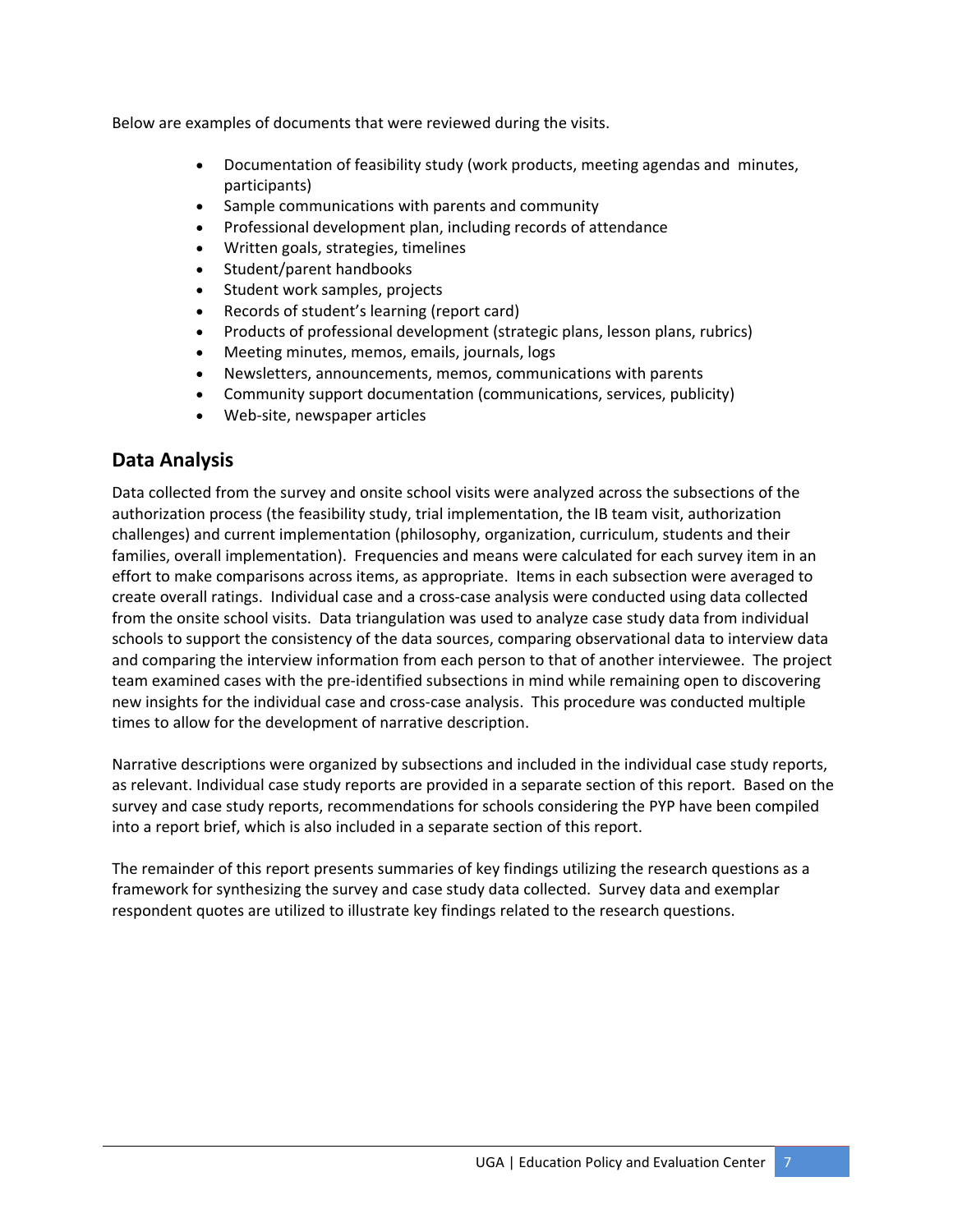# **Findings**

# **1. How does a school move from interested to candidate to authorized status?**

### **IB related activities**

Case study data indicate that issues related to district‐mandated school reorganization, changes in the surrounding neighborhood and wanting to improve the reputation of the school as primary reasons for a school's decision to implement the IB-PYP. Schools wanted a program that would attract and develop a diverse high-achieving student body. Schools learned about the PYP primarily through IB literature and word of mouth:

So we [principal and district-level administrator] were discussing it [the PYP] and she said she had read an article, 'IB for Peewees,' and she sent it to us. And from that, that was my first knowledge of the Primary Years Programme.

Important initial steps taken by schools to meet IB standards include seeking additional funds, applying for charter school status, meeting with various stakeholder groups, networking with other IB schools and sending teachers to IB workshops. Responses from one principal illustrate how schools learned about the IB and steps taken to start the process:

This is an old established neighborhood…when we saw things changing and people leaving…we need something to make us unique…I didn't want to be the magnet school that gets all the students coming to escape problems in their other schools… so in 2002, we started talking in faculty meetings about the PYP…we invited another IB coordinator to talk to us about it with us…then we were in transit.

## **Internally/school related activities**

Schools encouraged teacher buy‐in mainly by networking with other schools that offer an IB programme and attending IB workshops. Schools typically sent teachers to the workshops in order to report skills and strategies back to the rest of the faculty. A majority of the survey respondents indicated that teacher buy‐in initially presented at least some challenge (59.5%) to the authorization process. Hiring teachers committed to the PYP philosophy and communicating words of support were other important ways schools established buy-in for the PYP. The following is a response that demonstrates words of encouragement described by teachers: "We can do this together, we're a team."

School building leaders (administrators, IB‐PYP coordinator) were largely responsible for pursuing and organizing the PYP authorization process. The majority of respondents (92.4%) agreed or strongly agreed that the school building leaders worked with teachers to deliver the trial implementation of PYP and worked with teachers to make sure the school ran effectively at the time of the IB team visit (95.2%). These school leaders were highly instrumental in spearheading a school vision, developing a plan of action and articulating these goals and plans to the school. This resulted in an understanding of the PYP, a commitment on the part of teachers, the use of new teaching strategies and increased collaboration among teachers. The following quotation denotes a common observation made by school building leaders about changes in teachers' behavior during the authorization process: "teachers were walking together, supporting each other."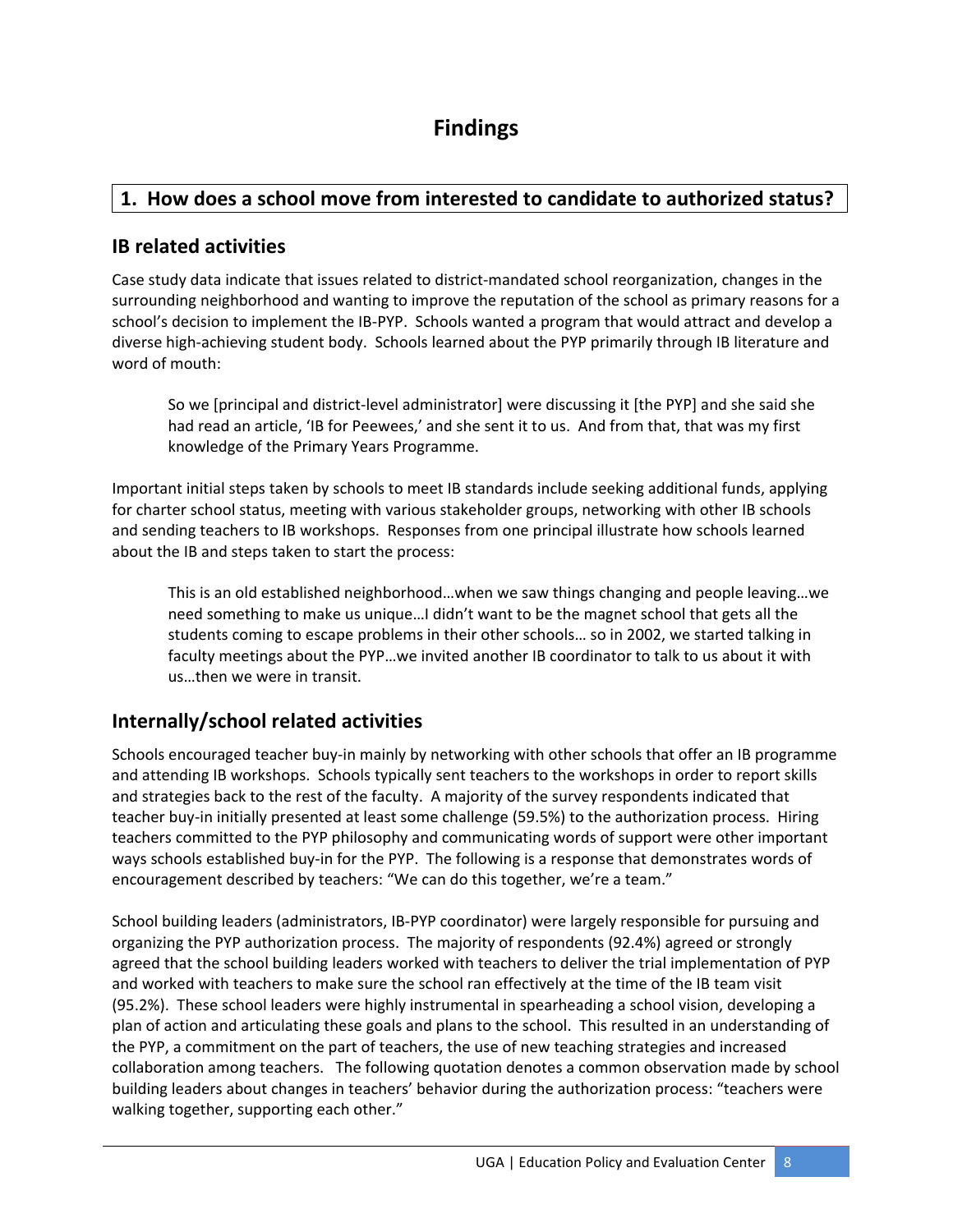# **Community related activities**

Slightly fewer than half of the survey respondents (46%) reported that parent buy‐in was challenging to at least some extent. Schools have worked with stakeholder groups, namely parents and community business partners, from the beginning of the authorization process. Handing out flyers, offering informative IB sessions at the school, and involving parents in the preparation of IB reports and events were some of the ways in which schools have helped to establish the presence and legitimacy of the PYP among families and local community institutions during the authorization process. Anecdotally, providing food, transportation, and childcare as needed also fostered parental involvement.

Local churches, hospitals, not‐for profit organizations, parent groups and other concerned community members were reported as examples of community partners. One school partnered with a Catholic church to offer a workshop titled, "Your Role as a Parent." As a result of the workshop opportunities, parents began to have confidence and became more actively involved in their children's education. Some schools used their charter status to attract families to the school. The following is a direct quotation from a parent describing how she learned about the PYP offered at the school:

Sister Mary<sup>1</sup> was standing on the corner down the street and gave me a flyer about the school that was about to open down the street. She told me that it was going to be a charter school and invited me to an open house.

# **State/district school system requirements**

It was commonly reported that teachers had some "confusion" about how to integrate the Georgia Performance Standards (GPS) with the IB‐PYP curriculum units. A majority of respondents rated the alignment of the primary years programme curriculum with the Georgia Performance Standards during the authorization process as challenging to some extent (65.2%). The state curriculum is not optional; therefore schools must continue to work toward integration of the GPS and the PYP curriculum. While this was an initial challenge for schools, case study data reveal that schools are making progress in this area, particularly those schools that have been integrating state standards longer. Collaborative time tends to focus on unit planners and the "meshing" of the GPS and the IB‐PYP curriculum units. Schools reported that there are still some standards in the state curriculum that do not fit with the IB units and are taught as stand‐alone lessons.

In terms of district requirements for the schools visited, two case study schools reported that every attempt is made to integrate district initiatives. However, their autonomy as a charter schools gives them some latitude for implementing district requirements. For example, one school requested a waiver for the district requirement that student assessment data be posted in the school building. This waiver was based on the fact that posting students' test scores was not consistent with the IB philosophy. As a result, the waiver was granted and the school was exempt from the requirement. Because of its status as a new‐start charter school, the third case study school functioned outside of the school district and was not required to adhere to district requirements during the authorization period. However, the school was not exempt from the state requirement of implementing GPS and administering state assessments. It should be noted that this school is progressively moving toward oversight by the district and may be required to adhere to district requirements in the future.

 $\overline{a}$ 

<sup>&</sup>lt;sup>1</sup>This name is a pseudonym.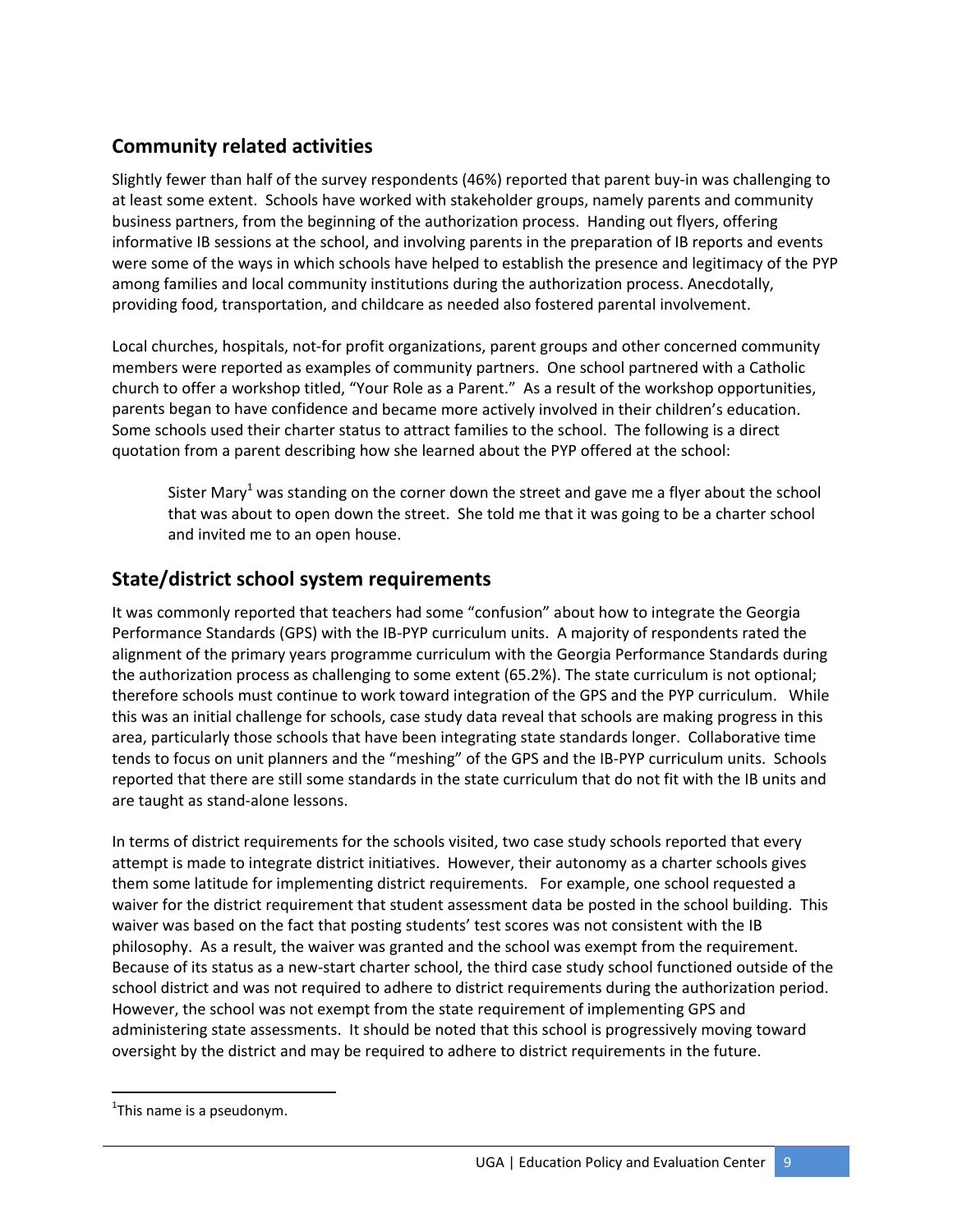# **Support during the Authorization Process**

In general, moving through the authorization process was reported as a relatively positive experience for schools. The majority of survey respondents agreed or strongly agreed that IBNA provided support during the feasibility study (87.5%), the trial implementation (80.5%), and the IB team visit (74.5%). Schools found the report provided by the IB team particularly helpful and supportive. The majority of survey respondents (90.4%) agreed or strongly agreed that the report provided useful information to the school. Case study data support this finding. For example, one district‐level administrator noted that the feedback about their PYP implementation was "clear and specific." A PYP coordinator from another school stated that the feedback was "very affirming."

In addition, two case study schools reported the importance of district-level support during the authorization process. Reported areas of support include granting charter school status, allowing increased autonomy, providing full-time faculty positions (PYP coordinators, special area teachers), and funding both workshops and substitute teachers to support workshop attendance.

# **Challenges to the Authorization Process**

Personnel at all three case study schools cited the lack of IB workshops for special area teachers (e.g. media specialists, counselors, physical education teachers) as a challenge. Schools cited workshops for special area teachers as critical to help them effectively deliver the transdisciplinary nature of the PYP. Other challenges expressed by case study schools include the need for better communication with the IBNA and additional assistance from the organization, particularly in terms of additional time with an IB consultant.

Case study data indicate that every school was assigned an IB consultant soon after submitting Application A for candidacy. Because schools can engage in professional learning about IB and can attend IB workshops prior to Application A, becoming an IB candidacy school, each school may be developmentally at a different point on the continuum of understanding and readiness for IB‐PYP at the time of submission. According to teachers and administrators, this factor influenced how schools experienced the process of working with the IB assigned consultant. Two of the case study schools noted that if they were provided help prior to making Application A, they could have avoided some hurdles. A response from one principal illustrates this point when he reported that the school would have "done better" during the feasibility study phase with "more outside [IBNA] help."

Schools that attempt to write IB units and proceed with trial implementation prior to submitting Application A, do so without the assistance of a consultant, potentially making the trial implementation more challenging. However, if the school submits Application A early in the process of learning about IB, a consultant comes into the picture earlier and can provide support while the trial implementation is occurring. One school reported that they were able to utilize feedback provided by its IB consultant to prepare for the trial implementation, which helped to make their authorization process less challenging. Another school expressed that more support with interpreting the feedback from IBNA on Application B would have been appreciated to meet expectations for documentation during the IB team visit. At the very least, more detailed or specific feedback on Application B from IBNA would better prepare the school for the IB team visit.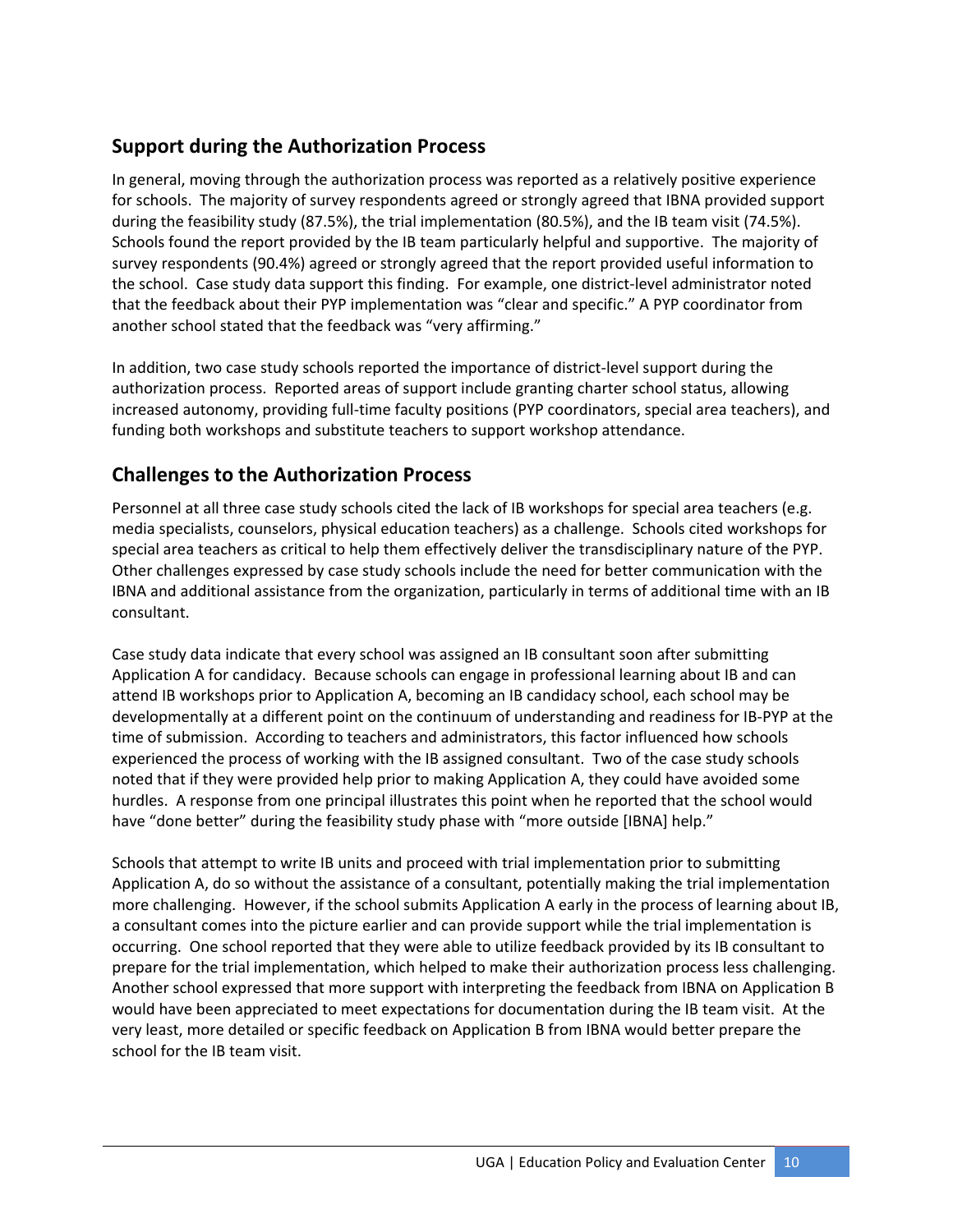# **2. How is the Primary Years Programme (PYP) implemented?**

# **Successful Strategies for Programme Implementation**

Analysis of the findings across site visits and the survey data indicates six different categorizes of successful strategies reported by PYP schools in Georgia. The strategies cited are:

- whole school program immersion
- collaborative, transdisciplinary planning
- continuous training (e.g., IB workshops, faculty meetings, visits)
- resource development to support IB units
- increasing family and community involvement
- leadership to support implementation

#### *Whole School Immersion*

Whole school immersion implies that the school makes every attempt to surround the students and teachers with IB‐PYP. Evidence of the programme can be found everywhere. In each of the schools visited, the hallways and classroom walls provided evidence of this approach toward implementation. Visual displays of student work, student profile words, the IB units, and school‐wide projects promote the IB philosophy. During a parent focus group, one parent said that it was difficult to explain IB to others but added, "You see it." On the survey one teacher highlighted the importance of making IB visible in the school and promoting the IB philosophy throughout the school day. In addition to visual displays, this teacher described the approach they use at their school, which is called "I see IB." The staff records examples of IB qualities exhibited by students and the principal randomly draws a student to be recognized as well as the student's teacher. The teacher stated that this strategy has "united us as an IB school." A similar approach was noted at one of the site visit schools. At one school during morning announcements the principal talks about the profile word of the day and recognizes students who have demonstrated that trait. For example, a student who demonstrated "empathy" by helping the custodian clean hard to reach areas under the bleachers was recognized.

Another common whole school strategy for ensuring integration of IB throughout the school is the expectation that the special areas teachers (art, music, PE, second language, ELL teachers, etc.) integrate the IB units into their instructional plans. Students encounter the current IB unit in all of their classes. The Spanish teacher at one school has established a microcosm of a community with its economic system to teach many of the IB principles and incorporates vocabulary and concepts from the current IB unit. The special area teachers typically have received the same training as the grade level teachers and meet with the PYP coordinator to plan how they will support the IB unit. Strategies for finding the time to meet for collaborative planning vary across schools and can be a challenge, but schools consistently saw involving all teachers as instrumental in implementing the IB‐PYP.

#### *Collaborative Planning*

All stakeholder groups interviewed at the site visits and 42.7% of survey respondents who provided strategies cited collaborative planning and having the time to plan as one of the most successful strategies for implementing IB‐PYP. Strategies for collaborative planning time typically included weekly grade level meetings during the school day facilitated by the PYP coordinator and periodic meetings across grade levels or the whole faculty. Each six weeks teachers at some schools come together for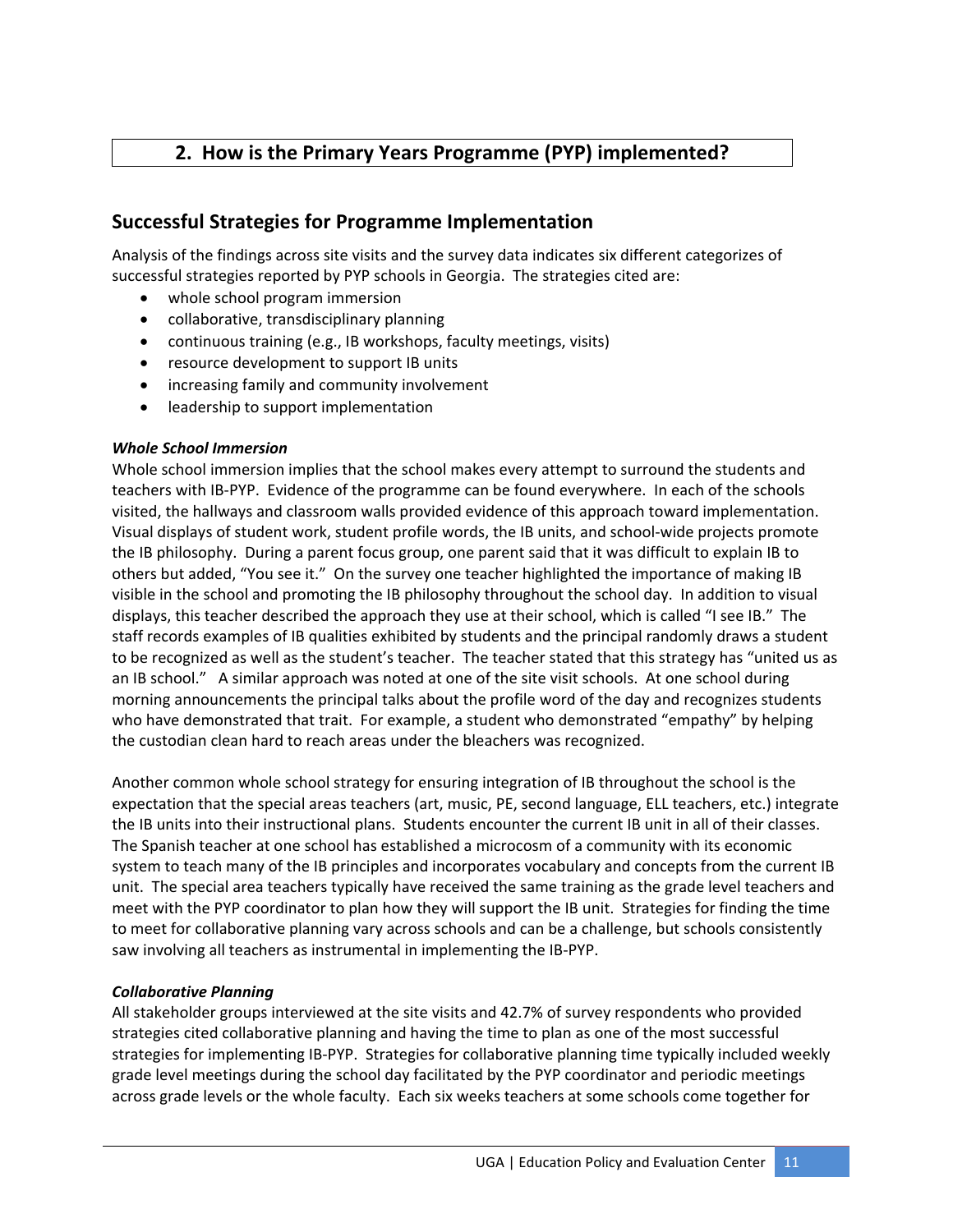half-day work sessions to reflect on the unit they are just finishing and to plan for the next unit. Substitutes are hired or paraprofessionals are used to cover classes to provide this release time. It was very important to teachers that this time to meet and plan occurred during the school day and was not added on at the end of the day. One teacher stated that time spent collaborating and working with the PYP coordinator is "the most important time aside from being in front of the kids."

#### *Continuous Training*

Continuous training comes in various forms, ranging from visits to other schools to onsite weekly professional development with the entire faculty. Stakeholders from one school stated that it has been critical to the success of their programme implementation to communicate up front when hiring teachers that, in addition to grade level meetings, teachers would be expected to attend weekly meetings dedicated to professional development related to IB‐PYP. Teachers in this school are also expected to observe in other classrooms three to four times during the year. All stakeholder groups mentioned IB workshops and ongoing training as critical to the success of IB‐PYP. Visits to other schools were cited as a key component during the authorization process. Visiting is also mentioned as a beneficial strategy to stay current, get new ideas, and network with other teachers; however, it was not something that routinely occurred after authorization. One administrator's comment demonstrated an acknowledgement of its importance: "It's something we really should be doing."

#### *Resources*

To facilitate sharing among teachers, many schools use a shared computer drive to store the IB units and other resources. In many schools the media center is instrumental in supporting the IB units. At one school, the media specialist has devoted one wall in the media center to shelving materials to support each unit currently being implemented. Each section of the bookshelves is lined with a different color paper to make it easy for students to find their grade level. This media center also has tagged the collection by IB unit in the card catalog, making searches by unit easy for teachers.

Providing resources to support the IB units is acknowledged by all as one of the biggest challenges. The media specialists interviewed during site visits all stated that decisions about purchases for the media collection are always guided by the IB units. One school has gone beyond the regular district funds provided for media center resources to use funds provided by the state for textbook purchases creatively. The media center purchases level readers and other resources to support the units using these funds.

#### *Family and Community Involvement*

Strategies to promote family and community involvement were very similar across schools. Many of the traditional methods (newsletters, communication sent home, website, etc.) schools use for this purpose were evident. However, the case study schools all had a welcoming climate and outwardly demonstrated the IB philosophy that everyone is valued. One of the schools visited does not have PTA officers because they do not want to send the message that an elite group of parent leaders is making decisions. Instead, they invite everyone to all School Council and PTA meetings. Two of the three schools visited are open to the community beyond the regular school day.

Other examples of how schools promote family and community involvement include inviting family members to participate in classroom activities, making whole school activities family oriented, and overcoming language barriers to facilitate communication . A Kindergarten teacher invited families to demonstrate culturally related dance steps and had 21 out 23 families participate. One school surveys families two to three times a year; based on the survey data, the school revamped their PTA meetings to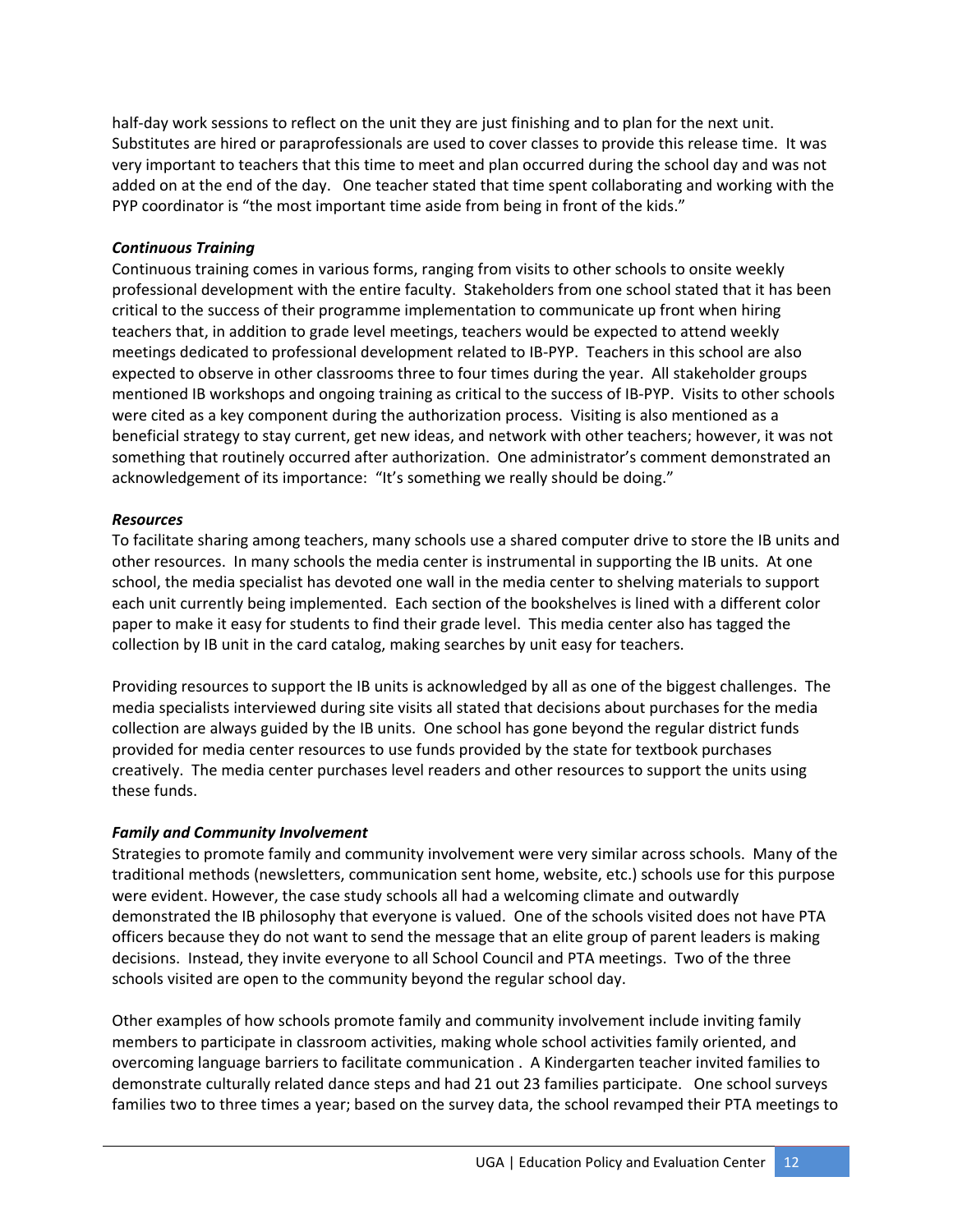be more family–oriented, with food served at all meetings and child care provided. The media center at One school uses a software program entitled Babble to facilitate communication with parents and the community.

One of the site visit schools has developed the most extensive system for involving families and communities in the school programme. Multiple programs in the school are supported by nonprofit organizations, local colleges and universities, and volunteers and parents provide countless hours of volunteer time. A variety of strategies are used to provide translators to facilitate communication with families. Staff members, other parents, college students, and volunteers all help with communication. When calling a student's family, the school always tries to communicate in the caregiver's native tongue.

#### *Leadership*

The final category of successful strategies used by schools to implement the IB‐PYP is necessary on the front end. Support for IB by the school leadership, including the PYP Coordinator, was cited by every stakeholder group and by the respondents to the survey as one of the key strategies for successful implementation. At all three site visits, it was clear that the building level administrators were instrumental in the success of the programme. In two of the three schools visited, the PYP coordinator had been full-time since early on in the authorization process and these schools had made much progress toward integration of the state curriculum, the Georgia Performance Standards (GPS), and in addressing the transdisciplinary nature of the IB‐PYP. The other school had a part time PYP coordinator who also had administrator duties for most of its PYP implementation. This school showed a marked difference in the progress made toward transdisciplinary teaching and use of the inquiry method of instruction, lagging behind the other two schools.

The PYP coordinator was the most important person in the building for maintaining the focus on IB‐PYP. One school described this person as the "taskmaster" who keeps the teachers on task and focused. Others described the PYP coordinator as the person in the building who facilitates communication across grade levels and the special area teachers, including the media specialist; gathers resources to support units; finds answers to questions; observes in classrooms and meets with teachers to troubleshoot what she is seeing; is the keeper of the unit planners; and generally keeps the model going. Stakeholders communicated that someone has to keep an eye on the big picture of IB‐PYP implementation, and this is the primary role of the PYP coordinator.

# **Challenges to Programme Implementation**

While there were not that many challenges to implementation of IB-PYP mentioned during the on-site visits, those that were consistently clustered in four areas:

- limited resources (i.e. time, materials and space)
- integration of GPS and the PYP curriculum
- the transdisciplinary nature of the programme
- district and state expectations

#### *Limited Resources*

Issues related to time and other resources to support the IB units were mentioned most often by all stakeholder groups. Time issues included having enough planning time for special area teachers to meet with grade level teachers; limited whole class instruction due to students being pulled out for services; and instructional time for the media center and the counselor.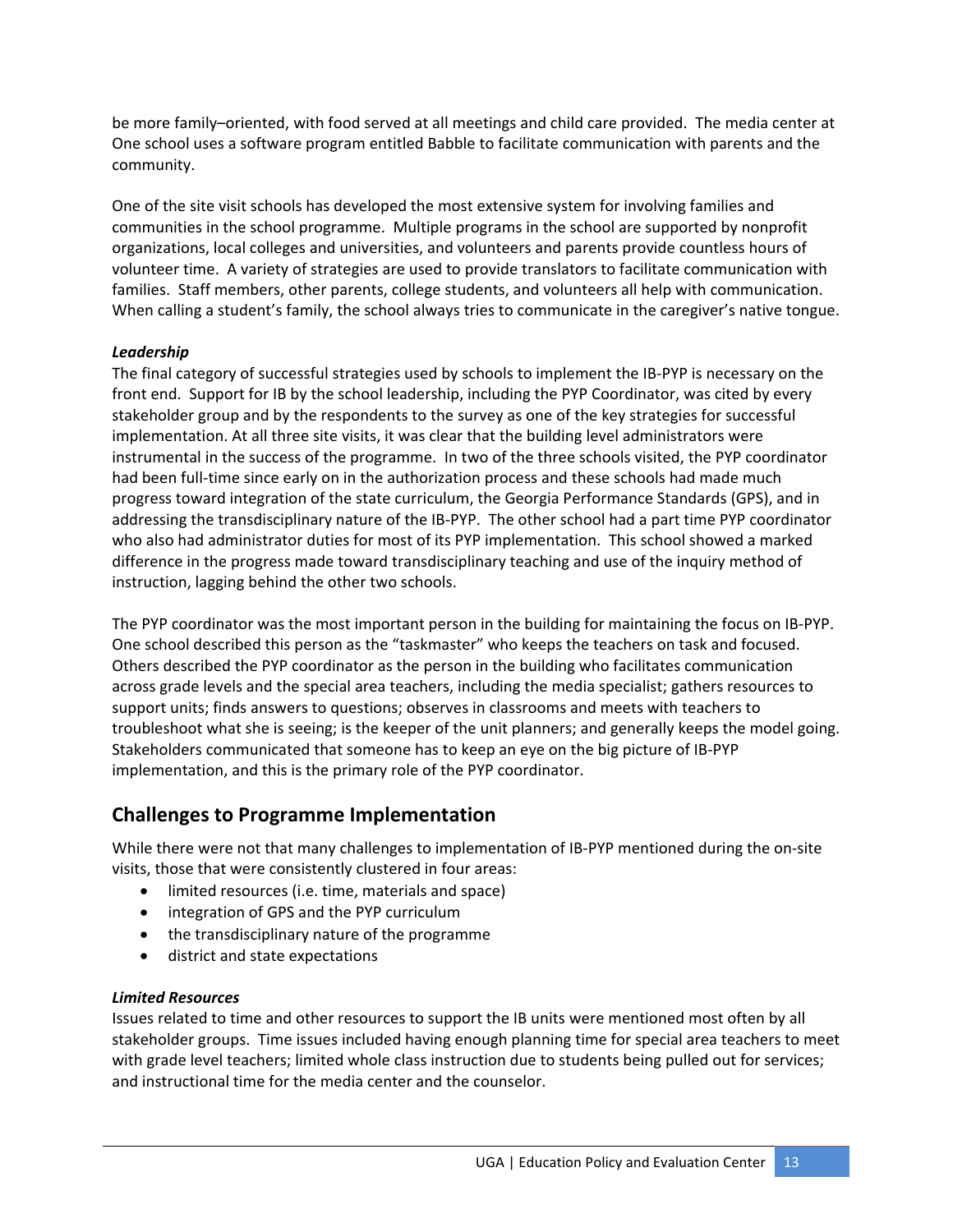Because the IB‐PYP curriculum relies on the inquiry method of instruction, a wealth of support materials is necessary to properly implement the programme. Schools consistently report that acquiring and maintaining adequate instructional materials to support the IB units, which constantly change, is an ongoing challenge. One school has the additional challenge of meeting the diverse needs of a population made up of students from over 30 different countries.

Adequate space was a tremendous problem for one of the schools visited. A teacher pointed out that project‐based work required workspace to complete, storage space for project supplies, and display space once the product is complete. This school did not have adequate wall space in the classrooms and hallways to display student work. One teacher shared her frustration that, with the combination of state's expectation that curriculum objects are posted and IB's expectation that profile words and themes are posted, no room was left for student work.

#### *Integration of GPS*

Integration of the state curriculum with IB units was a challenge shared by all teachers and administrators based on data collected during school visits and from survey responses. However, 90.4 percent of the survey respondents agreed or strongly agreed that their schools have developed strategies to integrate PYP and GPS. The GPS is content‐specific with facts, names, and dates that students are expected to remember when tested on the state‐mandated assessments. The international perspective of the IB curriculum is not content‐specific but rather concept–focused, with connections made to context. Teachers find it a challenge to meet the state expectations of teaching the GPS facts and dates while honoring the global focus of IB. Teachers shared many examples of this challenge, but also gave examples of how certain GPS have been well integrated with IB. Those schools that have been at this longer seem to be adjusting, but still see this as an ongoing challenge, particularly in certain content areas such as math. One teacher admitted that she strays from the unit planner to teach specific information and skills because of the pressure to prepare students for the state assessment. Schools occasionally include stand‐alone units to insure coverage of GPS.

Another distinction between GPS and IB‐PYP pointed out by both teachers and administrators at one school is the "rigidity of GPS and the fluid, process-oriented approach of IB." They see these as philosophical opposites and have had trouble reconciling the two. Survey respondents rated aligning PYP and GPS as the most challenging aspect of the authorization process. As noted above, GPS is more content‐oriented, focusing on facts and skills that students are measured in the required state tests. IB, on the other hand, tends to focus more on the process of learning and acquiring higher‐order thinking skills. IB schools must serve two masters. While these concerns are specific to Georgia, all schools have national, state and/or local requirements they must meet. The challenge is meeting the requirements of both at the same time without doing twice as much work.

#### *Transdisciplinary Nature of IB Curriculum*

On top of the challenge to integrate IB and GPS, teachers also are faced with IB's expectation that instruction be transdisciplinary. Most school reported starting with social studies and science integration in unit development and moving to reading and language arts. Math consistently was reported as the most challenging to integrate. Again, schools with more experience with IB were doing a better job with achieving transdisciplinary teaching. School personnel shared that achieving transdisciplinary teaching is a step‐by‐step process and one that does not happen overnight.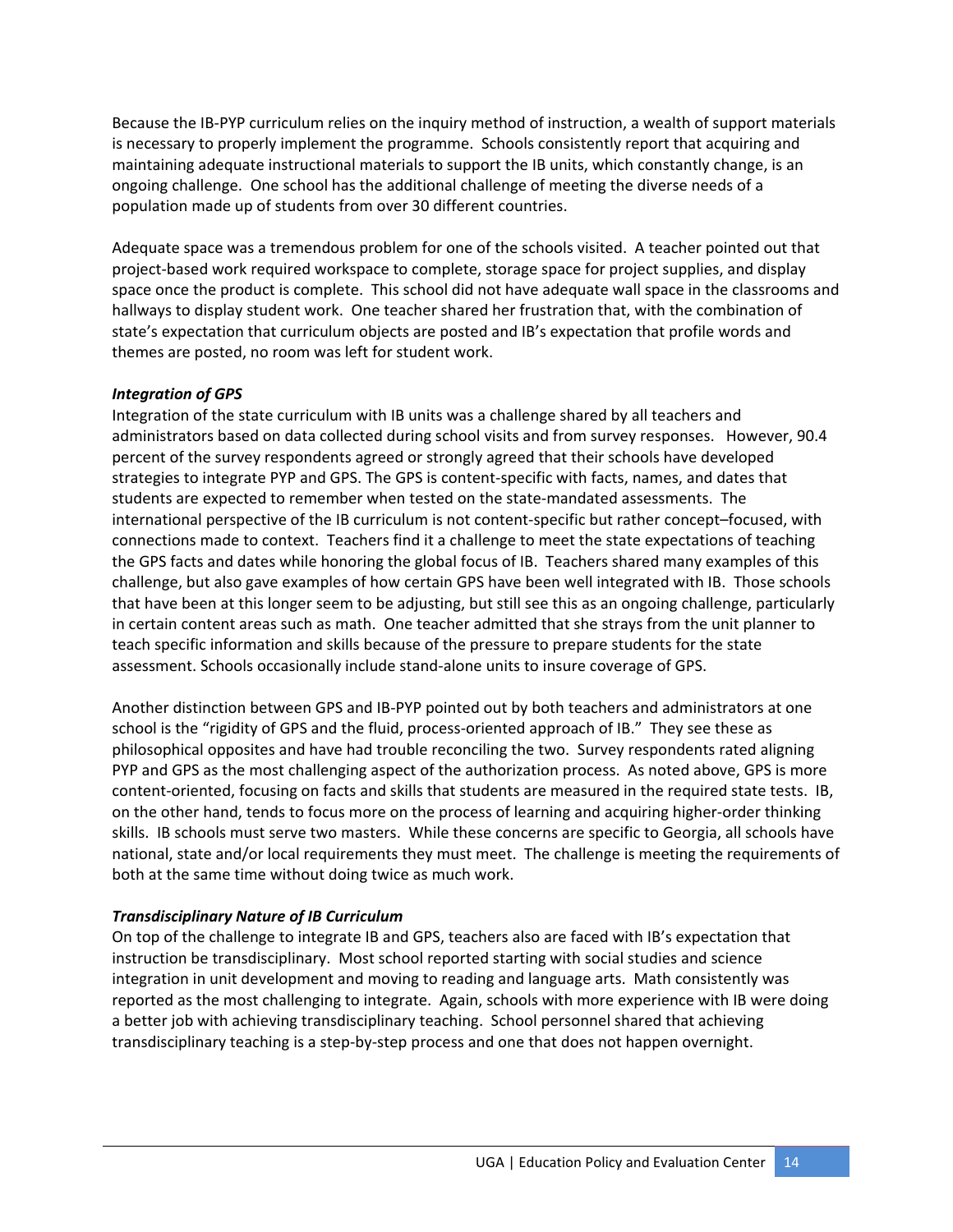#### *District and State Expectations*

Each of the schools visited has charter status, so many of the district and state requirements are relaxed to allow the school complete autonomy to implement IB‐PYP. This may not always be the case and schools acknowledged that, so far, district and state expectations have not been a huge challenge, but this could become a problem in the future. Some examples of district issues shared by schools included the use of a district report card, district software used to record lesson plans, and district initiatives for school improvement. Schools have managed to "get around" or been excused from some requirements; or the issues were not a problem because they were consistent with the IB‐PYP.

# **Support from IBNA**

Administrators and PYP coordinators typically were the school personnel who could speak specifically to the level of support provided by IBNA. They reported that they knew where to get answers from IBNA. One felt that answers were sometime slow in coming because many of the questions she had related to state curriculum issues and the IBNA person answering the phone was not readily able to answer her questions. Teachers generally have not had any contact with IB support staff and rely on the PYP coordinator to seek answers to questions. Teachers saw IB workshops and training opportunities as the primary form of support from IB that directly impacts them. One group of teachers did see the website as another source of support provided to teachers. However, the opinions varied from positive to very negative about the usability and value of this resource. Issues surrounding the website fell into two areas – communicating with other schools and meeting curriculum needs. One group of teachers saw the curriculum resources as adequate. Another group of teachers said the curriculum resources found online were not useful because they did not provide enough depth and there were not enough lesson samples. One described it as "a little slim." Several voiced the desire to have a blog or bulletin board for classroom ideas.

One group of teachers did point to the IB visit team's report as quality feedback which continues to guide their implementation. Several teachers from one school had attended the IB national conference in California and found that to be a great opportunity to learn more about IB and network with other schools. The feedback received by one school as a result of their participation in an IB World initiated study was described as extremely useful, but this level of support was not available to all IB schools.

## **Recommendations from Schools to Improve IBNA Support**

Through the course of interviews with the various stakeholder groups during the site visits and from the additional comments added by respondents to the online survey, the following suggestions were gathered on how IBNA might improve the authorization process and ongoing support for implementation. Most teachers and administrators acknowledged that learning about IB is a process. One PYP coordinator stated that they had "learned more by not having it [answers] handed to us." Despite awareness that it is best not to have information spoon‐fed to them, schools consistently would like more support during the authorization process. The following details some of the ideas shared by schools.

#### *Networking with Authorized Schools*

A systematic way for pre‐candidate and candidate schools to connect with authorized schools for support would be beneficial. More than one person interviewed suggested that IBNA facilitate matching up schools with a mentor school. One person went one step further to suggest mentors for the various roles, i.e. PYP coordinator, media specialist, counselor, administrator, etc. Technology to support this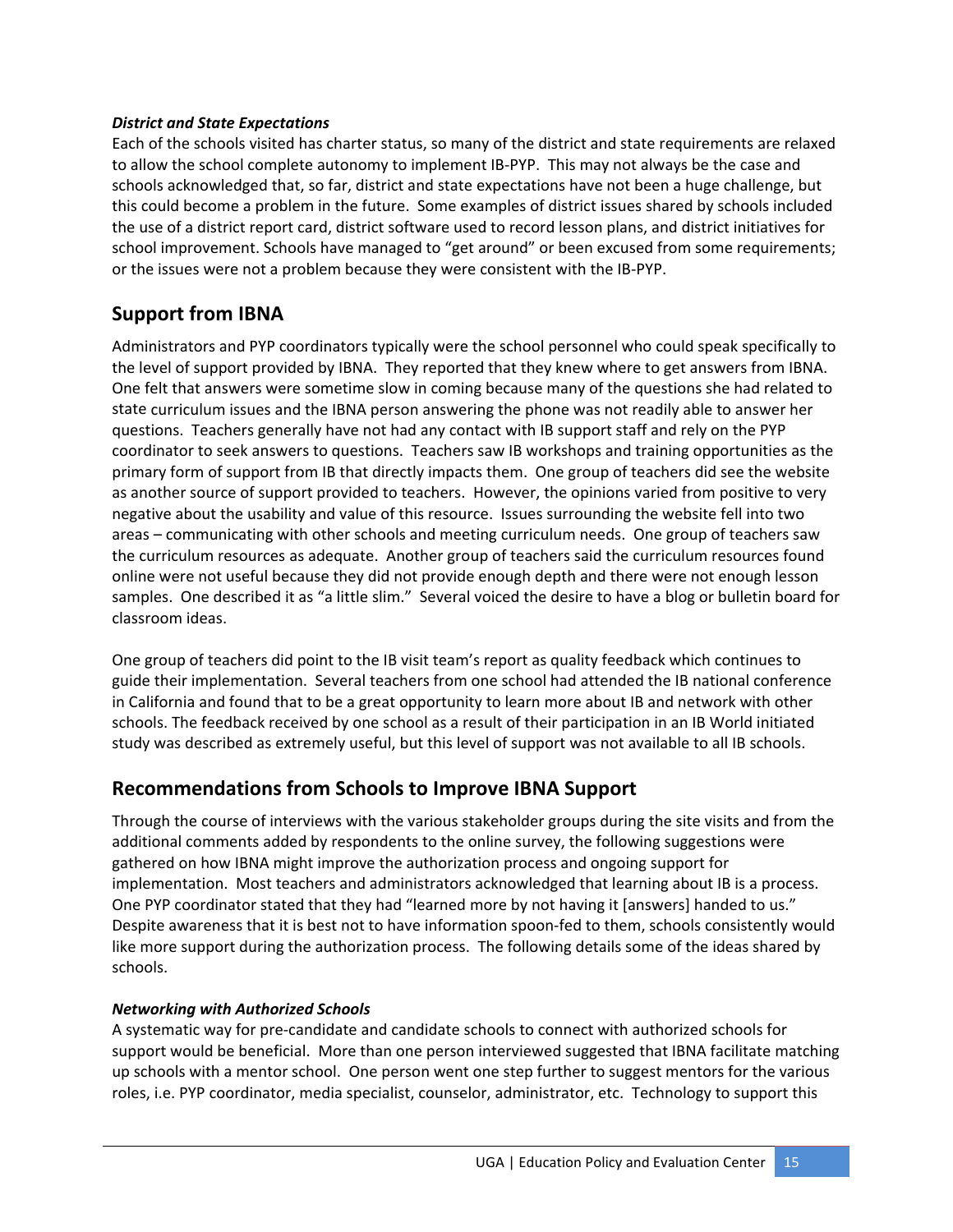process was also suggested by some. IB could post a list of schools or persons interested in mentoring and a bulletin board or place on the website for schools looking for a mentor to post their needs.

#### *Consultative Support*

Some schools do have additional funds for hiring consultants during the authorization process. The PYP coordinator at one school stated she would like to see IBNA produce a list of consultants/experts who could be hired by schools to provide onsite training in specific areas. Another administrator stated that having the names of consultants who are geographically located near the school would be helpful. This has multiple advantages, including familiarity with state curriculum and requirements, decreased travel cost, and ease of access.

Numerous interviewees requested more time with the IB consultant and more feedback along the way. As one PYP coordinator pointed out, "the amount of time between Application A and Application B can be a long time and just making a progress report with limited feedback doesn't help advance your efforts." She was looking for more specific, corrective feedback. Another school leader felt that the official period of time the school works with an IB consultant should start earlier in the process and the amount of time should be increased. The school that participated in the IB World study highly recommended that all schools receive this level of feedback periodically, both during trial implementation and after authorization.

#### *Training*

Several types of training were suggested by those interviewed. Special area teachers (e.g. counselors, media specialists and language teachers) stated that they had attended the workshops offered by IB but found them to be not specific to their roles in the school. Specialized training, or at a minimum mentoring with a person in a like role at an authorized school, would help these professionals to implement the IB‐PYP and increase their buy‐in to the programme. One district level administrator expressed the desire for IB to provide specific training for district level personnel who are responsible for supporting IB.

#### *Communication with IBNA*

Several school leaders interviewed recommended that IBNA improve communication with schools during the authorization process. Specific and detailed feedback in response to Application B, particularly about the documentation necessary to support the application, would better prepare schools for the authorization visit. Additionally, in larger school systems where multiple schools may be going through the process simultaneously, IB should be sensitive to the timing of the notification of the outcome of the IB authorization visit. It can be awkward for schools in the same district to be notified at different times; it implies differences in effort and implementation that may not actually exist.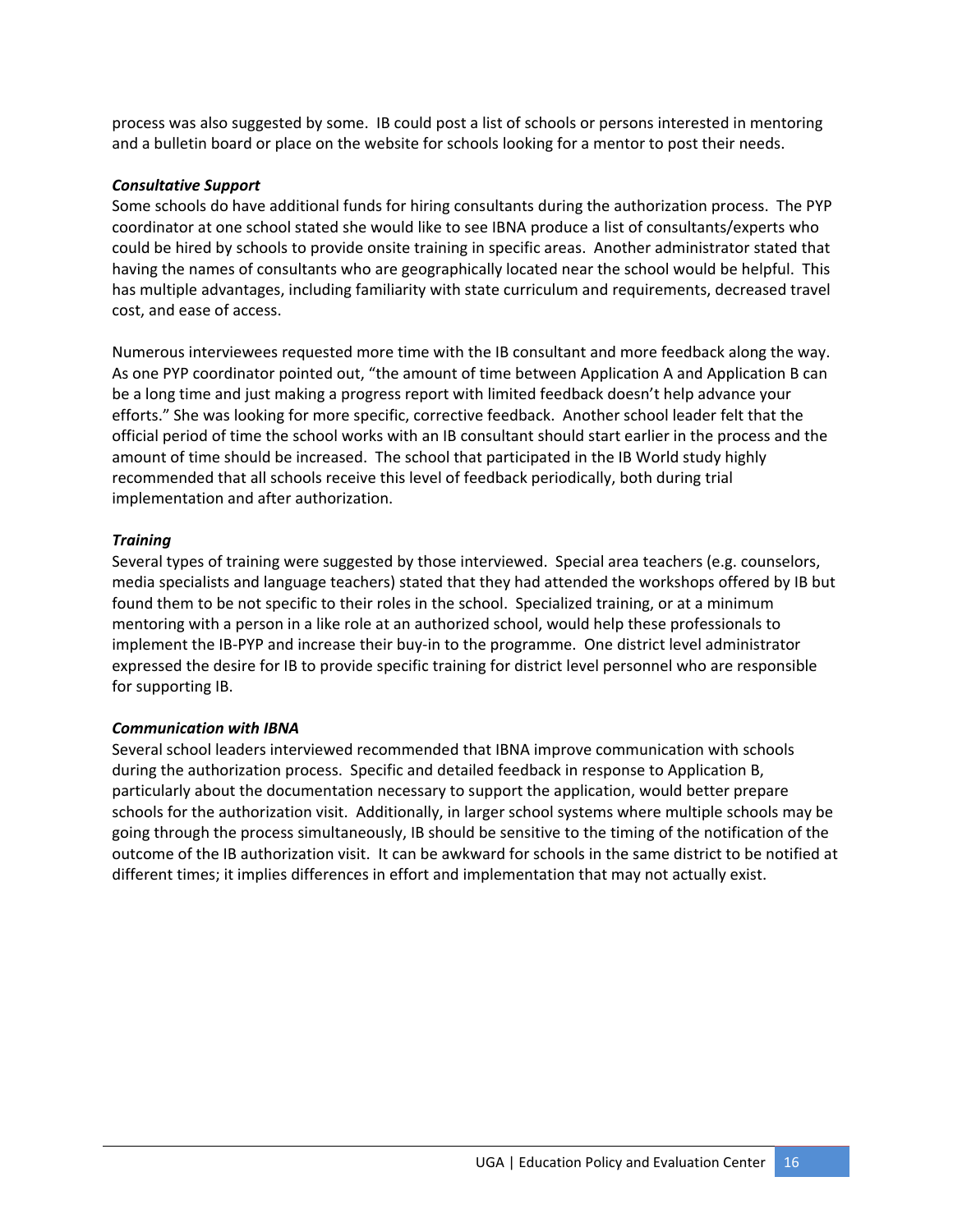# **School Survey Report**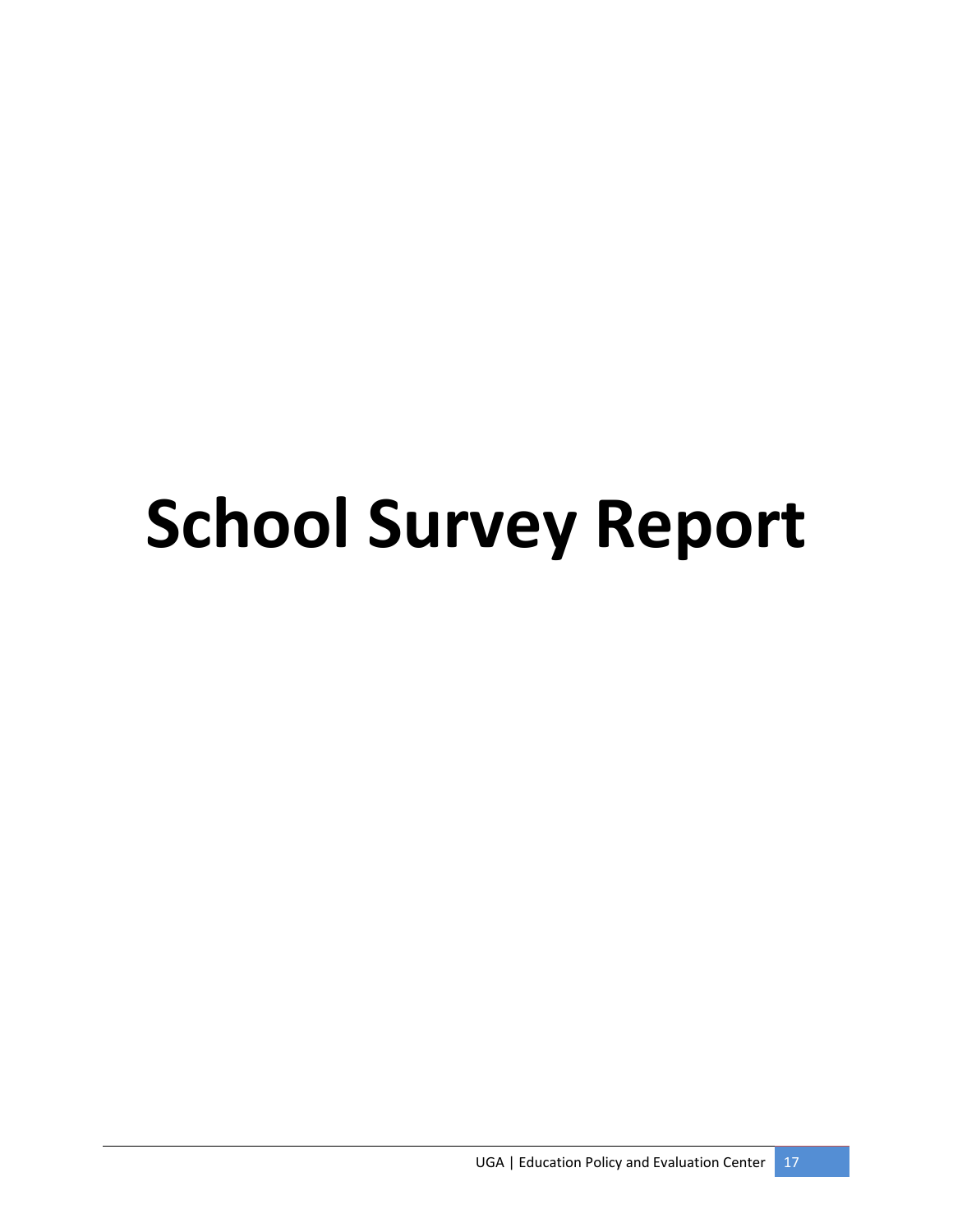# **IBPYP School Survey Results**

# **Introduction**

These results are based on 561 surveys received by December 11, 2008. The survey was administered online; schools were notified about it by email. The email was sent out on November 5 with an original cutoff date of November 14; however, UGA personnel followed up with school personnel via email and telephone to encourage more participation and the survey remained active for several more weeks. Personnel from all sixteen PYP schools in Georgia completed the survey. The number of respondents at each school ranged from two to 66, and 53 did not identify the school at which they worked.

The survey was divided into sections addressing current implementation of the Primary Years Programme and each of the parts of the authorization process. The first section dealt with current implementation. Within this section the items were based on IB standards, including philosophy (2 items), organization (6 items), curriculum (3 items), students and their families (3 items), and overall implementation (2 items). The authorization process sections covered the feasibility study (4 items), trial implementation (4 items), and the IB Team visit (5 items). All the items were answered on a scale from strongly disagree to strongly agree. A response option of don't know was included for the authorization items. Respondents were asked if they were at the school during each of the authorization periods; if they were not, then they were not asked the questions about that period of time. Another question listed challenges a school might face when seeking IB authorization and asked respondents to rate how much of a challenge each one was for their school. The end of the survey contained demographic questions.

Frequencies and means (where appropriate) for each item can be found in the appendix to this report.

# **Demographics**

Respondents were mostly female (79.7%) and white (63.3%). About one in six (15.7%) of respondents was African-American and 3.7 percent were Hispanic; many did not identify their race or ethnicity. There was a fairly even spread of ages ranging from 20 to 60 years of age. The largest group (25.1%) was between the ages of 31 and 40, while only 3.6 percent were over the age of sixty. Most have been at their school either 4‐8 years (33.2%) or 2‐3 years (25.3%); only 2.9 percent had been there over 20 years. Both age and time at school had ranges as answer categories.

Over half (51.3%) of respondents were grade level teachers; other teachers included specials (i.e. art, music and physical education; 8.4%), special education (6.1%), foreign language (4.3%) and ELL (2.0%). Twenty‐three administrators (4.1%) and 17 (3.0%) IB coordinators answered the survey.

Most of the respondents hold either a masters (45.8%) or bachelors (31.9%) degree. They have a number of additional certifications, including gifted (13.2%), reading specialist (9.4%), leadership (8.6%), and ELL (7.1%). A handful of respondents hold master teacher (3.2%) or national board (1.2%) certification.

# **Current Implementation**

The responses to the items addressing current implementation were mainly positive. Over eighty percent of respondents agreed or strongly agreed with all of the statements in this section except two.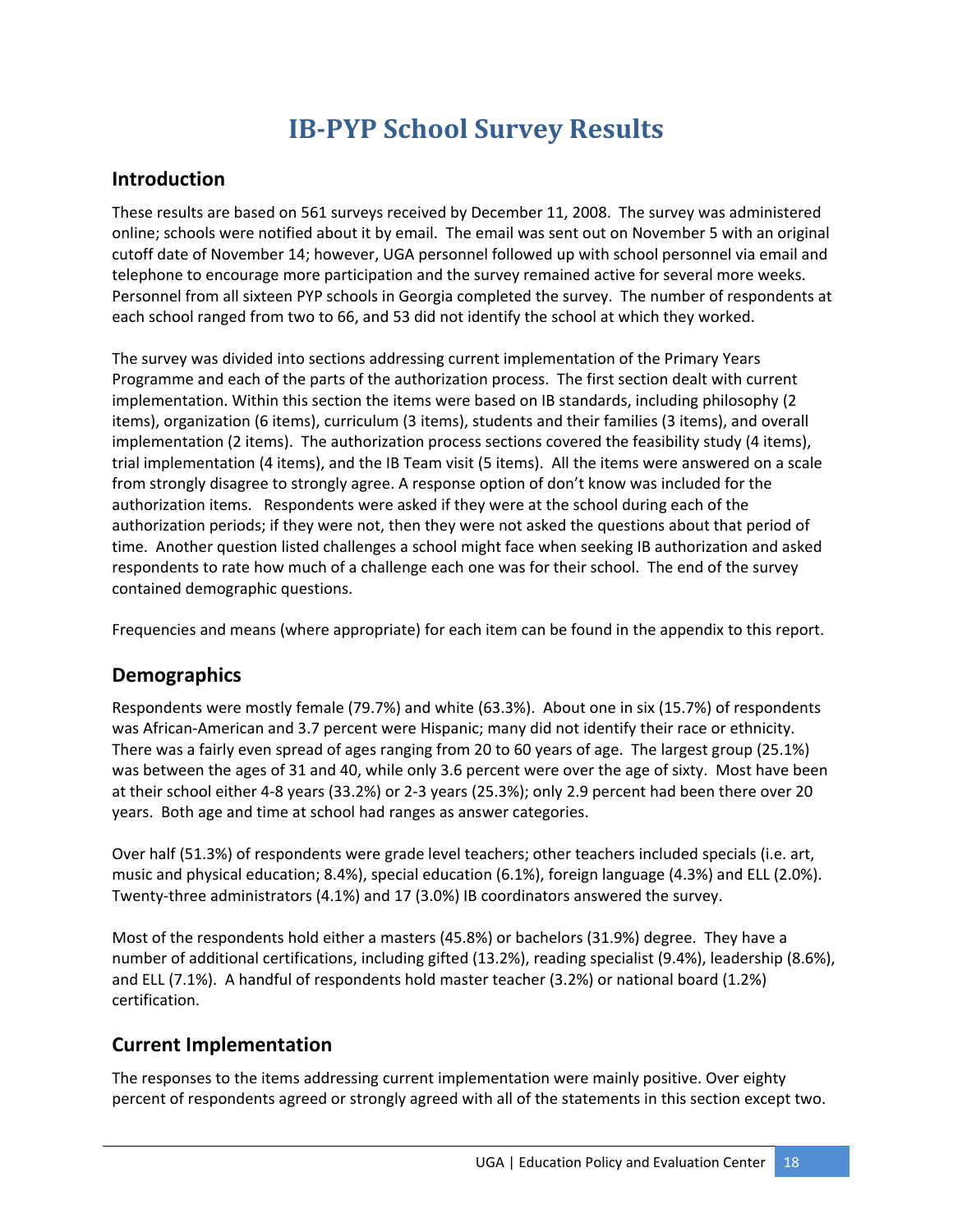About two‐thirds of respondents (68.1%) agreed or strongly agreed that support for PYP is provided by outside organizations such as businesses and universities. Similarly, about three‐quarters (76.8%) agreed or strongly agreed that parents understand student expectations regarding the IB‐PYP. Taken as a group, these results indicate that respondents believe their schools are following the key principles of PYP.

Means were calculated for each item in an effort to make comparisons across items. Items in each of the five subsections were averaged to create overall ratings. Each subsection had an adequate reliability rating to be considered as a coherent scale. All the categories had similar means, ranging from 3.17 for overall implementation to 3.30 for curriculum. In terms of the rating scale, the averages were slightly higher than the agree response, which would equate to a 3.00 average.

| <b>Current Implementation Sections</b> | Mean | Cronbach's<br>Alpha |
|----------------------------------------|------|---------------------|
| Philosophy                             | 3.28 | .82                 |
| Organization                           | 3.23 | .87                 |
| Curriculum                             | 3.30 | .82                 |
| <b>Students and Their Families</b>     | 3.21 | .79                 |
| <b>Overall Implementation</b>          | 3.17 | .86                 |

# **Authorization Process Phases**

Slightly fewer than half (48.9%) of respondents were employed by their schools during the feasibility study, 60.1 percent during their school's trial implementation, and 84.3 percent at the time of the IB Team visit. As with the previous section, the large majority of responses were positive, indicating that each of these processes was accomplished in the proper fashion. The only area with even a slight concern was school district support; 60.8 percent agreed or strongly agreed with this item in the feasibility study section and 58.2 percent in the IB Team visit section.

The overall mean for items in the feasibility section was 3.21, similar to the averages in the current implementation section. The means for the trial implementation (3.42) and IB Team visit (3.44) items were higher, placing them nearly halfway between agree and strongly agree on the rating scale.

| <b>Authorization Process</b> | Mean | Cronbach's<br>Alpha |
|------------------------------|------|---------------------|
| <b>Feasibility Study</b>     | 3.21 | .84                 |
| <b>Trial Implementation</b>  | 3.42 | .91                 |
| <b>IB Team Visit</b>         | 3.44 | .88                 |
| Challenges                   | 1.79 | .94                 |

# **Authorization Process Challenges**

Respondents were asked to rate how challenging the authorization process was in a number of areas. A plurality said that support from school building leaders (33.4%) and student buy‐in (26.0%) were not a challenge at all. On the other hand, a plurality also said that collaborative planning time (34.2%) and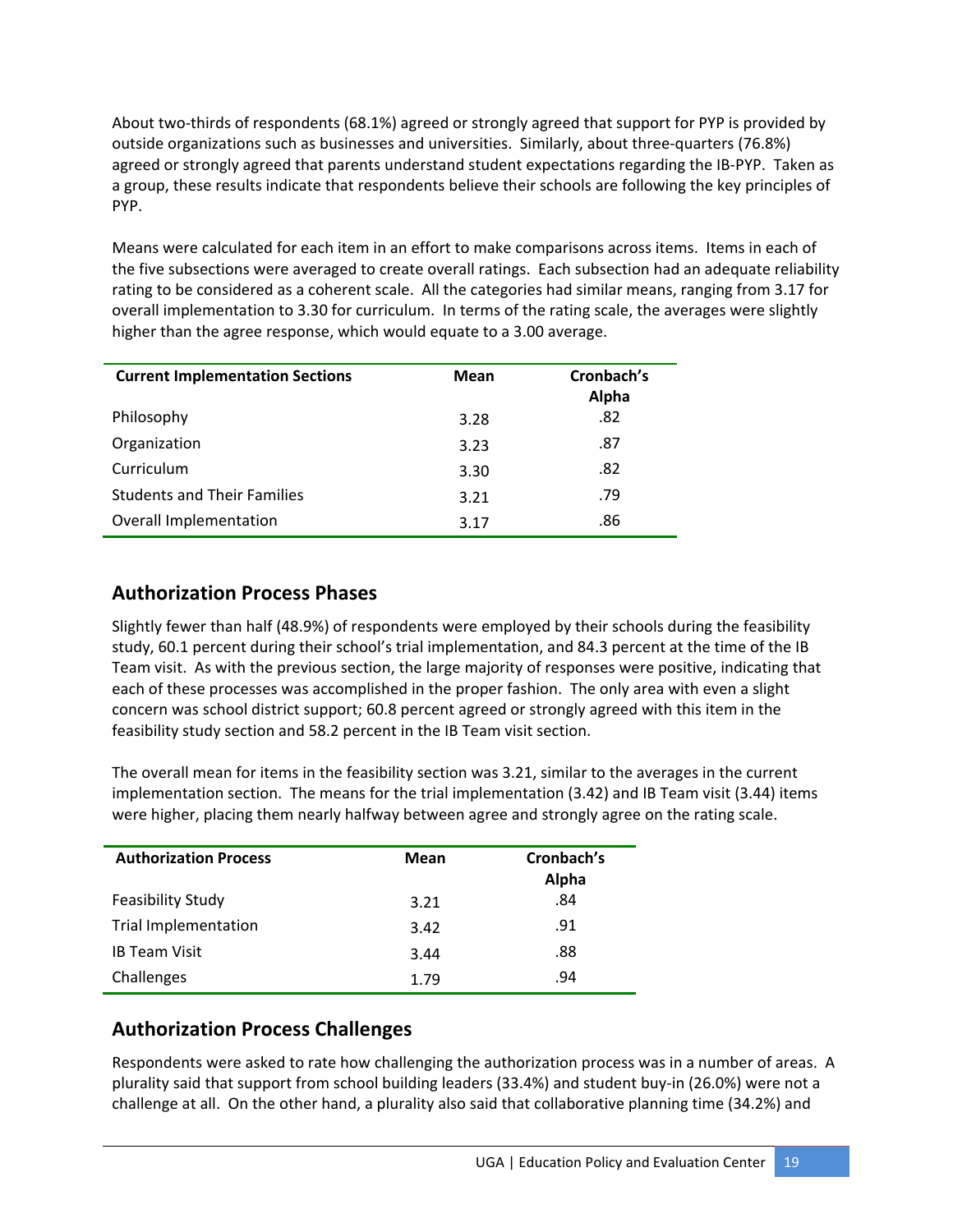meeting both PYP and state accountability requirements (28.1%) were very challenging. Additionally, alignment of PYP and GPS (2.17) had the highest mean of all the items, indicating that this was the most challenging area. The average rating of all challenges was 1.79, which fell between very little (1.00) and some (2.00) challenge.

# **Successful Strategies for Implementation**

The survey included an opportunity for respondents to share any successful strategies used by their schools to implement the PYP. A total of 131 (24.3%) respondents completing the survey entered a response to this item. The most frequently identified strategy was collaborative time with other teachers to plan and reflect on instruction (42.7%). The comments reflected that schools have used different ways to schedule the time together for teachers, but that it usually occurs during regular working hours and is often facilitated by the PYP coordinator. The following comments are representative of this category of answers:

*Collaboration is key. It is also important to have support from an IBO coordinator and from the district.*

*Collaborative planning time is extremely helpful and an absolute necessity for successful implementation and ongoing success of the program.*

*The collaborative planning times are probably the key to the success of implementing the PYP.*

Almost one in five (19.1%) of the comments about successful strategies referenced the support provided for IB by school administrators, including the PYP coordinator.

*Having a good full time PYP coordinator is key to a successful program.*

*…We have administration that support the teacher ‐ parent cooperation and are always being considerate of all teachers and staff reflecting the PYP attitudes and profiles.*

*…Our PYP coordinator works closely with teachers and helps provide many of the tangible signs, posters, etc., that are on display throughout the building.*

The same number of respondents (19.1%) highlighted the opportunities provided for professional development including attending formal IB training, conferences, visiting other IB schools, doing book studies and other learning opportunities offered to their staff members as a key strategy.

*Training, training, training! With experience comes knowledge and comfort.*

1. teachers visit other PYP schools 2. staff meetings in which teachers learn how to implement *certain ideas while participating in the same type of activity during the meeting 3. teachers* attend IB Level 1,2,3 training 4. book studies by faculty members 5. "walk-throughs" in which *teachers visit classrooms that exemplify "best practices"*

*All teachers are encouraged to attend training across the U.S. All faculty meetings center around PYP training*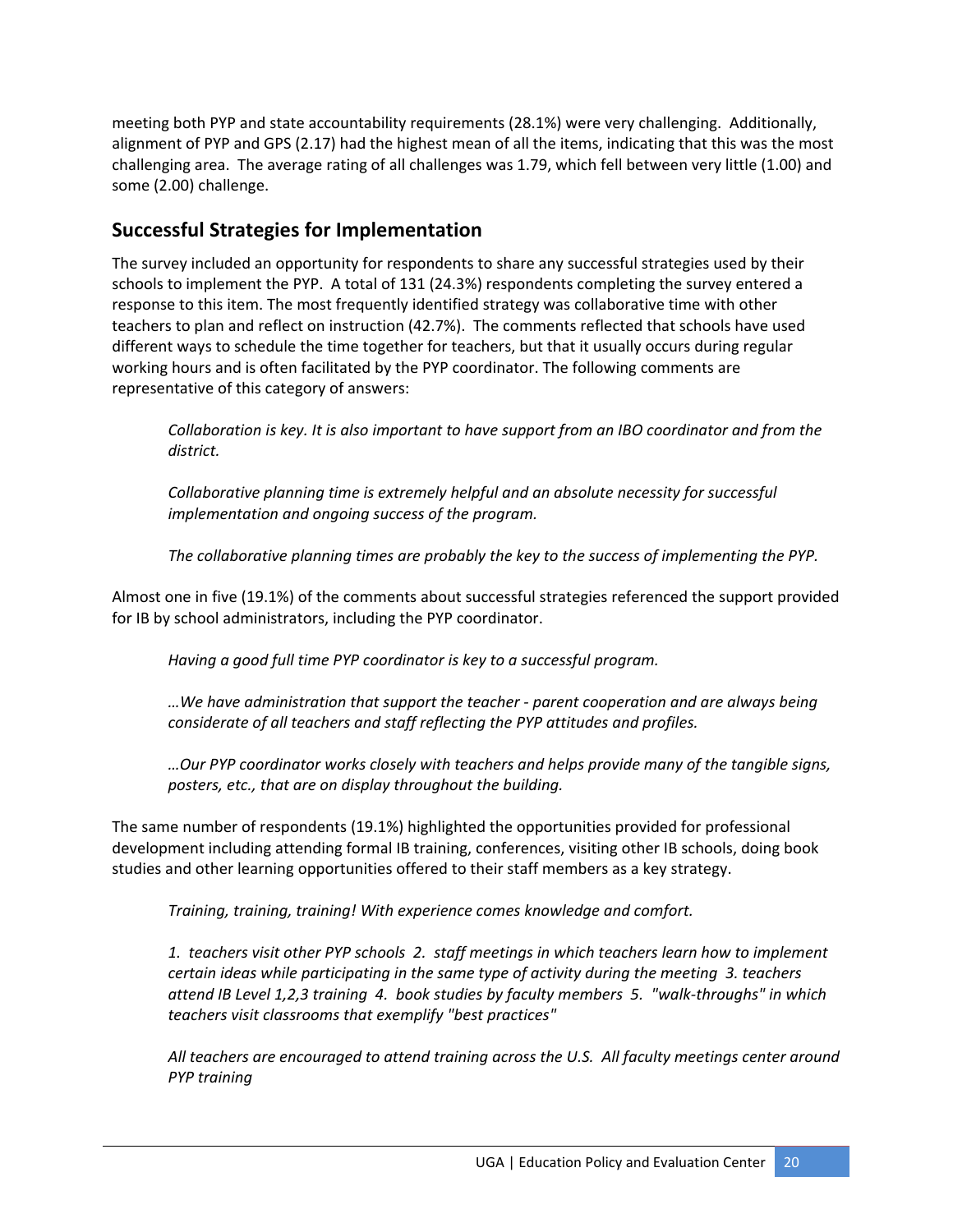Commitment from stakeholder groups and involvement of all school staff members, as well as parents, were described by 12.2 percent of the respondents as a component for success at their schools. Being able to choose to teach in the IB school was a concept also mentioned in this category.

Our best strategy is the fact that we have such a strong "buy in" with staff, students, parents and *district…*

*All of the personnel here is involved with the PYP program: art, Spanish, music and P.E. They are included in the planning process.*

A few respondents (9.9%) highlighted the importance of making IB visible in the school and promoting the IB philosophy throughout the school day.

*There are several; but the one, in particular that seems to have teachers as well as students excited is the "I see IB"...whenever a staff member observes a [student] exhibiting IB qualities it is written on a card and placed in a box, which [name] our principal randomly pulls from and acknowledges the student, their deed as well as the teacher who wrote the observation. This strategy seems to unite us as an IB school.*

*Learner Profile/Attitudes are promoted through announcements, assemblies, and throughout the day by teachers.*

Six comments described the importance of having the needed resources to implement IB. Resources mentioned included funding for supplies and materials, a well‐equipped media center and supportive media specialist, professional development funding provided by a parent‐teacher organization, and having access to grant funds to supplement IB implementation. Two respondents identified aligning the GPS to their units of inquiry as a strong strategy for their schools.

Some respondents (19.1%) entered comments that really did not identify successful strategies, but rather were general observations about the PYP and IB philosophy. The comments often described outcomes seen in the schools and exhibited by students. Ten comments (7.6%) noted that a school has not been very successful or were negative about some component of IB.

| <b>Comments: Successful Strategies</b>    | *Percent<br>$N = 131$ |
|-------------------------------------------|-----------------------|
| <b>Collaborative Planning Time</b>        | 42.7                  |
| Supportive administration/PYP Coordinator | 19.1                  |
| Opportunities for Professional Learning   | 19.1                  |
| Stakeholder buy-in/involvement            | 12.2                  |
| IB visible/promoted across school day     | 9.9                   |
| Resources                                 | 4.6                   |
| Alignment of GPS to PYP                   | 1.5                   |
| General comments about IB                 | 19.1                  |
| Negative comments                         | 7.6                   |

\* *Some comments were included in more than one category, so the total will not equal 100%.*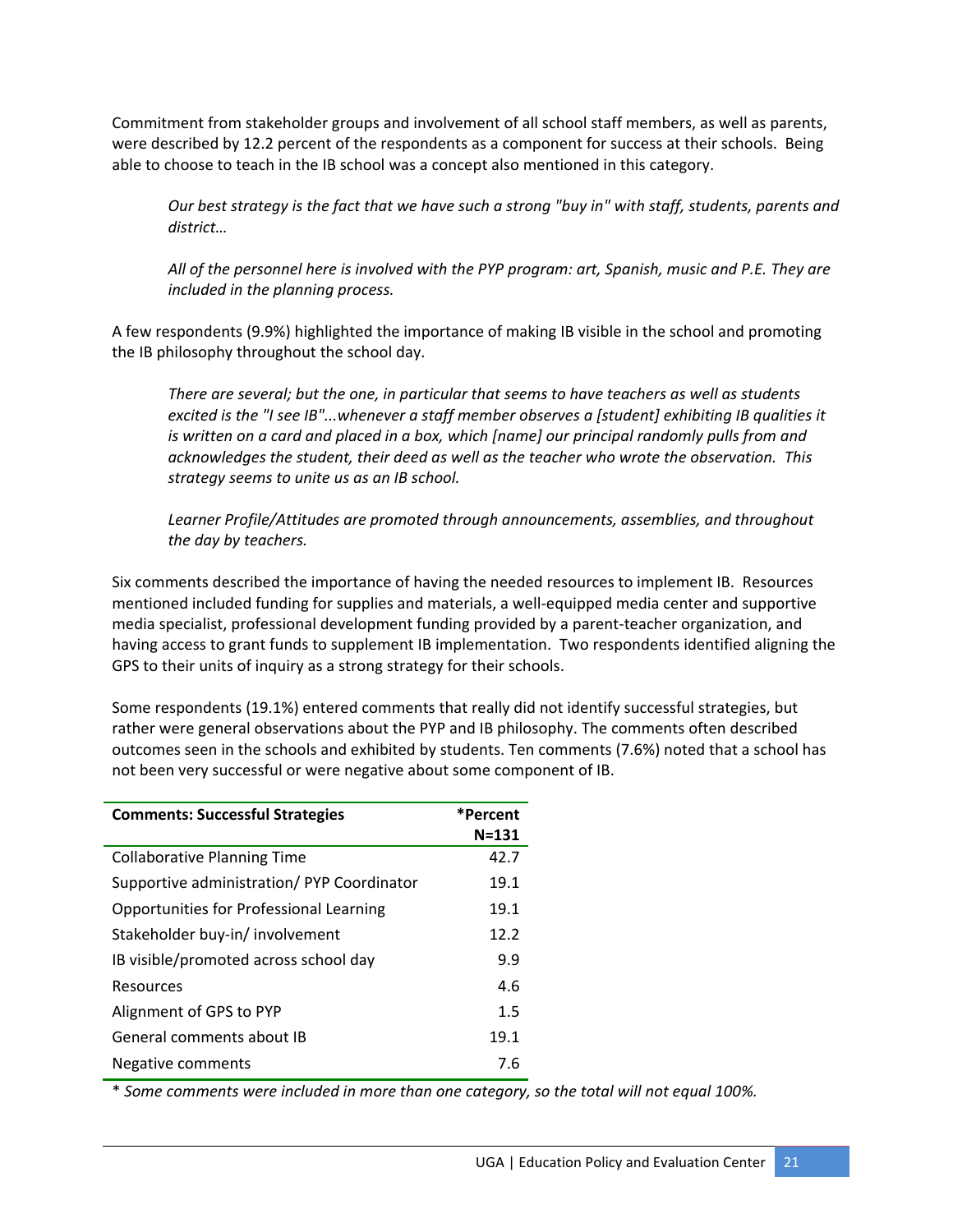# **Differences by Stakeholder Group**

For the analyses below, respondents were arranged in three groups: administrators and IB coordinators, grade level teachers and other personnel. Stakeholder groups often have different opinions about how a school is operating, so it is instructive to compare them.

In general, grade level teachers did not answer as positively as either administrators and IB coordinators or other types of school personnel. Grade level teachers did not have an average rating higher than the other two groups on any of the individual items in the current implementation sections. Their average scores on all of the sections were statistically significantly lower than other personnel. Also, they were significantly lower than the average scores of administrators/IB coordinators on curriculum and overall implementation. On the individual item which asks if students' academic achievement has improved, the average rating by grade level teachers (2.94) was lower than the "agree" option (3.00) and significantly lower than both administrators/IB coordinators (3.22) and other personnel (3.11). Administrators and IB coordinators and other personnel did not differ significantly on any of the section means.

| <b>Current Implementation Sections</b> | Administrators/<br><b>IB Coordinators</b><br>$(n=39)$ | <b>Grade Level</b><br><b>Teachers</b><br>$(n=289)$ | Other<br>Personnel<br>$(n=167)$ |
|----------------------------------------|-------------------------------------------------------|----------------------------------------------------|---------------------------------|
| Philosophy                             | 3.44                                                  | 3.26                                               | 3.40                            |
| Organization                           | 3.26                                                  | 3.15                                               | 3.35                            |
| Curriculum                             | 3.53                                                  | 3.23                                               | 3.37                            |
| <b>Students and Their Families</b>     | 3.33                                                  | 3.15                                               | 3.27                            |
| <b>Overall Implementation</b>          | 3.42                                                  | 3.07                                               | 3.26                            |

The groups had more similar opinions on the authorization process, although the same overall pattern was observed. Grade level teachers did not have a rating higher than the other two groups on any of the individual items in these sections. Grade level teachers had significantly lower scores than other personnel on the average of the feasibility study items; there was also a significant difference with administrators/IB coordinators on the average of the trial implementation items. Administrators/IB coordinators and other personnel did not differ significantly on any of the authorization process means.

| <b>Authorization Process</b> | Administrators/<br><b>IB Coordinators</b><br>$(n=39)$ | <b>Grade Level</b><br><b>Teachers</b><br>$(n=289)$ | <b>Other</b><br>Personnel<br>$(n=167)$ |
|------------------------------|-------------------------------------------------------|----------------------------------------------------|----------------------------------------|
| <b>Feasibility Study</b>     | 3.36                                                  | 3.11                                               | 3.30                                   |
| <b>Trial Implementation</b>  | 3.66                                                  | 3.36                                               | 3.46                                   |
| <b>IB Team Visit</b>         | 3.53                                                  | 3.41                                               | 3.47                                   |
| Challenges                   | 1.32                                                  | 1.80                                               | 1.83                                   |

It should be noted again that, despite the significant differences among groups, the average ratings on these variables indicate that all groups perceived that their schools were implementing IB‐PYP well and had what they needed to get through the authorization process. The average scores for the feasibility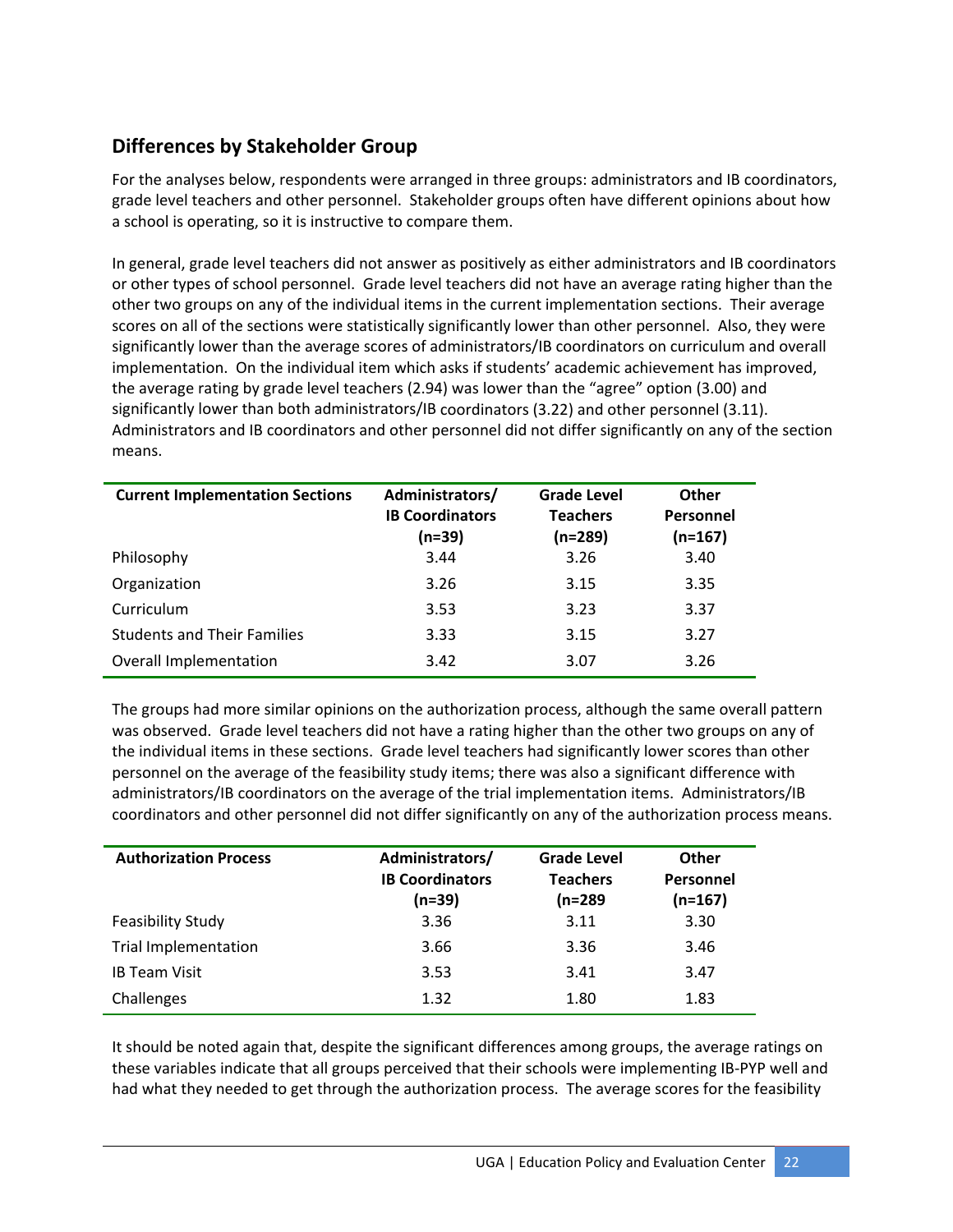study, trial implementation and IB Team visit were all above 3.00, which equates with "agree" on the four‐point scale used on the items.

The pattern was slightly different when respondents were asked about the challenges of IB authorization. Overall, administrators and IB coordinators (1.32) saw the possible hurdles as significantly less challenging than both grade level (1.80) or other (1.83) teachers. On the four-point scale used on these items, 1 represented a little challenge and 2 represented some challenge. The differences were particularly noticeable on the items concerning student buy‐in, IB regional office support and school building leader support. Administrators and IB coordinators had average scores below 1.00 on each of these (0.65, 0.86 and 0.51, respectively), signifying that they were not much of a challenge to authorization. Grade level teachers (1.39, 1.37, and 1.24, respectively) and other personnel (1.51, 1.64 and 1.43, respectively) judged them to be significantly more challenging.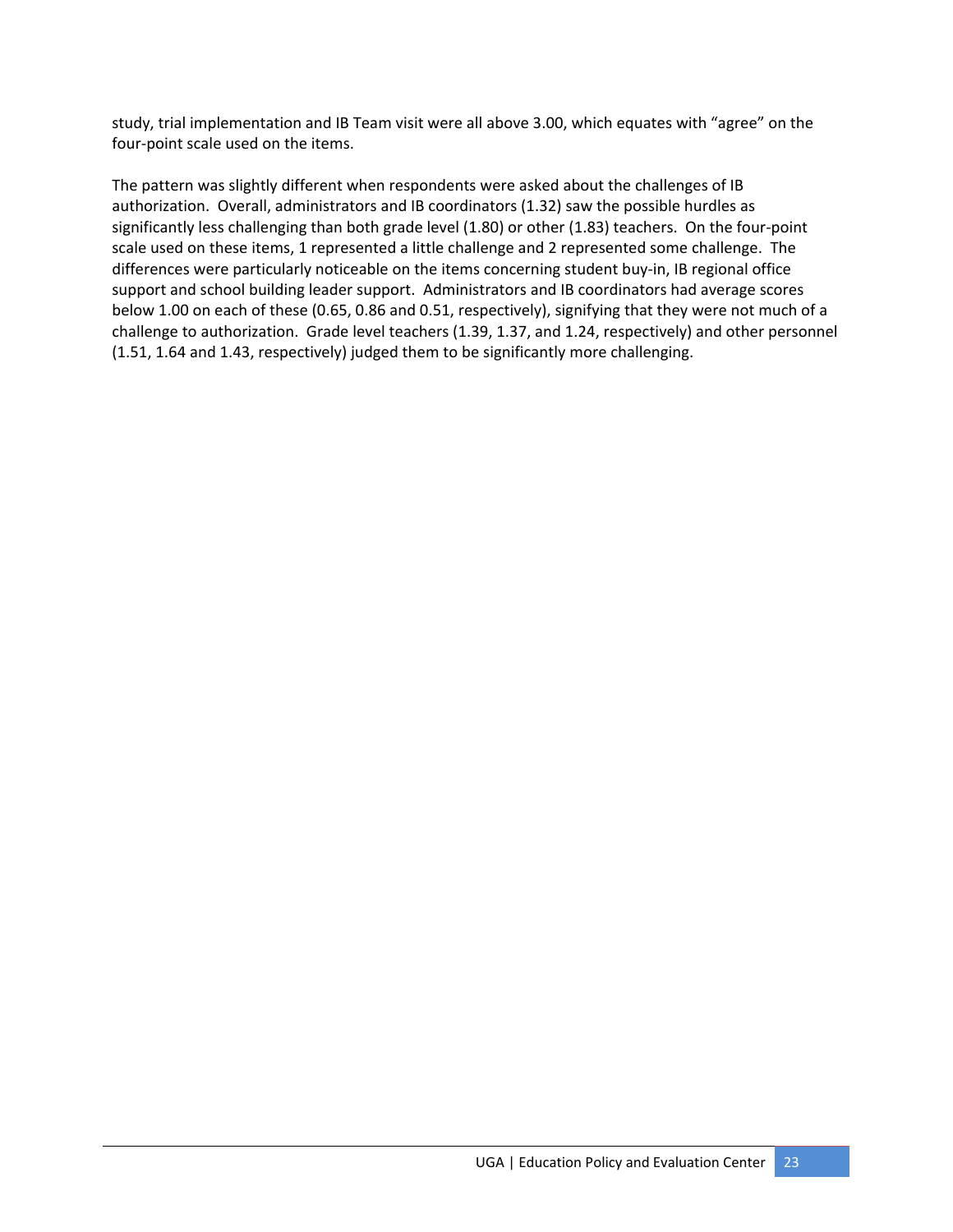# APPENDICES

**Appendix I: Evaluation Plan Proposal Appendix II: Evaluation Instruments Appendix III: Online School Survey and Results**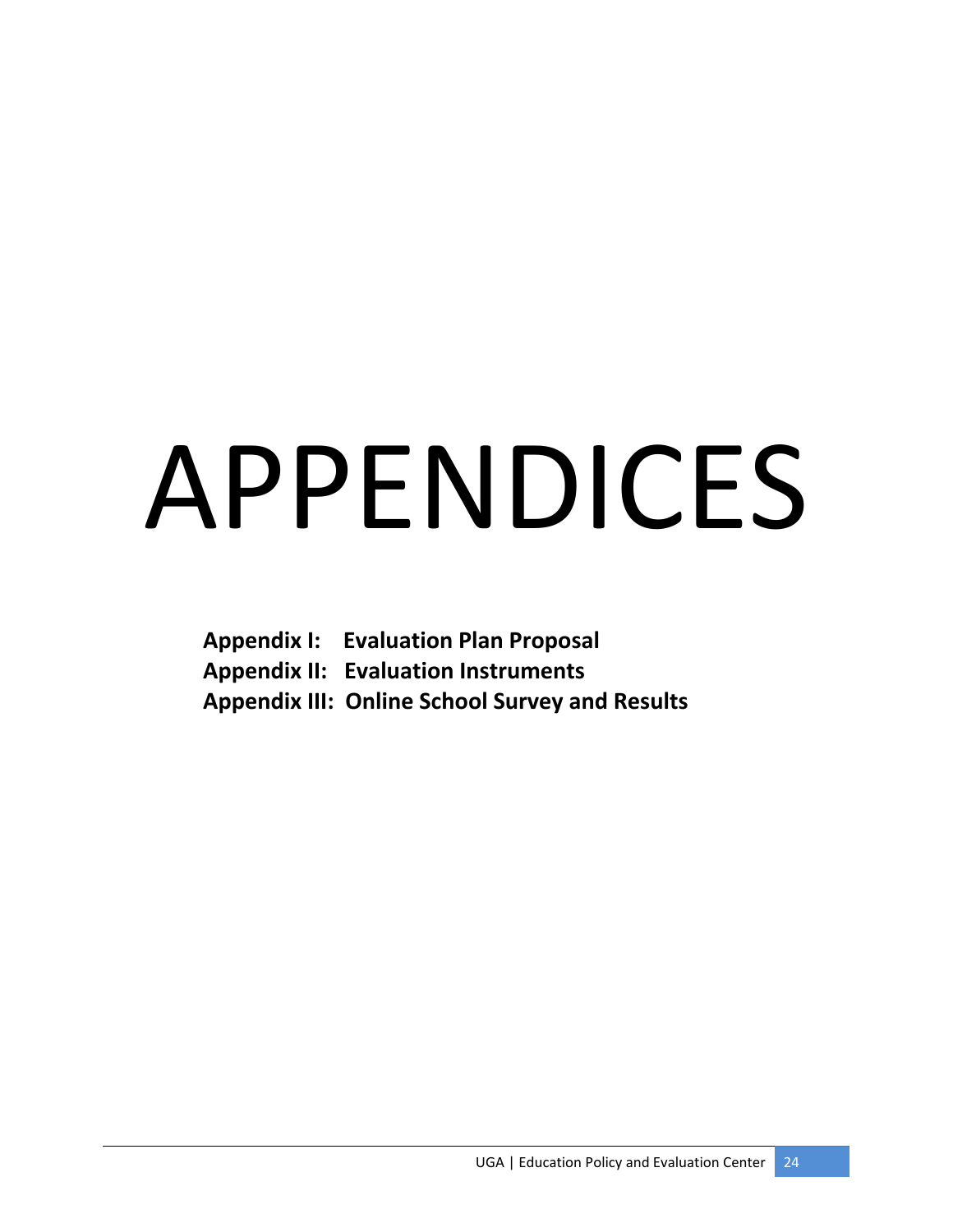# Appendix I: Evaluation Plan Proposal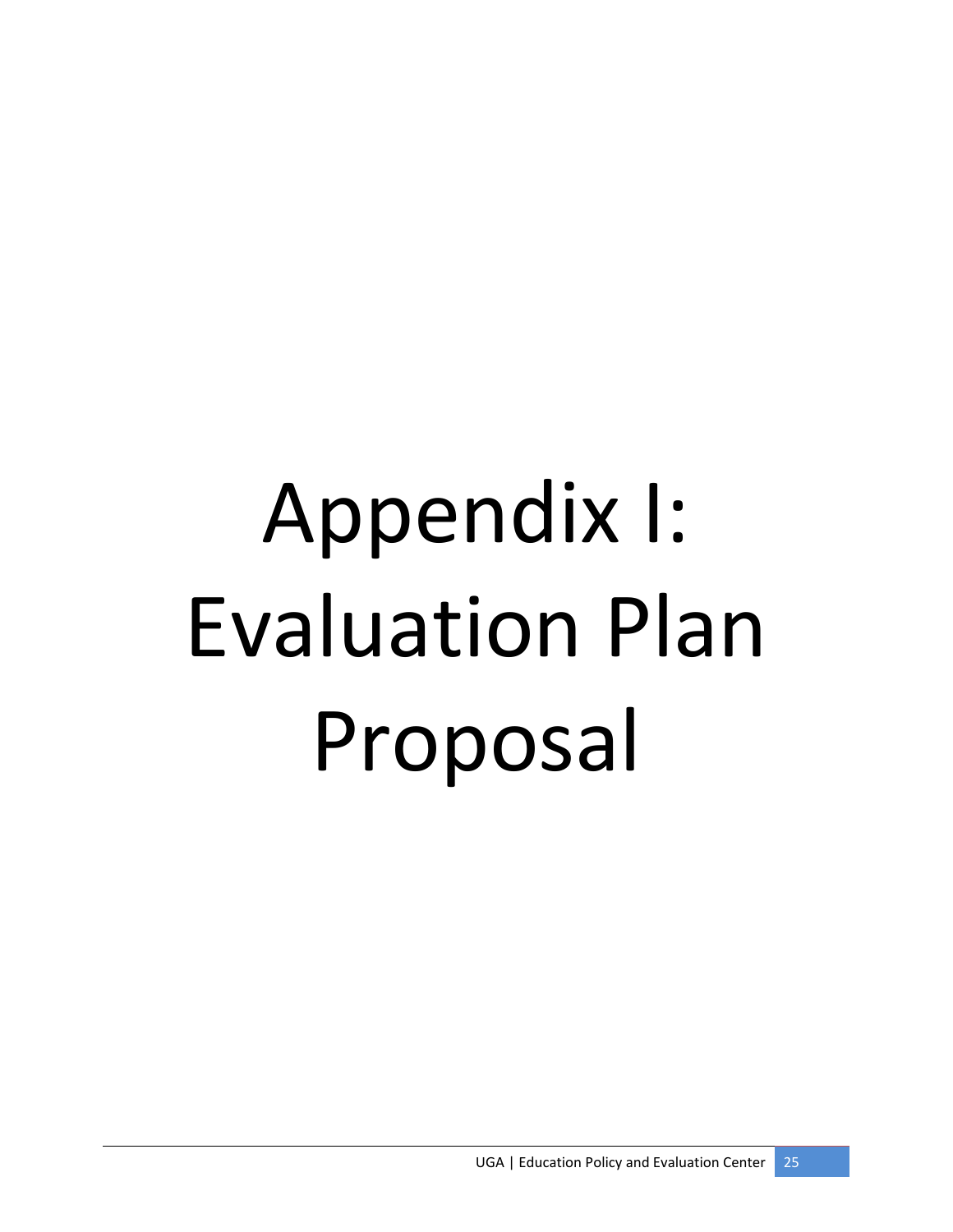# **International Baccalaureate – Primary Years Programme Case Study Proposal**

#### **Overview**

The University of Georgia is pleased to submit the following proposal for investigating the implementation of the International Baccalaureate Organization (IBO) Primary Years Programme. This study is designed to provide IBO with case study and survey data on the authorization process and implementation of the Primary Years Programme in authorized Georgia schools. The aim of the project will be twofold: to gather information which can be used internally by IBO to inform the development of the authorization process and to learn about how schools have successfully proceeded through the authorization process which can then be shared externally with interested schools.

The proposed overall research questions are:

- 1. How does a school move from interested to candidate to authorized status?
	- a. IB related
		- i. How do schools learn about and follow IB regulations related to becoming authorized?
		- ii. What steps do they take to meet IB standards?
	- b. School related
		- i. How do schools encourage teacher support for IB?
		- ii. Who in the school is pursuing the IB programme?
		- iii. Who in the school organizes the tasks necessary for authorization?
	- c. Community related
		- i. How do schools advertise IB to the community?
		- ii. How are parents involved as stakeholders?
		- iii. Does the school partner with any outside organizations (e.g. universities, local businesses, etc.)?
	- d. State/district school system related
		- i. How does the school meet IB and state/local standards?
- 2. How is the programme implemented?
	- a. What are successful strategies?
	- b. What are the challenges?
	- c. What is the impact of state/district requirements?
	- d. What are recommendations to future schools?
	- e. How does IB provide support to the school?
	- f. What other system/actions did the school put in place?

There are sixteen (16) schools in Georgia authorized by IBO to implement the Primary Years Programme (PYP). Data will be collected from all Georgia Schools through online surveys and phone interviews. Three schools will be selected to receive a two-day site visit for a more in depth examination of implementation resulting in a case study report for each site. The schools selected will represent the various geographical regions of the state and will include a school from three different community sizes – small, medium and large. If possible, schools in the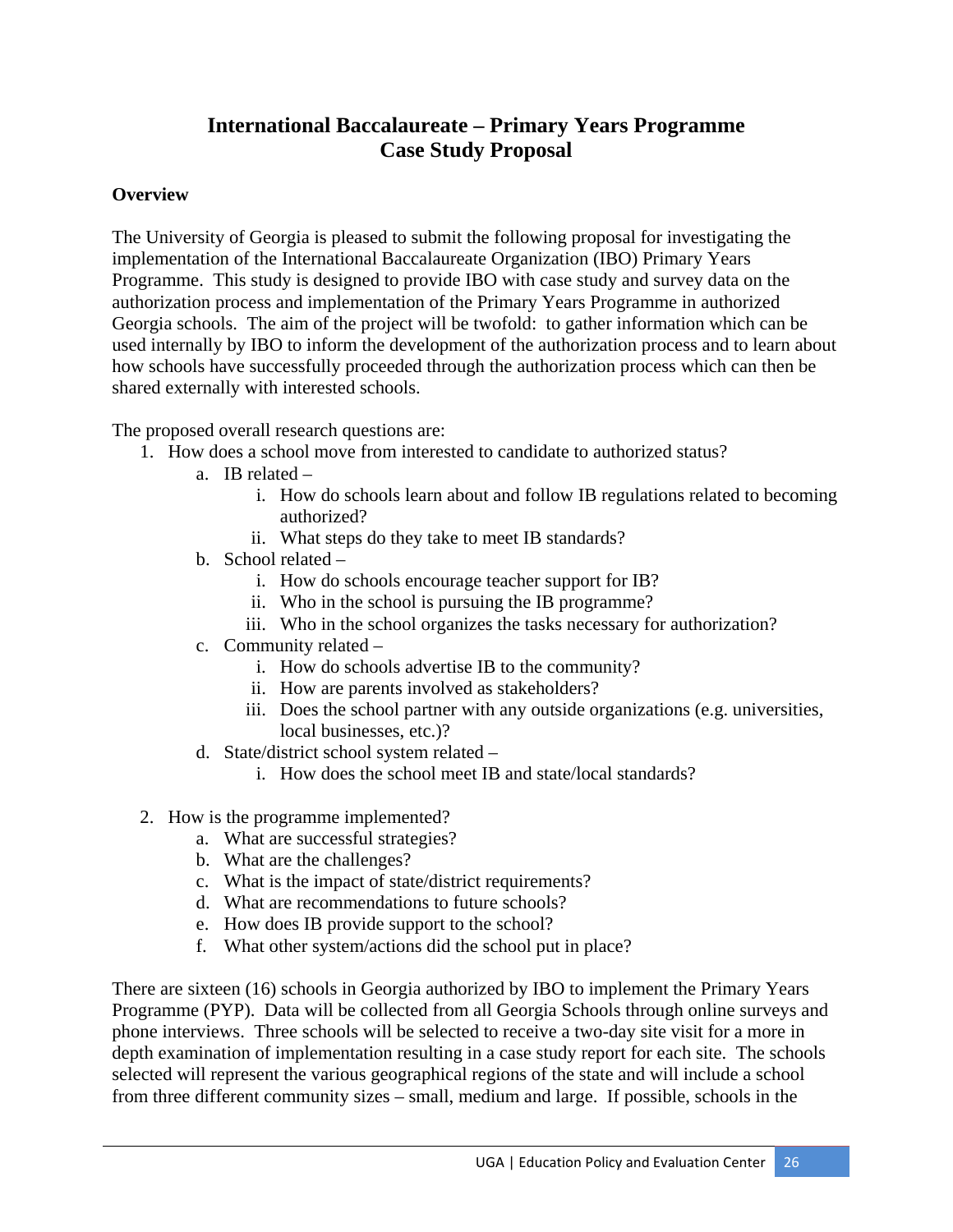sample will include a site recently authorized as well as one school that is several years into the implementation process to examine fidelity issues over time.

## **Program Implementation**

Research on the implementation of IB-PYP will use a case study approach to data collection, analysis, and reporting.

The proposed design for IB-PYP implementation case studies will examine the following key elements which have been shown through research to be important for successful school reforms:

- Leadership at the building/school level
- Support from the district (technical assistance, support, and funding for effective implementation of the IB-PYP)
- Selection of the IB programme by school(s) given the school's context (i.e. geographical location, size of community, size of school, student demographics, etc.)
- Fidelity of implementing the program model (methods, strategies of the model)
- Quality and extent of parental and community involvement
- Quality and effect of external (provider) support and technical assistance
- Continuing commitment and involvement of teachers, staff, and administrators in the reforms

Specific questions for each of the above key elements will be identified, and will be used in development of the data collection instruments and processes described below.

Data on each of the above key elements will be collected, analyzed, and reported using qualitative field study and survey methods. The following data collection methods will be used to gather information related to each of the research questions.

At all IB-PYP authorized Georgia schools:

• Online or paper **survey questionnaires** for (a) school principals, (b) teachers, and (c) parents will be developed and administered to collect information about perceptions and experiences of key participants in the implementation of PYP. The surveys will ask questions related to the key elements list above.

At three IB-PYP authorized Georgia schools:

- **Onsite visits** consisting of two days will be conducted by a two-person team of field researchers to collect information through group and individual interviews, direct observation of PYP activities, and review of documents and data related to PYP. Data collected during these onsite visits will provide an in-depth understanding of school practices and the ways in which they align with IB guidelines.
- **Individual interviews** will be conducted during the onsite visits with a district level administrator and a school administrator. These interviews will specifically target information related to IB implementation, support, and involvement by key leadership.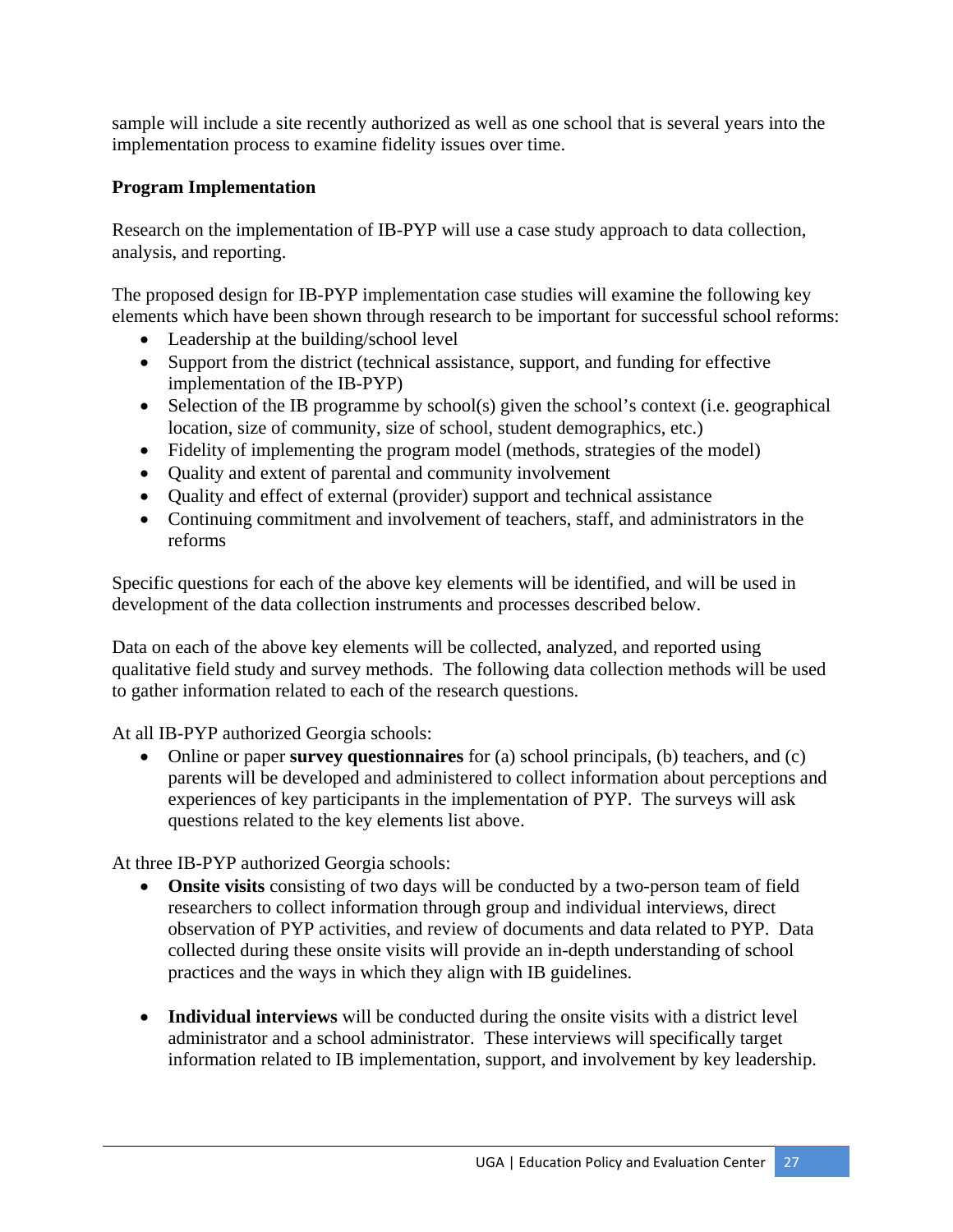• **Focus group sessions** will be conducted by the field research team during the two-day onsite visits with samples of teachers and parents to obtain more in-depth information about the perceptions and experiences of school and community participants. In order to understand how the IB programme is experienced by those for whom it is primarily intended, it is desirable to interview students (with parent permission) in a focus group setting as well. Use of this data collection strategy will depend on approval by UGA's Institutional Review Board and any other required approval process, i.e. IBO's approval process, local approval required by the school or district.

The use of mixed methods of data collection will ensure both depth and breadth of information from multiple perspectives and stakeholder groups. Surveys will be distributed to all participants to ensure breadth and diversity of feedback. The focus groups will sample a small number of teachers and parents (and students, if possible) representing diverse grade levels at each site to allow in-depth discussion both of areas pre-identified by the researchers as well as those issues emerging from the PYP participants that might not otherwise be known. Direct observation of activities on-site will validate self-report information provided by school personnel. In this way, information from a wide range of stakeholder groups will be collected, analyzed, and reported in the case studies to ensure a comprehensive, diverse and balanced view of the implementation at three PYP sites in Georgia. Table 1 illustrates the different data collection methods and sources of information that will be used to address each of the key elements of the study.

|              | <b>Initial Interest</b> | Implementation | $Support-$   | Leadership  | School and  |
|--------------|-------------------------|----------------|--------------|-------------|-------------|
|              | Continued               | Strategies     | School,      | $-$ School, | Community   |
|              | Commitment              | (Fidelity)     | District, IB | District    | Experiences |
| School       |                         |                |              |             |             |
| Survey       |                         | X              | X            | X           | X           |
| District     |                         |                |              |             |             |
| School       |                         |                |              |             |             |
| Admin.       | X                       | X              | $\mathbf X$  | X           |             |
| Interviews   |                         |                |              |             |             |
|              |                         |                |              |             |             |
| Teacher      |                         |                |              |             |             |
| Parent       |                         |                |              |             |             |
| Focus        | X                       |                |              |             | X           |
| Groups       |                         |                |              |             |             |
| Document     |                         |                |              |             |             |
| Review       | X                       | X              | X            | X           | X           |
|              |                         |                |              |             |             |
| Observations | X                       | X              |              |             | X           |
|              |                         |                |              |             |             |

Table 1 Research Categories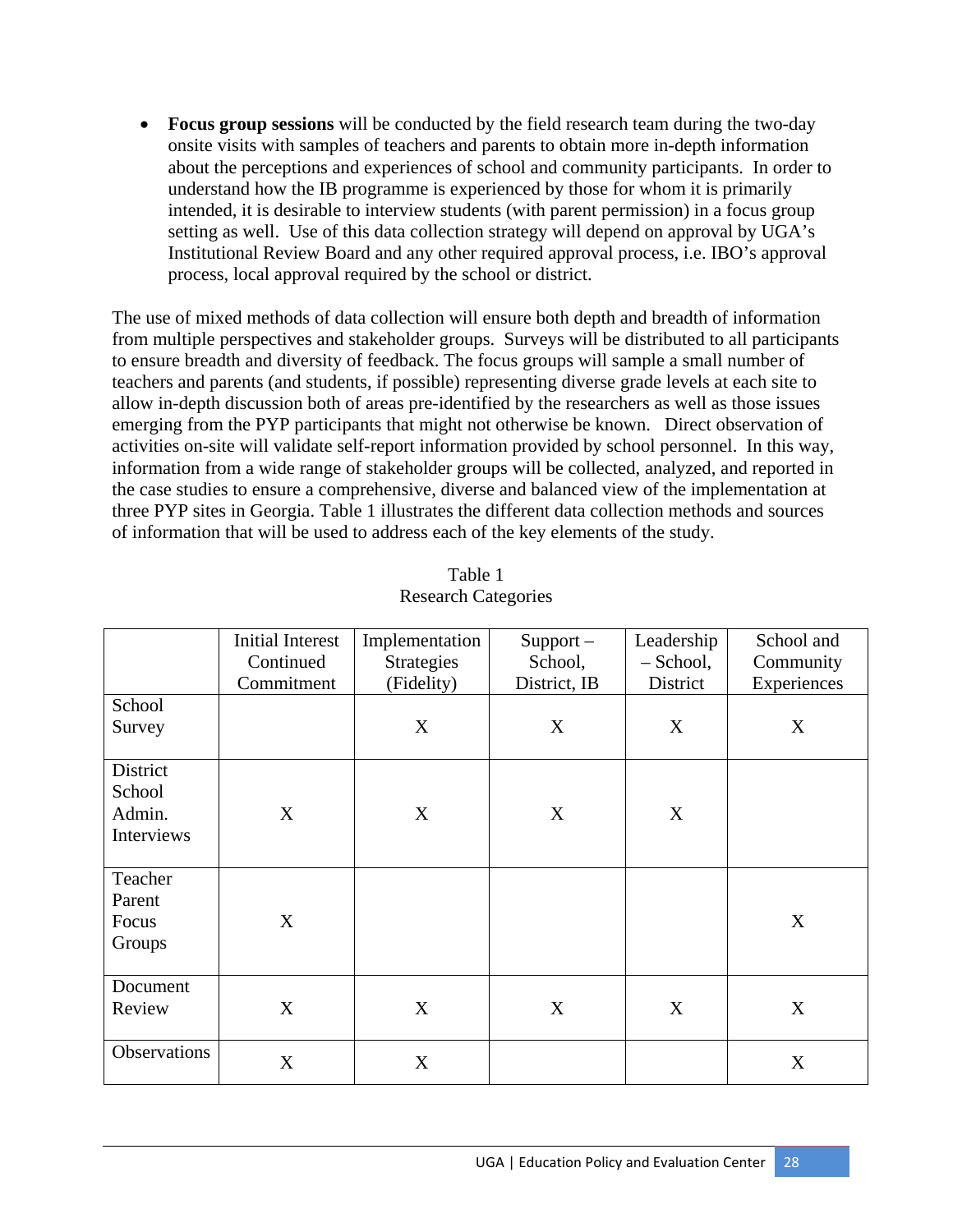To assure content and construct validity, specific survey questions and observation, interview, and focus group protocols will be developed and reviewed by IBO personnel, as well as several administrators and teachers from an IB school in Georgia that will not be receiving a field visit in this study. All field researchers involved in collecting qualitative data at the sites will be fully trained to maximize inter-rater reliability. Also, one of the evaluators will be the same for all three schools. This will also allow for comparisons across schools.

Information from each of these sources will be analyzed across common sets of questions related to each of the key elements listed above. Narrative description of information will be presented in a case study report for each site. Theme-related resulting from analysis of data will organize the presentation and discussion of findings in each case study site. Field researchers also will conduct a cross-case analysis of diverse perceptions of implementation by participating stakeholders from across three sites. An assessment instrument and rubric for summary ratings of the program implementation based on IBO requirements for PYP will provide information about the extent to which the site visit schools are implementing the programme as designed and will guide the examination of how the program is being implemented in diverse settings over time. Survey results will be summarized across all schools by the key element categories listed above.

#### **Evaluation Timeline**

Details about activities to be completed as part of the evaluation are provided on the table below.

#### **Timeline for IB Case Study**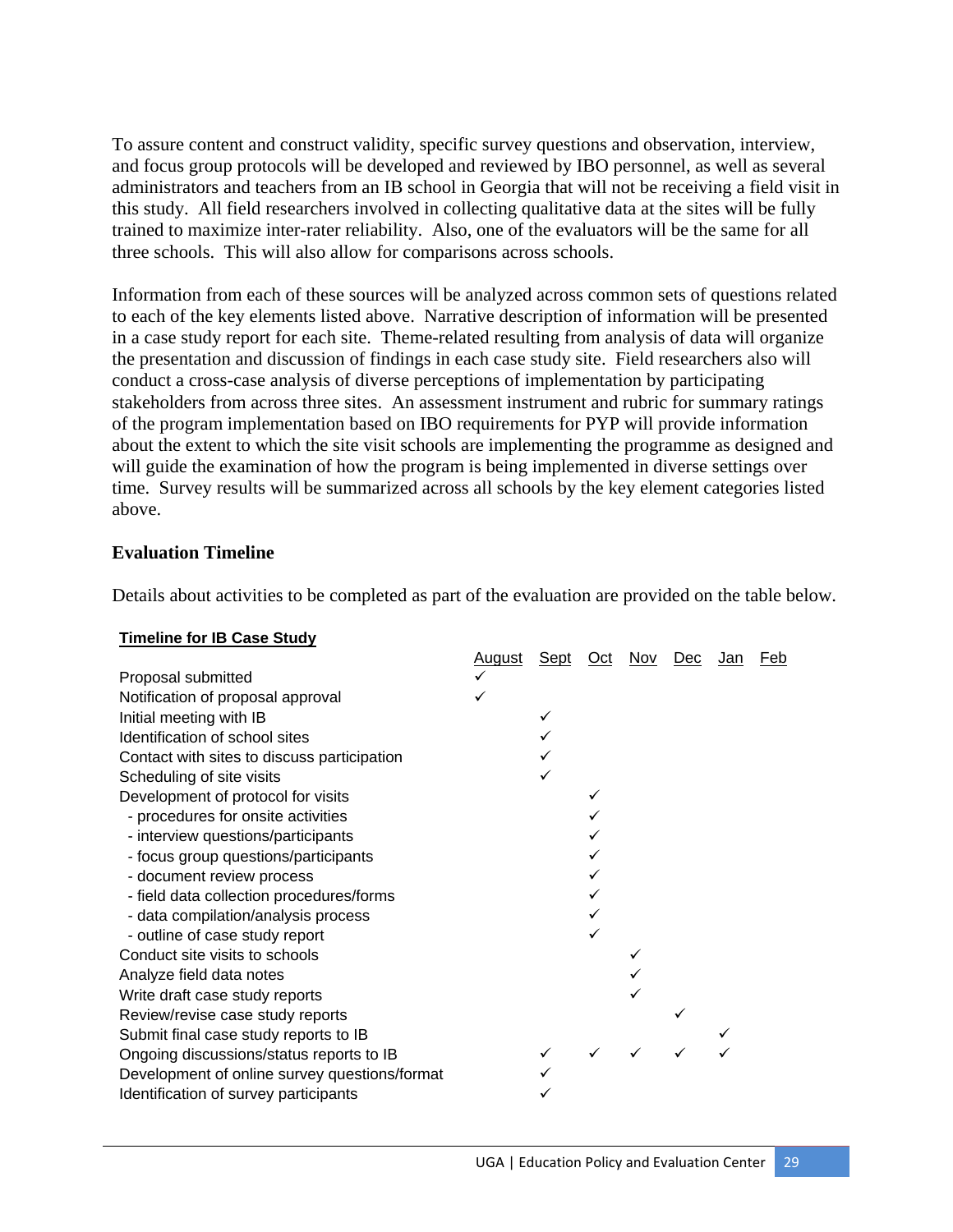Posting of online survey questions<br>
Communicate with schools on survey administration Communicate with schools on survey administration 9 Collect/compile/analyze survey responses Prepare report on survey findings



#### **Deliverables**

Completion of data collection activities described in the timetable will result in the following deliverables for IBO:

- On-site visits to three IB-PYP Schools in Georgia: Case Study Report for each school
- Survey Questionnaire Results: Statewide Report
- Overall summary report focused on answering the research questions.
- Brief on recommendations for interested schools.

#### **Resources Required**

A College of Education faculty member with research expertise in qualitative data collection and analysis as well as knowledge in IB-PYP, Dr. Jori Hall, will serve as the Principal Investigator for this project. Professional staff from the EPEC will include the Project Director, Tracy Elder, and two research professionals, Scott Pollack and Jana Thompson. Each project team member will be assigned for a part of their time to this project to design data collection instruments, conduct survey research, coordinate the field study visits, develop site visit protocol and data collection processes, design and conduct training of field researchers, and coordinate field data collection, analysis, and reporting. All four members of the project team will participate in site visits and contribute to the development of a case study report for each school. The Project Director will serve as the lead researcher for all three site visits and will be accompanied by one of the other project team members. Travel costs for team visits will include round-trip mileage to sites, meals and overnight stay for two field researchers for each two-day visit. The budget for this project focuses resources on personnel time to plan, prepare, and conduct the study, and then to report findings to IB. Operational costs, including copies, surveys, and materials needed to complete activities and reports will be covered through the Indirect cost amount included in this proposal.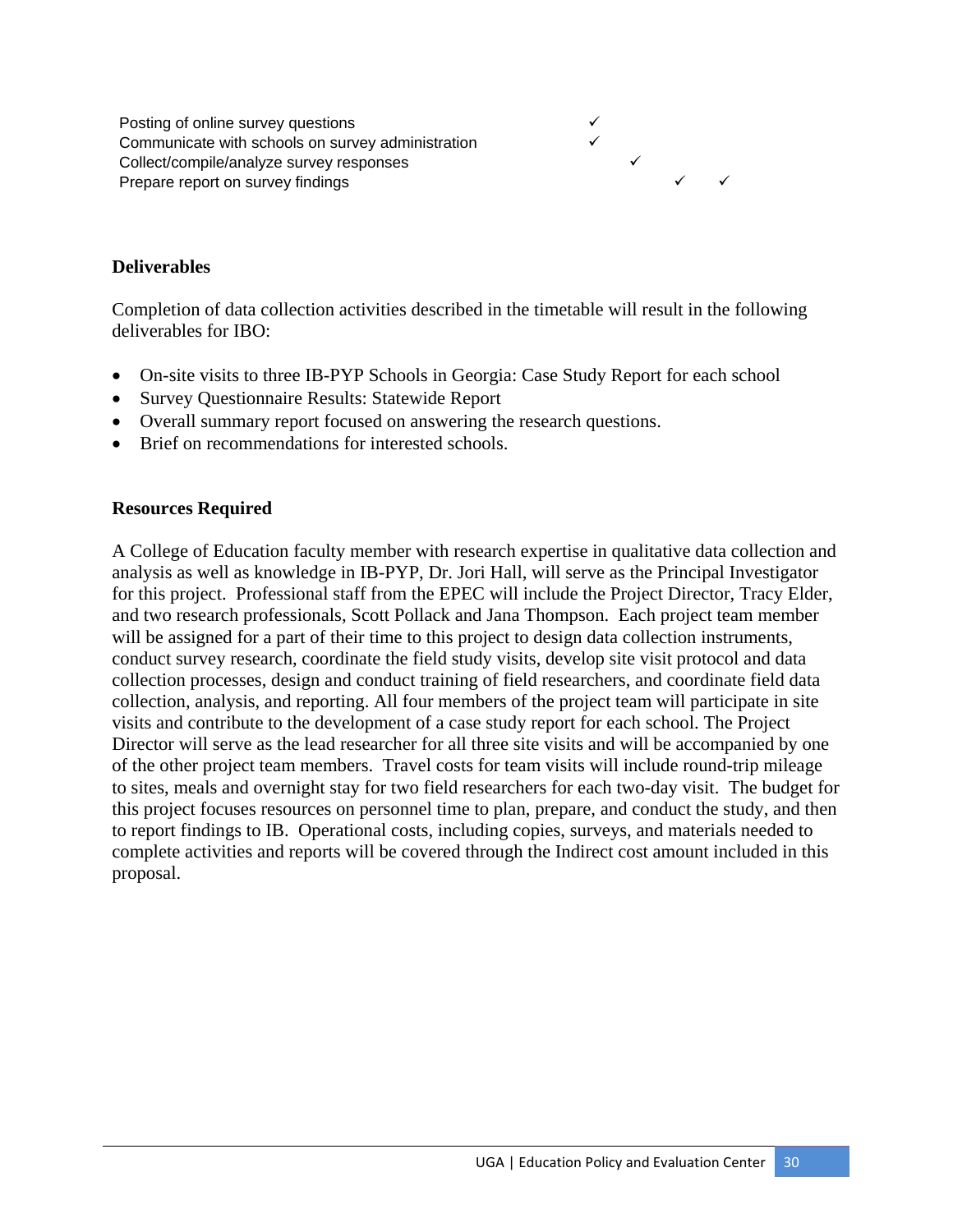# Appendix II: Evaluation Instruments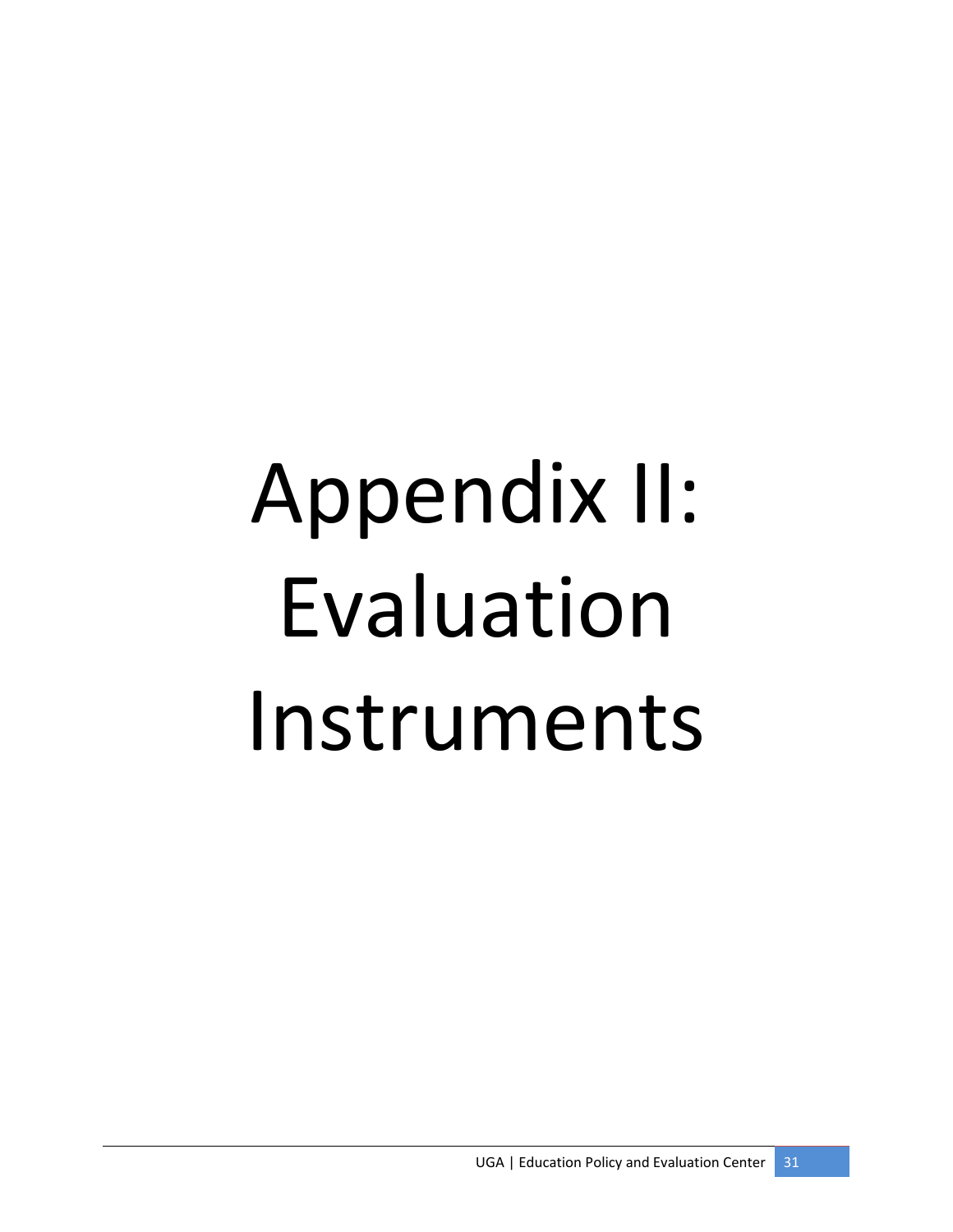#### **INTERVIEW FORM School Building Administrator IB Coordinator**

#### **School: Position:**

#### **I. Current PYP Implementation**

I would like to begin with some questions about your school's **current implementation** of the PYP.

- A. In your opinion, what are some successful strategies used at this school to implement the PYP?
- B. As you know, the Georgia Performance Standards (GPS) are intended to increase the academic achievement of students. Talk about your experiences with the integration of the GPS and the PYP curriculum framework at this school?
- C. Could you please talk about your experience with the PYP curriculum and district level requirements?
- D. The IB organization is designed to be supportive as schools implement the PYP. How does the IBO support the school's PYP implementation?
- E. How might the IB organization improve their efforts to support the school?
- F. What resources (supplies, materials, money, time) are most important to implement the PYP at your school?
- G. What is the most important type of support provided to teachers (professional learning, collaboration time, guidance, problem solving, etc.) to implement the PYP?
- H. Tell me about any strategies or practices that the school has put in place to meet the **trans disciplinary** nature of the PYP.
- I. What is the most challenging issue concerning the **trans disciplinary** nature of the programme? How have you worked through this challenge as a school?
- J. How do you orient new staff or teachers to the PYP at your school?
- K. Overall, how would you describe the level of commitment the school has for the PYP?

#### **II. Community Support**

Sometimes schools form partnerships with outside organizations to support their efforts.

- A. Please describe any partnerships between the school and outside organizations designed to support implementation of the PYP. How is that working?
- B. How does the school communicate with the local community about IB-PYP?
- C. What are the ways in which the local community is involved in the PYP? Parents?

#### **III. Authorization Process**

The following questions ask your experiences with respect to how the school moved from being interested to the final phase of authorization. To begin, I would like to discuss **how the school decided to become an IB school.** 

[Probes]

- A. Who was involved in the decision making process?
- B. How did the school encourage teacher buy-in?
- C. What were the main reasons for applying to become an authorized IB-PYP school?
- D. Who at the school was primarily responsible for organizing the tasks necessary for authorization?

Another aspect of the consideration requires schools to make an in-depth analysis of the philosophy and curriculum, and to identify the resources needed to deliver the PYP. I would now like to discuss your school's process of studying the **feasibility of implementing IB.**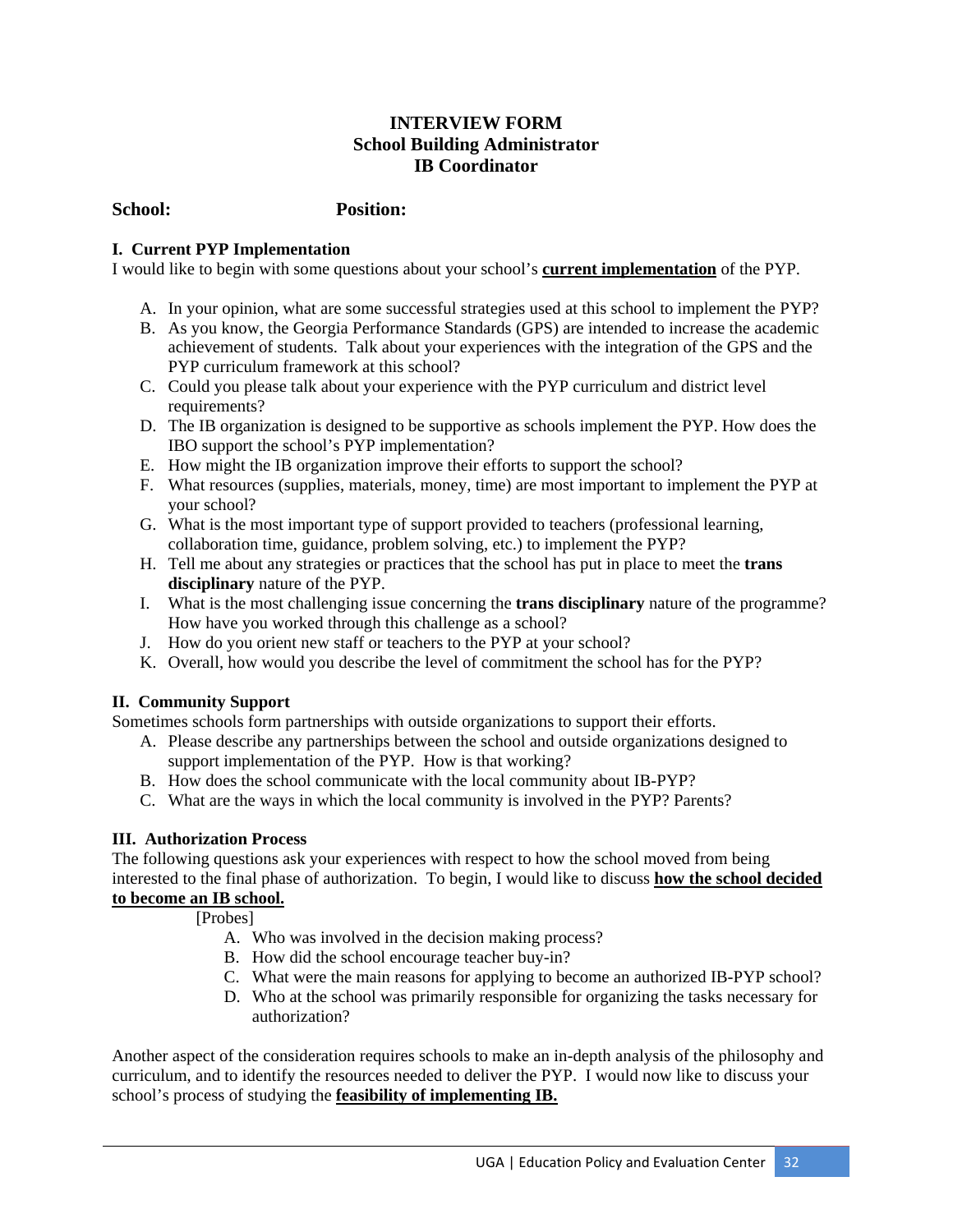#### [Probes]

- A. Who was involved?
- B. What was your role?
- C. What type of support did the school receive from during this phase? The IBO regional office The district
- D. What additional steps could have been taken to improve the feasibility study phase of the authorization process?

As you recall, during the second phase of the process, the school participates in a **trial implementation period.** Now, I will ask some questions about your experience with the trial implementation phase?

- A. What steps were taken to orient the school staff to the IB standards during this stage?
- B. What worked? What didn't work and why?
- C. In your opinion, were the teachers to implement the curriculum during the trial implementation?
- D. What type of support was provided from \_\_\_\_\_\_\_\_\_\_\_ during the trial implementation? Was the support adequate from each of these?
	- a. The IBO regional office?
	- b. By the district?
- E. What additional steps could have been taken to improve the trial implementation phase of the authorization process?

As you know, the school visit by an IB visiting team is the final stage of authorization. Now I would like to ask a few questions about the **IB team visit.**

[Probes]

- A. The IB school visit is primarily intended to be supportive. What are the ways in which you thought the school was supported?
- B. Tell me about the school's level of preparedness when the IB team came to the school? Describe any problems or challenges associated with the authorization visit?
- C. In what ways were the subsequent authorization visit report findings helpful? How could the feedback provided been improved?
- D. Overall, what were some practical steps the school took to become authorized?
- E. What recommendations would you make to future IB schools?

Lastly, is there anything about the PYP that you would like to share that I didn't ask?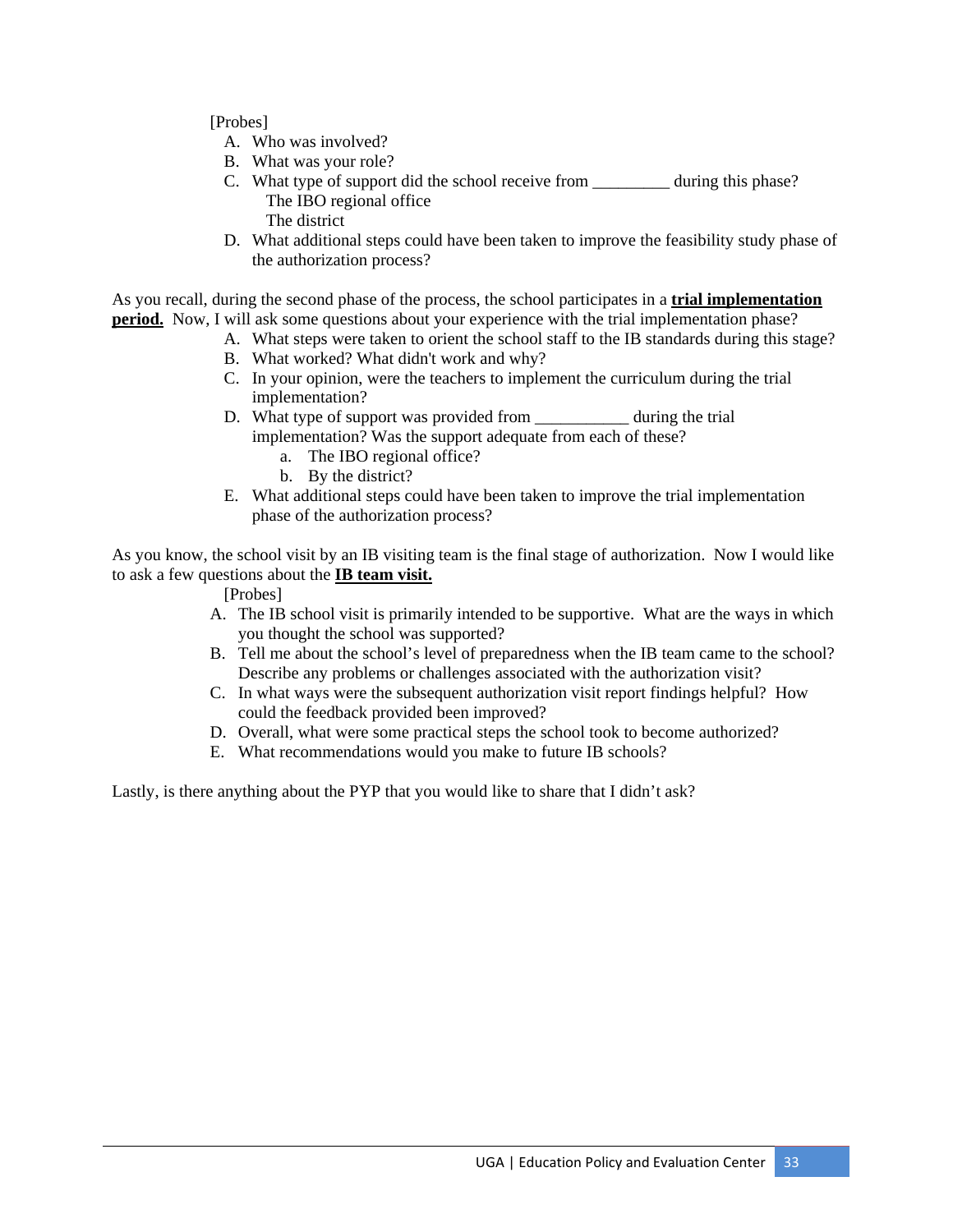#### **INTERVIEW FORM IBO Regional Office/Director School District Representative**

| <b>School:</b> |  |
|----------------|--|

**School:\_\_\_\_\_\_\_\_\_\_\_\_\_\_\_\_\_\_\_\_\_\_\_\_\_\_\_\_\_\_\_\_ Position: \_\_\_\_\_\_\_\_\_\_\_\_\_\_\_\_\_\_\_\_\_\_\_\_\_\_\_\_\_\_\_\_\_\_\_\_\_** 

*Thank you for sharing time with me to participate in this interview. In an effort to clarify my understanding of the International Baccalaureate (IB) Primary Years Programme (PYP), I am interested in your reflections. Specifically, I am interested in your experiences related how the IB works with those in the school to implement the PYP and the ways in which the school was assisted during the authorization process.* 

*Through the questionnaire and conversations with the educators at this school, I am somewhat familiar with the PYP. However, in order to better understand your involvement, I would like to get your perspective.* 

#### **Ice Breaker**

So tell me, how long have you been working with this particular school to become an authorized IB World School? Describe your relationship with the school thus far.

#### **I. Current PYP Implementation**

I-A. From your perspective, please describe how the PYP is being implemented at this school? How is it working?

[Probes]

I-B. What are some successful strategies used to help this school implement the PYP?

I-C. How does the IB regional office support the PYP?

I-D. How does the IB school district support the PYP?

#### I-E. Describe the level of support for the PYP from:

- o School building administrators?
- o PYP school coordinator?
- o Teachers
- o Family members
- I-F. What has been the most challenging issue?

I-G. Overall, do you think the school is committed to the PYP?

#### **II. Community Support**

Sometimes schools form partnerships with outside organizations to support their efforts. II.A Does the school partner with any outside organization to implement the PYP? If so, how is that working? Tell me what you know about this partnership.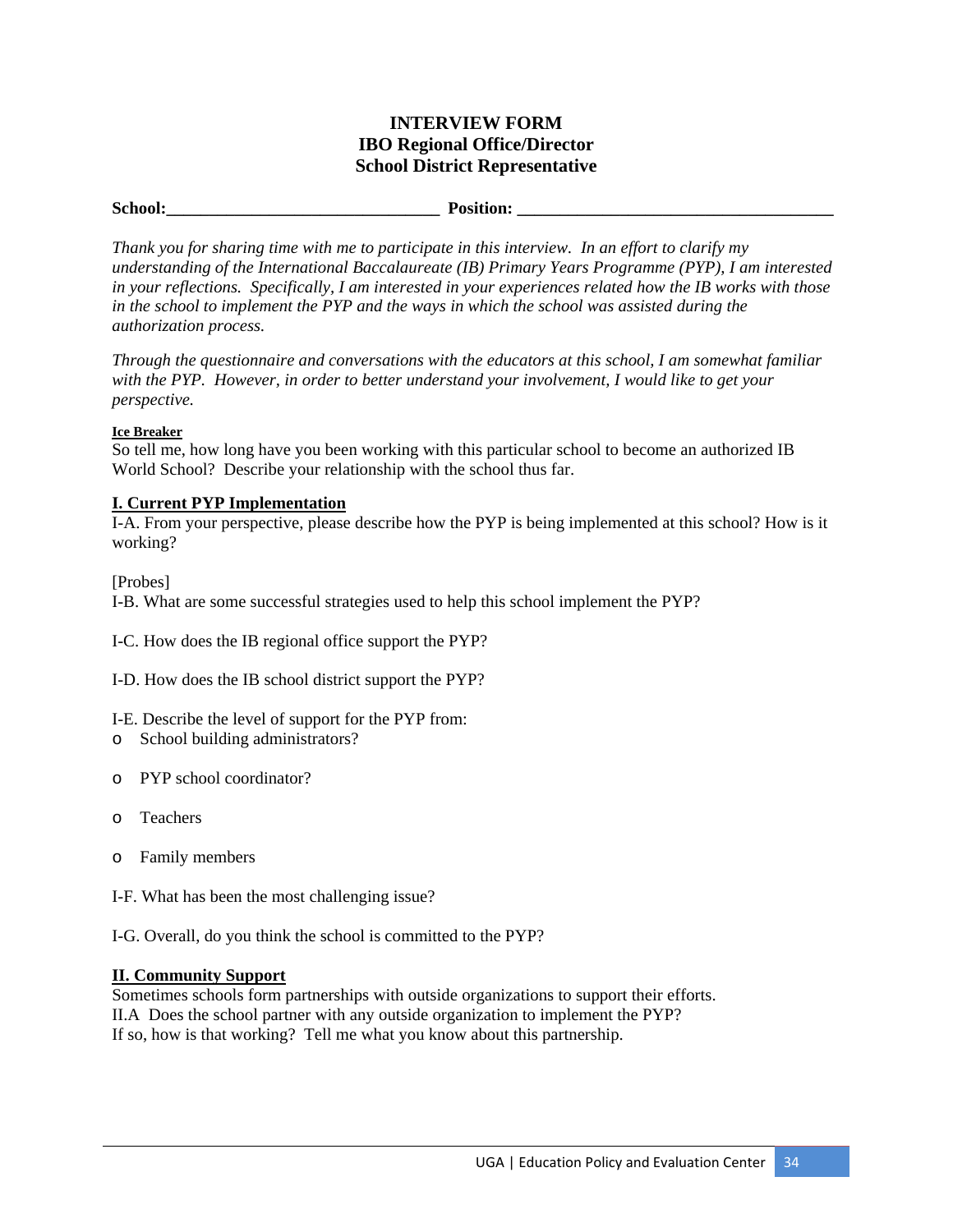#### **III. Authorization Process**

The following questions ask for your experiences with respect to how assistance was provided to help the school during the authorization process.

III-A1 In what ways, were you involved in the process of identifying if the school had the capacity to offer the PYP **(Self-Study**)?

III-A2. Describe the process the school used to determine their capacity to offer the PYP.

III-A3 Could you describe the support provided by IB, the school district, during the Self Study?

- o IB National:
- o School District:

III-A4. Are there ways this first step (Self Study) in the process of authorization could be improved to ensure success? Specific to this school and for all schools in general?

III-B1. During the second phase of the process the school participated in a **trial implementation** period. Could you please tell me about your experience with the trial implementation phase?

III-B2. Tell me, what type of support did the IB regional office provide during the trial implementation?

III-B3. Tell me, what type of support did the IB school district provide during the trial implementation?

III-B4. What support was provided?

- o Online materials:
- o curriculum guides/standards:
- o Professional development:

III-B5. What worked during the trial implementation?

III-B5. What didn't work during the trial implementation? What were the issues associated with why it didn't work?

III-C1. Please tell me about your experience with the **IB visit** during the school's final stage of authorization.

III-C2. What were the ways in which the school was supported by the regional office?

III-C3. What were the ways in which the school was supported by the school district?

III-C4. Could you talk about the school's level of preparedness when the IB team came to visit the school?

III-C5. What, if any, challenges were associated with the authorization visit?

III-C6. What steps were taken to assist the school in obtaining authorization after the visit?

III-C7. How responsive was the school to the feedback from the visiting team?

Lastly, is there anything about the PYP you would like to share that I didn't ask?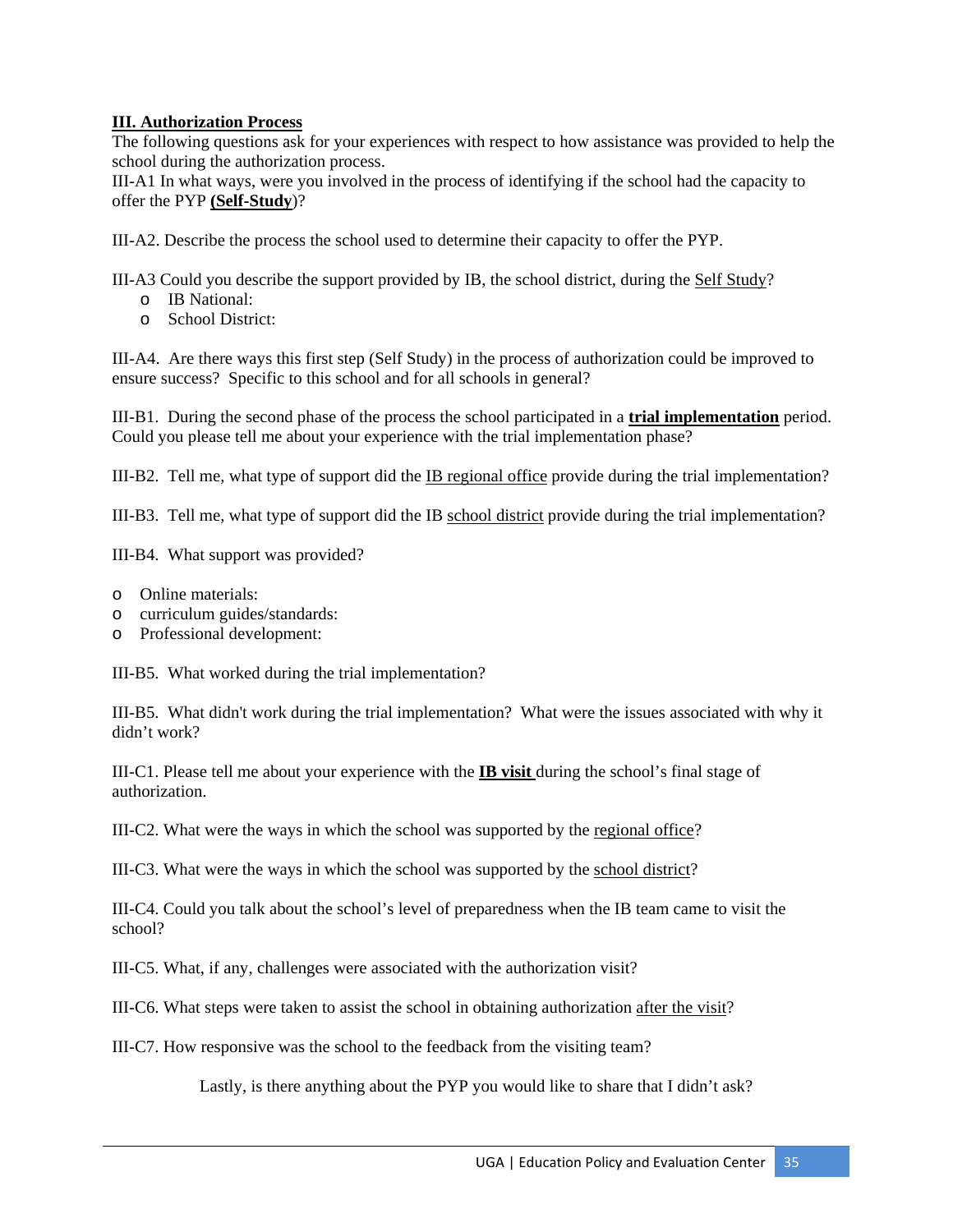#### **INTERVIEW FORM Media Specialist**

#### $School:$ **Years at school Implementation Phases—were they present?**

*Thank you for sharing time with me to participate in this interview. In an effort to clarify my understanding of the International Baccalaureate (IB) Primary Years Programme (PYP), I am interested in your reflections. Specifically, I am interested in your experiences related to the ways in which the PYP is <i>currently implemented* at this school *and the how the school proceeded through the IB authorization process.* 

*Through the questionnaire and conversations with the educators at this school, I am somewhat familiar with the PYP at this school. However, in order to better understand the context, I would like to get your perspective.* 

#### **I. Current PYP Implementation**

I would like to begin with some questions about your school's **current implementation** of the PYP. What is your role related to PYP Implementation?

In your opinion, what are some successful strategies used at this school to implement the PYP?

How does the IB organization support the school's PYP implementation?

How might the IBO improve their efforts to support the school?

What is the most important type of support (professional learning, collaborative planning time, guidance, problem solving, etc.) staff in supportive roles received from the school to implement the PYP? From the district?

Tell me about any strategies or practices that the school has put in place to meet the **trans disciplinary nature of the programme**?

What is the most challenging issue concerning the **trans disciplinary nature of the programme**? How have you worked through this challenge?

Overall, how would you describe the level of commitment school staff have for the PYP?

#### **II. Community Support**

Sometimes schools form partnerships with outside organizations to support their efforts.

- A. Please describe any partnerships between the school and outside organizations designed to support implementation of the PYP. How is that working?
- B. How does the school communicate with the local community about IB-PYP? Parents?
- C. What are the ways in which the local community is involved in the PYP? Parents?

#### **III. Authorization Process**

The following questions ask your experiences with respect to how the school moved from being interested to the final phase of authorization. To begin, I would like to discuss **how the school decided** 

#### **to become an IB school.**

A. Were you involved in the decision making process? If so, How?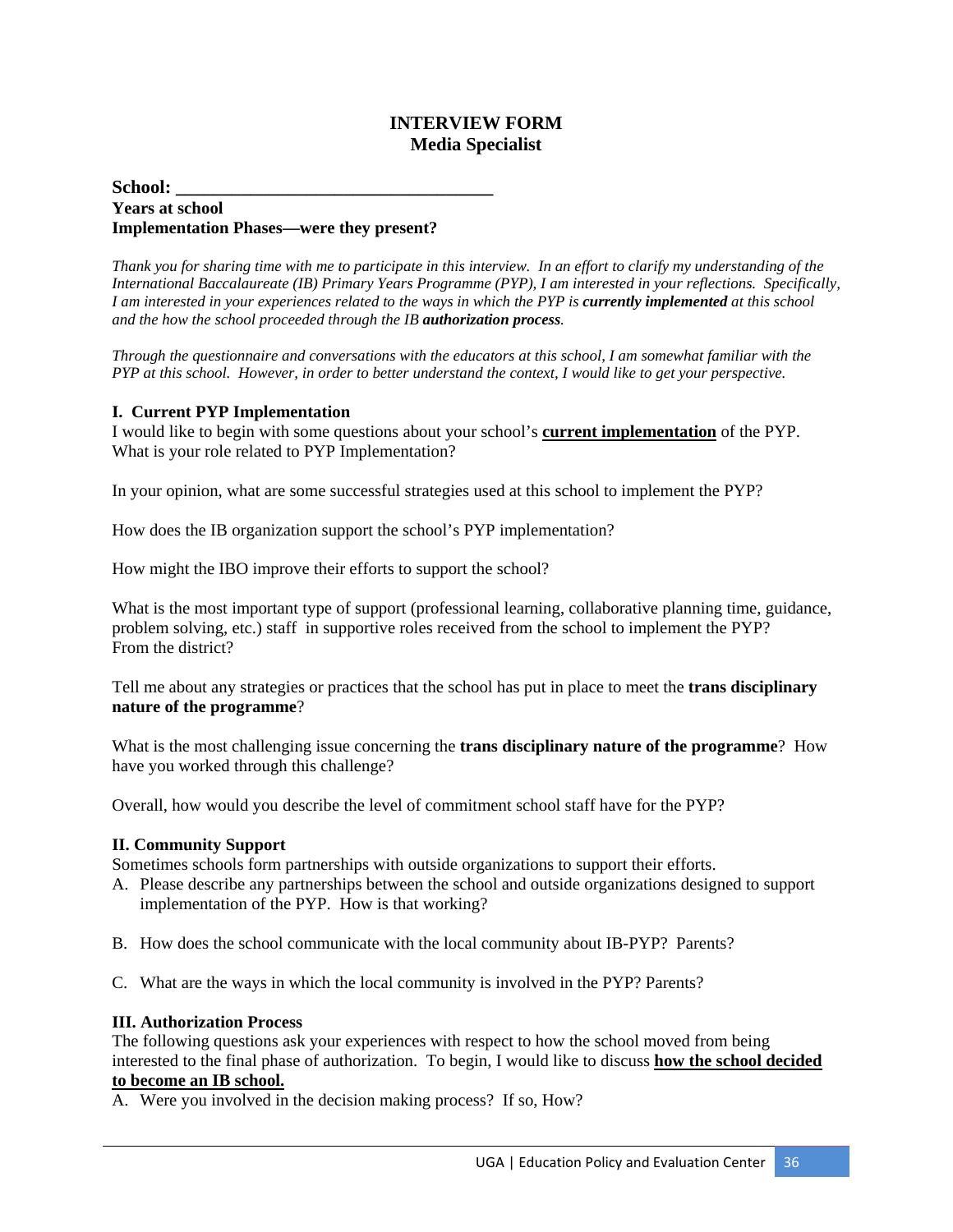- B. How did the school encourage staff buy-in?
- C. What were the main reasons for applying to become an authorized IB-PYP school?

Another aspect of the consideration requires schools to make an in-depth analysis of the philosophy and curriculum, and to identify the resources needed to deliver the PYP. I would now like to discuss your school's process of studying the **feasibility of implementing IB.**

- A. What was your role as during the feasibility stage?
- B. What type of support was most helpful to you in your role during the feasibility stage?
- C. What additional steps could have been taken to improve the feasibility study phase of the authorization process?

As you recall, during the second phase of the process, the school participates in a **trial implementation period.** Now, I will ask some questions about your experience with the trial implementation phase? A. What steps were taken to orient the school staff to the IB standards?

B. What worked during the trial implementation? What didn't work and why?

C. How prepared was the school to implement the trans disciplinary focus of the programme?

What was your role during the implementation period and did your role in the school change? How?

D. What additional steps could have been taken to improve the trial implementation phase of the authorization process?

As you know, the school visit by an IB visiting team is the final stage of authorization. Now I would like to ask a few questions about the **IB team visit.**

- A. Tell me about the school's level of preparedness when the IB team came to the school? Describe any problems or challenges associated with the authorization visit?
- B. In what ways were the subsequent authorization visit report findings helpful? How could the feedback provided been improved?
- C. Overall, what were some practical steps the school took to become authorized?
- D. What recommendations would you make to future IB schools?

Lastly, is there anything about the PYP that you would like to share that I didn't ask?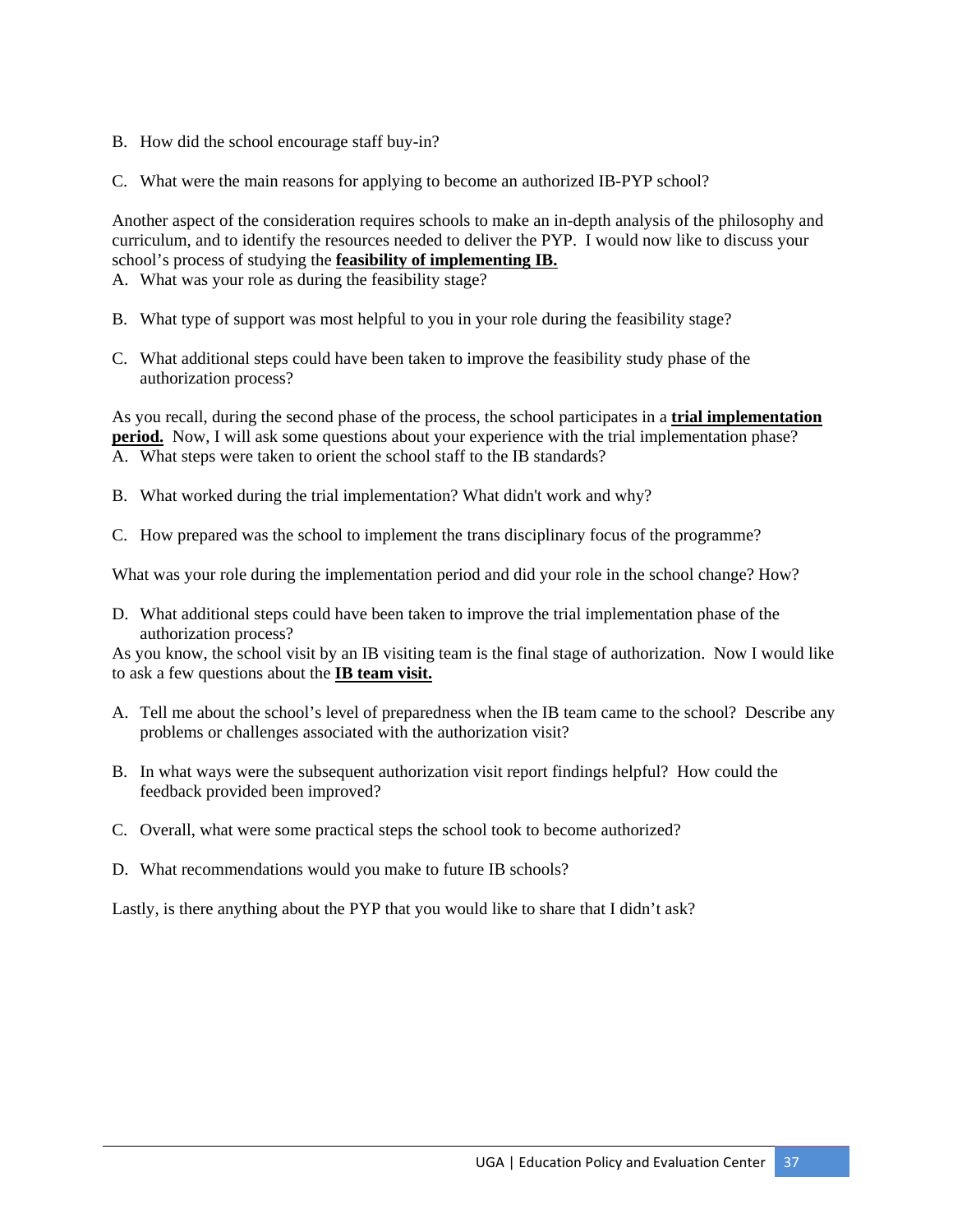#### **INTERVIEW FORM Classroom Observation Guide**

#### **The purposes of the IB class observations are to:**

- 1. Document a descriptive record of the structure, content, and activities of the classes.
- 2. Capture the character of the learners' participation in the classes, paying particular attention to: (a) the level and character of the learners' engagement; (b) interactions with the teacher, each other, and materials; and (c) any evidence of IB curriculum standards that are enacted in the classroom.

#### **Description of context, setting:**

- 1. Describe the setting of the class: physical features, student learning displayed in multiple formats (displays, posters, public performances, etc.), and people arrangement.
- 2. Describe the general climate: evidence of a positive, safe and secure learning environment.

#### **Descriptions should include the following information:**

- 1. Activity start and end time, so the records indicate how long each one took.
- 2. Activity goal or objective (if available).
- 3. Overall instructional method (s): demonstrations, power point presentations, lectures, hands-on activities, discussion, games, and/or paper-pencil tasks, assessment, etc.

#### **Descriptive account of classes could include evidence of any of the following:**

- 4. Learners' engagement with instructor and materials (raising hands, collaborative group work, individual work, students' enthusiasm, as well as boredom, disinterest, frustration).
- 5. Students taking responsibility for their own learning (self-initiated, self-directed)
- 6. Students demonstrating components of the IB learner profile (evidence of students as inquires, knowledgeable, thinkers, communicators, principled, open-minded, caring, risktakers, balanced, reflective).
- 7. Teacher's engagement with learners (encouragement and formative-type feedback, etc.).
- 8. Instructional strategies to meet the needs of different learning styles (special equipment, technology, building on students' previous knowledge, grouping strategies, etc.).
- 9. Trans disciplinary teaching (how different subjects are tied together in a meaningful way).
- 10. Multi cultural experiences (displays, themes, student actions). (Standard A)
- 11. Individual, local, national and global awareness.
- 12. Show of respect and value of diversity.
- 13. Adequate resources to promote learning for diverse learners. (Standard B-1)
- 14. Multi-language usage.
- 15. Time available for inquiry learning.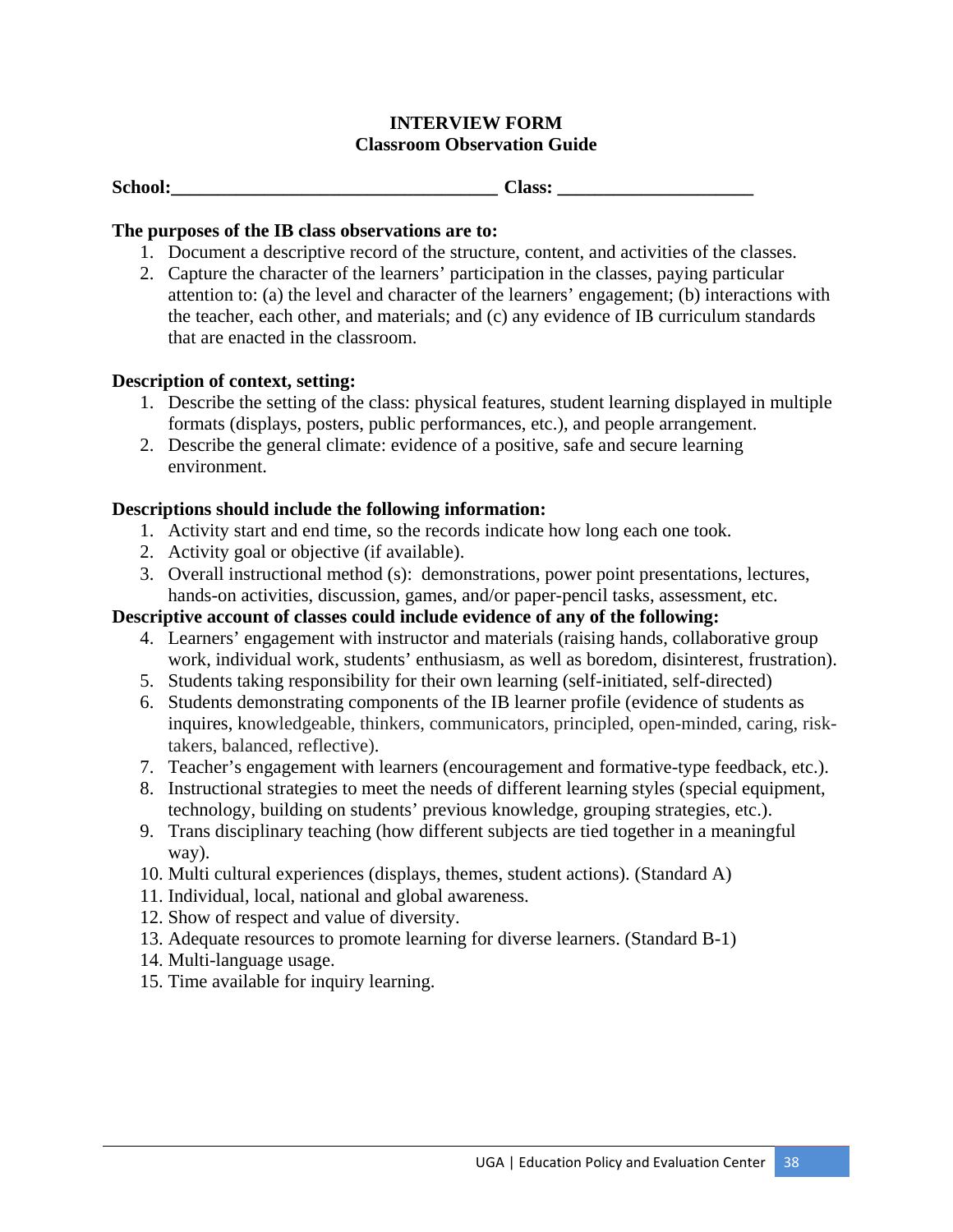### **Family Member Focus Group Interview Guide**

#### **Participants by grade level of child(ren) and how long they have had children at the school**:

*Thank you for sharing time with me to participate in this interview. In an effort to clarify my understanding of the International Baccalaureate (IB) Primary Years Program (PYP), I am interested in your thoughts. Specifically, I am interested in your experiences with how the PYP is currently implemented at the school and how the school proceeded through the IB implementation process.* 

*Through the questionnaire and conversations with the educators at this school, I am somewhat familiar with the PYP at this school. However, in order to better understand the context, I would like to get your perspective.* 

#### **Ice Breaker**

So tell me, what do you enjoy most about being a parent of a child in an IB World School?

#### **I. Current PYP Implementation**

I-A. From your perspective, please describe how the IB-PYP is being implemented at this school? How is it working?

#### *[Probes]*

I-B. Do you think the PYP is a good match for the students at this school? Why or why not?

I-C. Please give some examples of how the PYP positively impacts the school.

- I-D. What is different because of the PYP?
- I-E. In your opinion, who in the school actively supports the PYP?
- o School building administrators?
- o PYP school coordinator?
- o Teachers?
- o Family members?

I-F. What has been the most challenging issue for the school in terms of offering the PYP?

I-G. What has the school done to meet this challenge?

I-H. Overall, do you think the school is committed to deliver the PYP?

I-I. In general, do you think the benefits of the PYP are worth the investment?

#### **II. Community Support**

Sometimes schools partner with outside organizations to support their efforts. II-A. Do you know if the school partners with any outside organization to implement the PYP? If so, tell me what you know about it.

II-B. How are the partnerships working?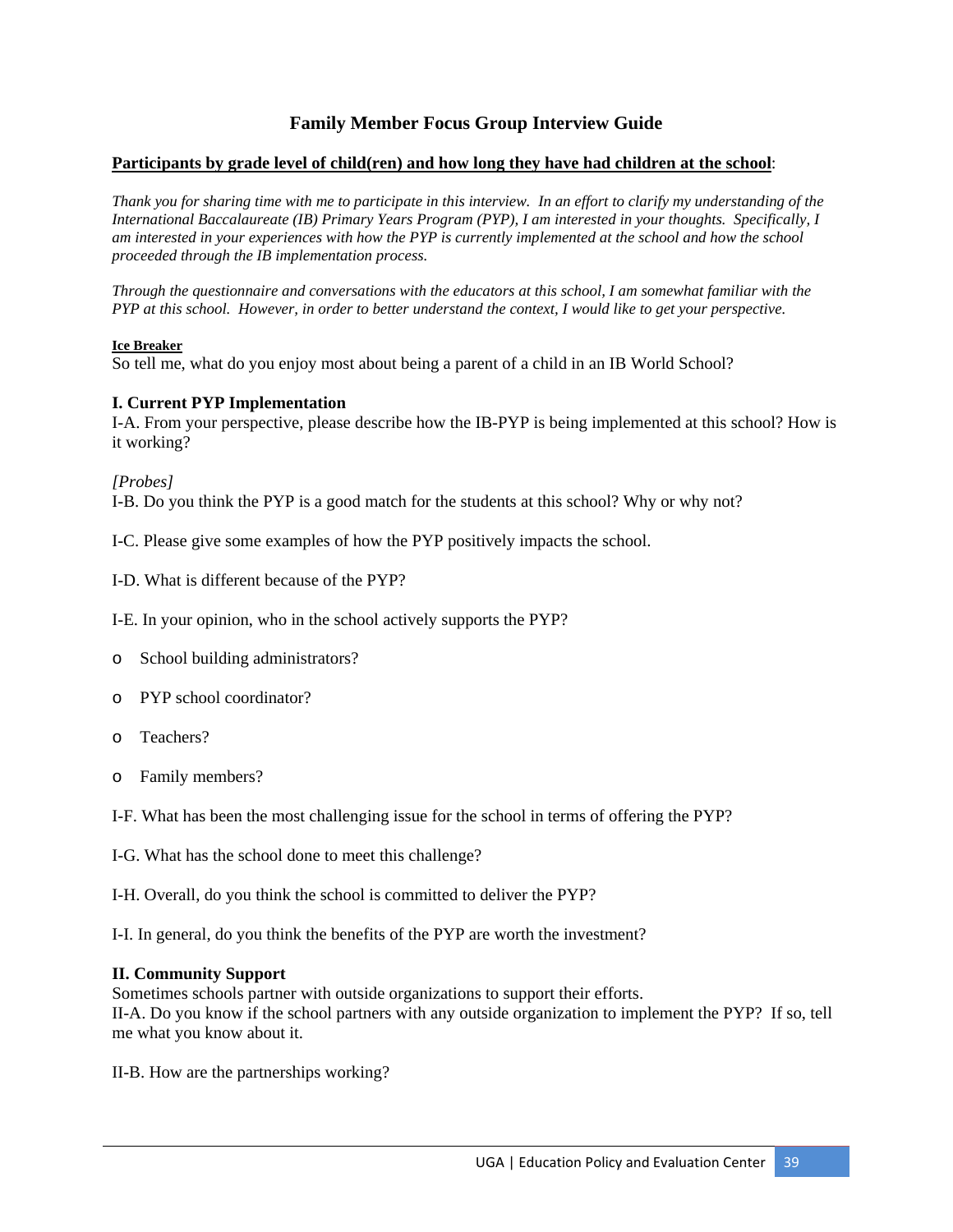II-C. Are you aware of the ways in which the school communicates with the local community about the IB-PYP, including the status of their authorization to be an IB World School?

II-D. How does the school encourage family support of the PYP?

II-E. What are the ways in which you as a family member are involved in the PYP at this school?

#### **III. Authorization Process**

The following questions ask your experiences with respect to how the school moved from being interested in the PYP to the final phase of IB authorization.

III-A1. To begin, could you explain how you as a family member became aware of the decision by the school to become an IB World School?

III-A2. Share what you think might be the main reasons for the school deciding to offer PYP

III-A3. Before the school was authorized to implement the program, the IB required the school to make an in-depth analysis of the philosophy and curriculum, and identify the resources needed to deliver the PYP. Basically, to find out if the school had the resources to deliver the PYP. As a family member, can you share any information you might have about this process?

- o Did you know it occurred?
- o Who was involved?
- o How was the decision made?

III-A4. In what ways, if any, were you involved in the process of identifying if the school had the capacity or the resources to offer the PYP?

III-B1. During the second phase of the process, the candidate phase, the school participated in a **trial implementation period**. This was when the school implemented the program on a trial basis for a year. You may have noticed changes in the curriculum or the selection of a PYP coordinator.

As a family member, could you please tell me about your experience with the trial implementation phase?

III-B2. What worked?

III-B3. What didn't work?

III-C1. As you may know, the **school visit** by an IB visiting team was the final stage of authorization. Tell me about your experience with the school visit.

III-C2. Could you talk about the school's level of preparedness when the IB team came to the school?

III-C3. Describe any problems or challenges associated with the authorization visit?

Lastly, is there anything about the PYP you would like to share that I didn't ask?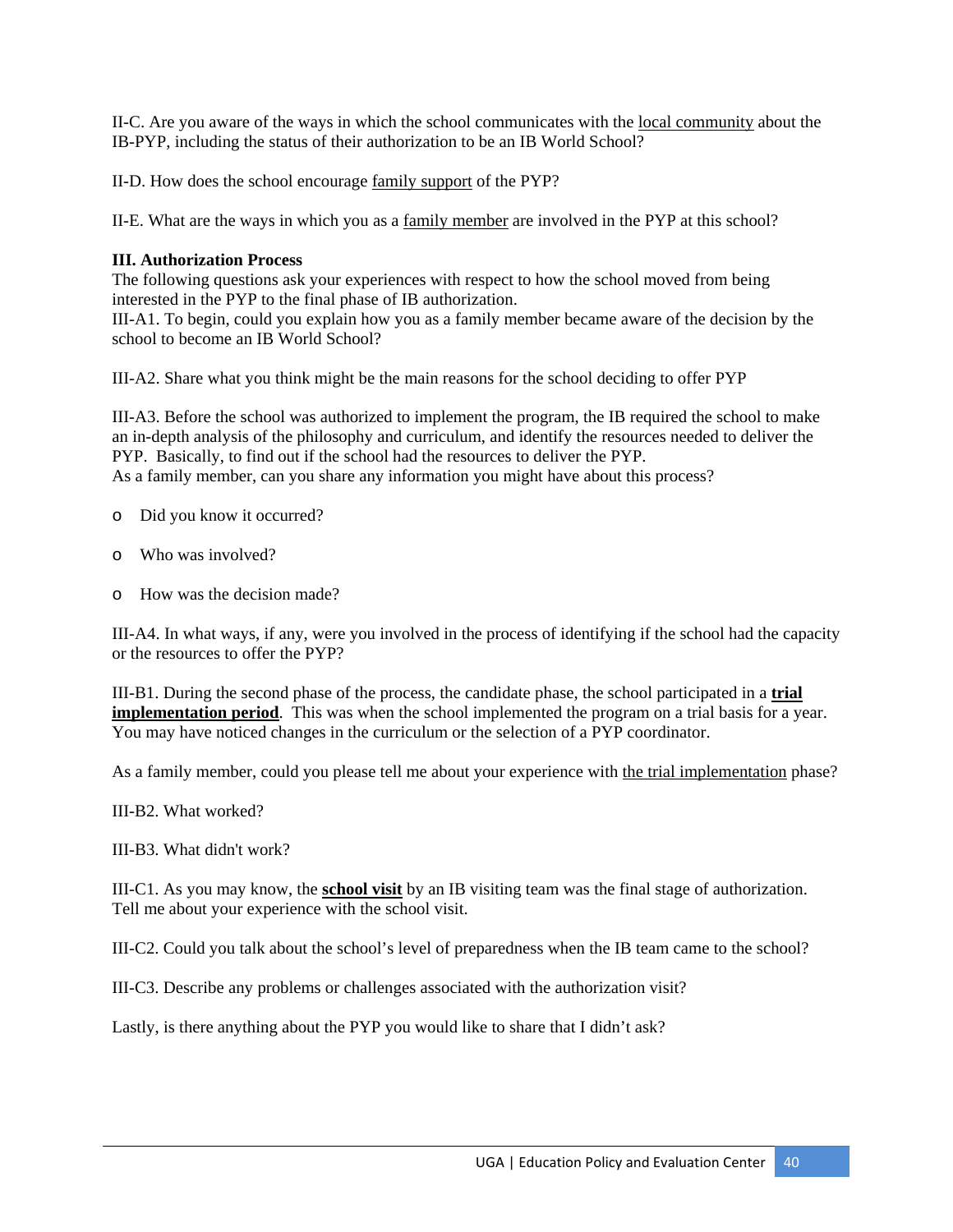#### **INTERVIEW FORM Teacher Focus Group**

| School:<br><b>Position:</b> |
|-----------------------------|
|-----------------------------|

Thank you for sharing time with me to participate in this interview. In an effort to clarify my understanding of the International Baccalaureate (IB) Primary Years Programme (PYP), I am interested in your reflections. Specifically, I am interested in your experiences related to the ways in which the PYP is **currently implemented** at this school and the how the school proceeded through the IB **authorization process**.

Through the questionnaire and conversations with the educators at this school, I am somewhat familiar with the PYP at this school. However, in order to better understand the context, I would like to get your perspective.

#### **I. Current PYP Implementation**

I would like to begin with some questions about your school's **current implementation** of the PYP.

- A. In your opinion, what are some successful strategies used at this school to implement the PYP?
- B. Talk about your experiences with the integration of the PYP curriculum framework at this school with Georgia Performance Standards (GPS)?
- C. Could you please talk about your experience with the PYP curriculum and district level requirements?
- D. How does the IB organization support the school's PYP implementation?
- E. How might the IBO improve their efforts to support the school?
- F. What is the most important type of support (professional learning, collaborative planning time, guidance, problem solving, etc.) teachers receive from the school to implement the PYP? From the district?
- G. Tell me about any strategies or practices that the school has put in place to meet the **trans disciplinary nature of the programme**?
- H. What is the most challenging issue concerning the **trans disciplinary nature of the programme**? How have you worked through this challenge?
- I. Overall, how would you describe the level of commitment teachers have for the PYP?

#### **II. Community Support**

Sometimes schools form partnerships with outside organizations to support their efforts.

- A. Please describe any partnerships between the school and outside organizations designed to support implementation of the PYP. How is that working?
- B. How does the school communicate with the local community about IB-PYP? Parents?
- C. What are the ways in which the local community is involved in the PYP? Parents?

#### **III. Authorization Process**

The following questions ask your experiences with respect to how the school moved from being interested to the final phase of authorization. To begin, I would like to discuss **how the school decided to become an IB school.** 

[Probes]

- A. How were teachers involved in the decision making process?
- B. How did the school encourage teacher buy-in?
- C. What were the main reasons for applying to become an authorized IB-PYP school?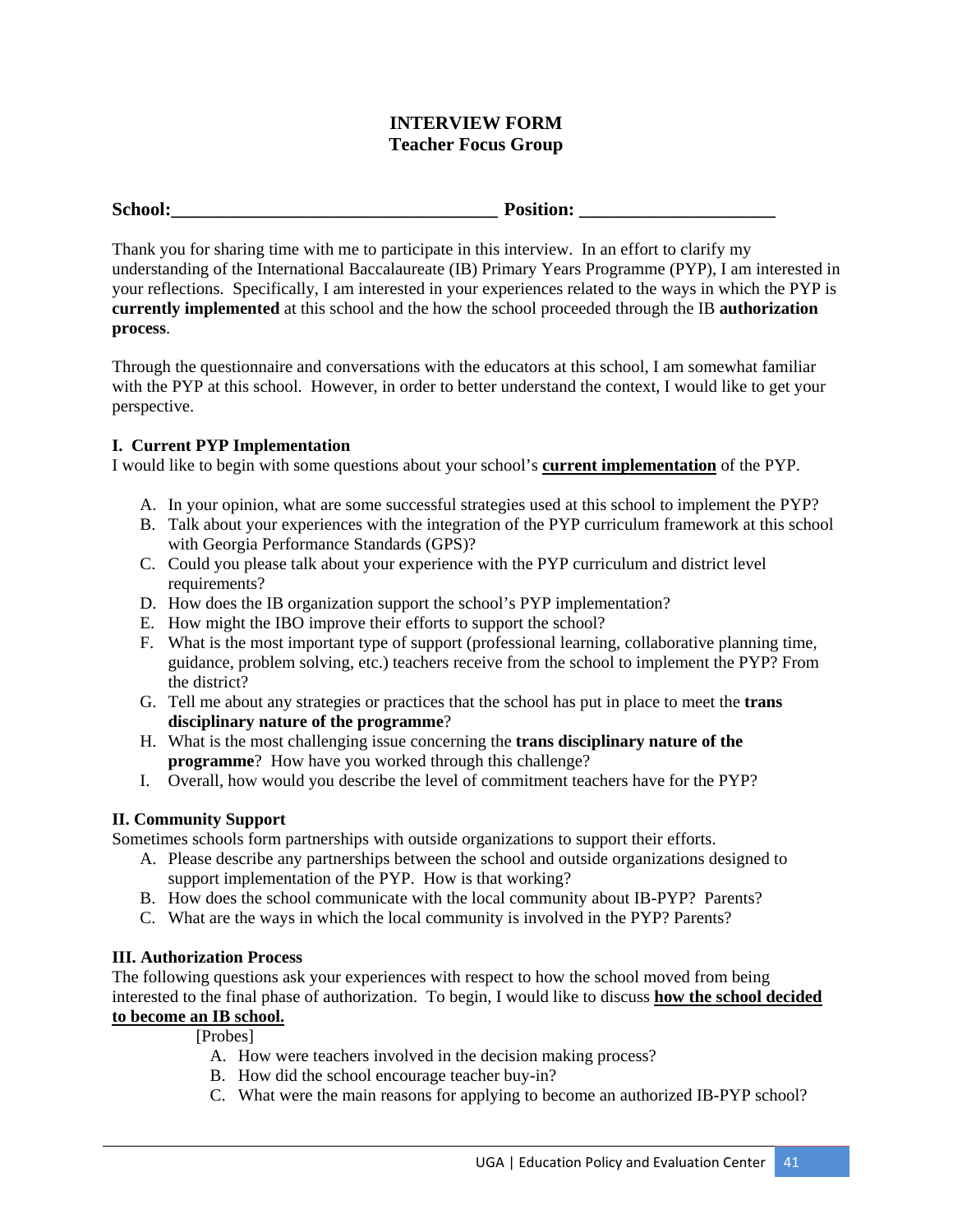D. Who at the school was primarily responsible for organizing the tasks necessary for authorization?

Another aspect of the consideration requires schools to make an in-depth analysis of the philosophy and curriculum, and to identify the resources needed to deliver the PYP. I would now like to discuss your school's process of studying the **feasibility of implementing IB.**

[Probes]

- A. What was your role as teachers during the feasibility stage?
- B. What type of support was most helpful to you during the feasibility stage?
- C. What additional steps could have been taken to improve the feasibility study phase of the authorization process?

As you recall, during the second phase of the process, the school participates in a **trial implementation period.** Now, I will ask some questions about your experience with the trial implementation phase?

- A. What steps were taken to orient the school staff to the IB standards?
- B. What worked? What didn't work and why?
- C. Tell me about your level of preparedness to implement the PYP curriculum during the trial implementation, especially given the trans disciplinary focus of the programme?
- D. What type of support (professional learning, collaborative planning time, etc.) was most helpful to you to implement the curriculum during the trial implementation stage?
- E. What additional steps could have been taken to improve the trial implementation phase of the authorization process?

As you know, the school visit by an IB visiting team is the final stage of authorization. Now I would like to ask a few questions about the **IB team visit.**

[Probes]

- A. Tell me about the school's level of preparedness when the IB team came to the school? Describe any problems or challenges associated with the authorization visit?
- B. In what ways were the subsequent authorization visit report findings helpful? How could the feedback provided been improved?
- C. Overall, what were some practical steps the school took to become authorized?
- D. What recommendations would you make to future IB school teachers?

Lastly, is there anything about the PYP that you would like to share that I didn't ask?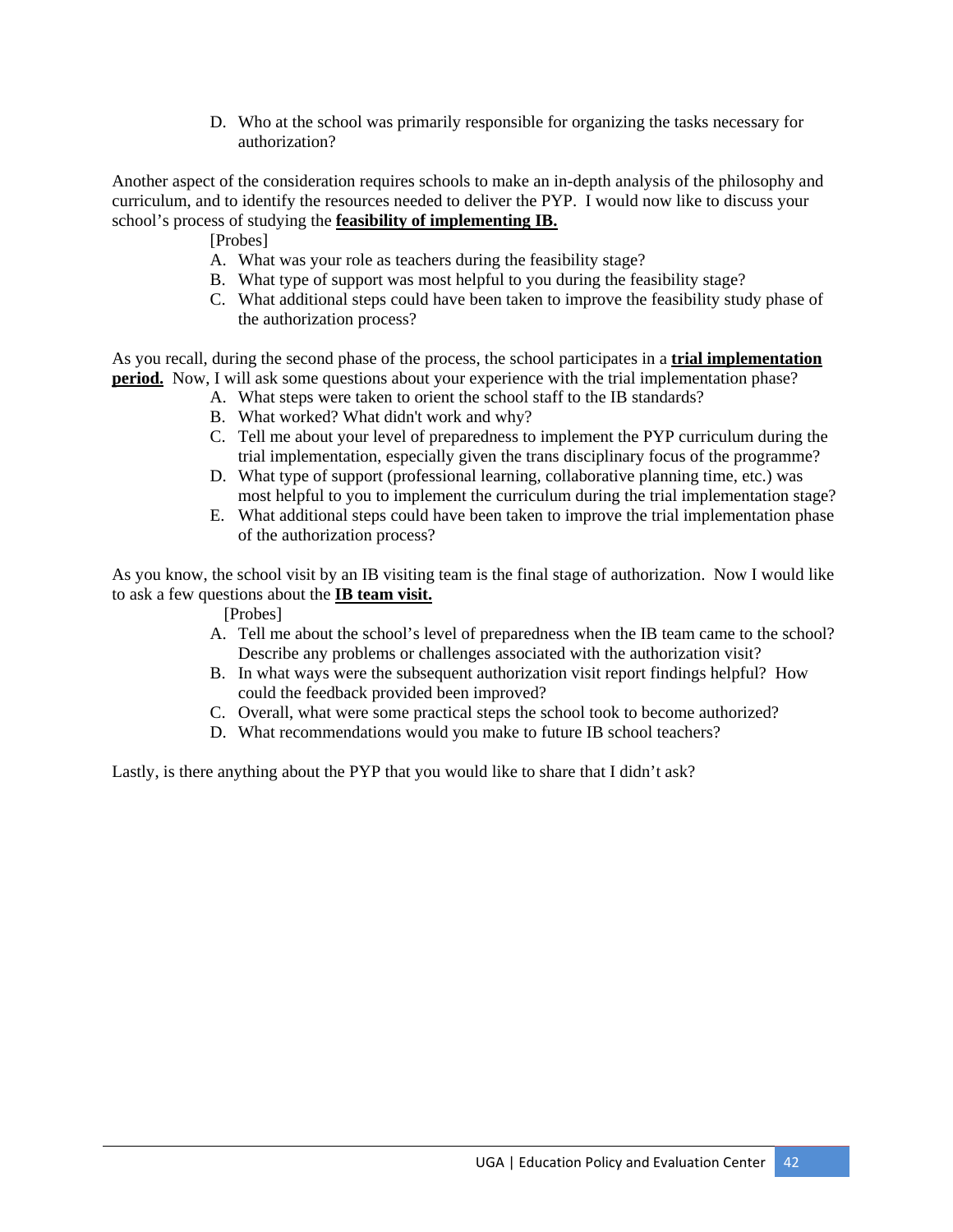# Appendix III: School Survey and Results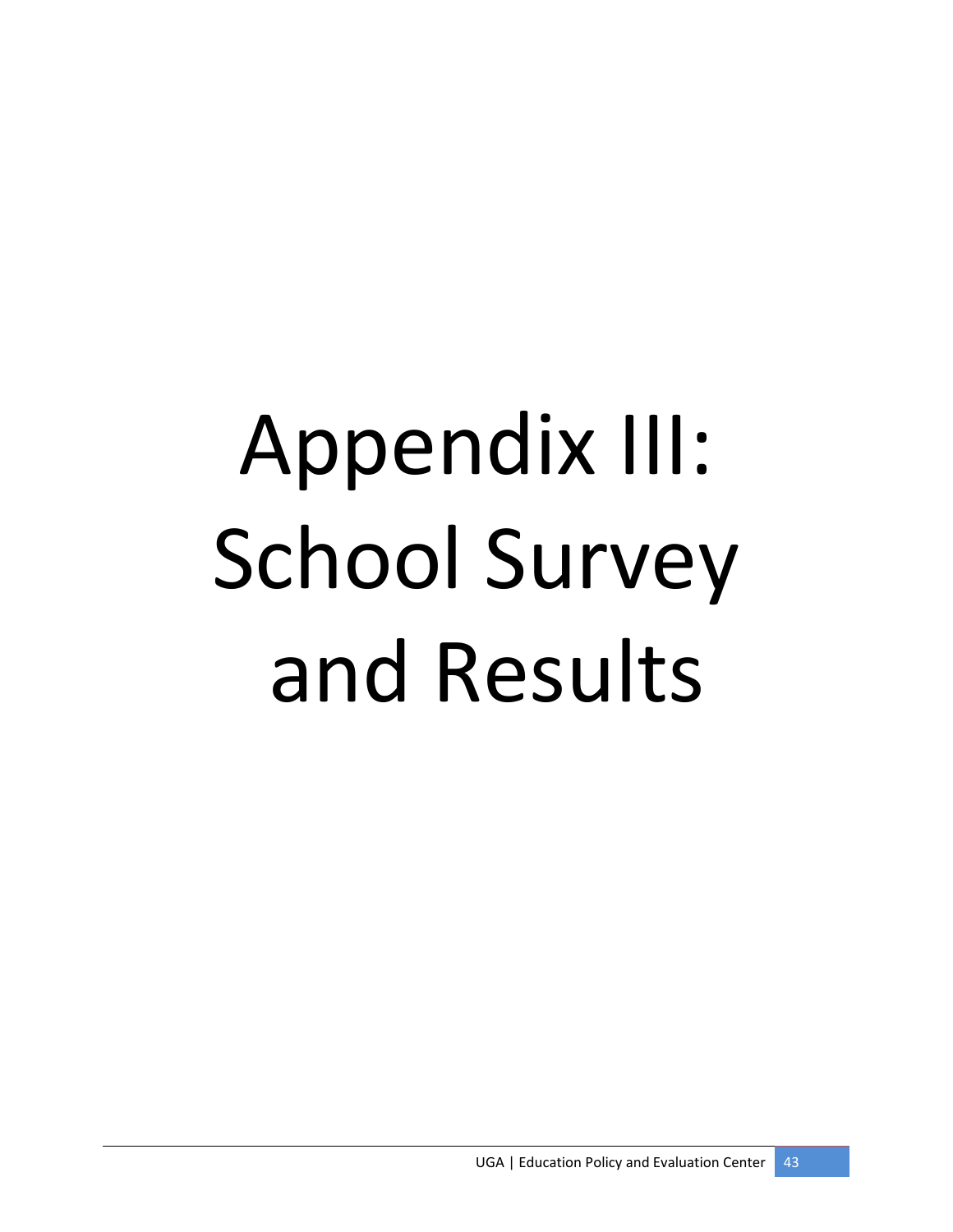### **WEBPAGE TO SURVEY**



# *International Baccalaureate (IB) Primary Years Programme (PYP)*

# **Teacher and Administrator Survey**

This survey is being conducted by the Educational Policy and Evaluation Center (EPEC) at the University of Georgia for the International Baccalaureate Organization (IBO).

The survey is designed to learn about how schools experience the IB authorization process and to understand how schools implement the Primary Years Programme (PYP). As an educator in a school implementing PYP, your experience provides a valuable perspective on the implementation of your school's PYP model. Your answers to the survey will be anonymous and the results will only be reported in the aggregate.

Please take a few moments to complete the survey by clicking on the survey link below.

Thank you for your input.

Click Here to take survey

For questions about completing this survey online, please e-mail **XXXXXX** in the College of Education at the University of Georgia.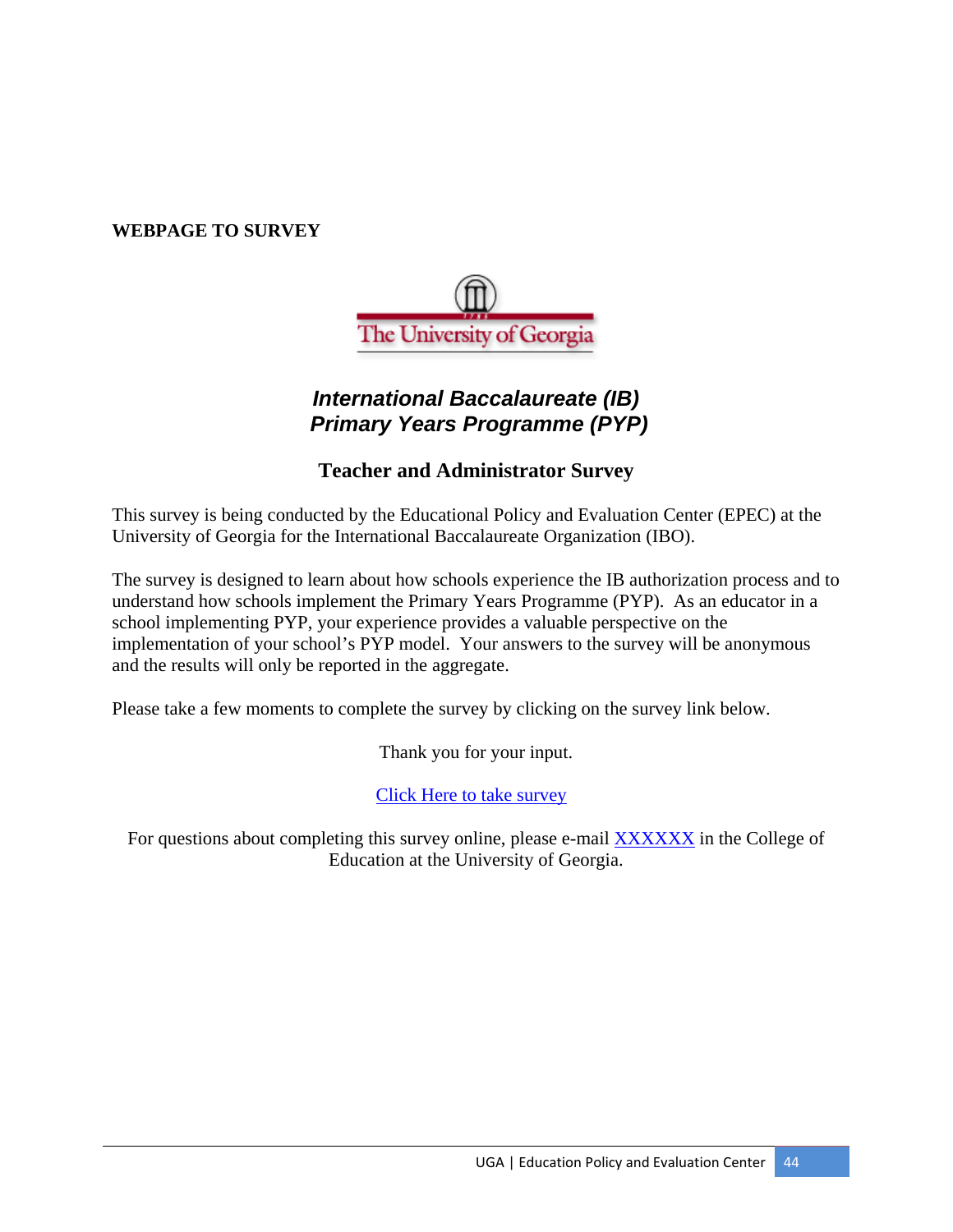### **IBO Online Survey**

Please indicate the extent to which you agree with each of the following statements related to how the International Baccalaureate Organization (IBO) - Primary Years Programme (PYP) standards and practices are currently being implemented at your school.

(Response options: Strongly Disagree, Disagree, Agree, Strongly Agree)

#### **PHILOSOPHY**

1. This school is committed to the principles of the PYP.

2. The school takes advantage of the international network of IB schools (e.g., personal exchanges, conferences, workshops).

#### **ORGANIZATION**

3. This school has a system to monitor the implementation of the PYP.

4. Support for the PYP is provided at this school from outside organizations (e.g., universities, businesses).

5. Teachers are prepared to implement the PYP.

6. School building leaders (e.g., administrators, IB coordinator) support the implementation of the PYP at this school.

7. Teachers are provided with ongoing professional development related to IB principles.

8. The district supports the implementation of the PYP at this school.

#### **CURRICULUM**

9. At this school, there is a system of review for refinement of the PYP curriculum framework (e.g., interdisciplinary themes, pedagogy of inquiry).

10. Teachers have time for collaborative, trans-disciplinary planning.

11. This school has developed strategies to integrate the PYP curriculum framework and the Georgia Performance Standards (GPS).

#### **STUDENTS & THEIR FAMILIES**

12. The PYP curriculum supports the academic needs of the students at this school.

13. The school provides opportunities for students to take ownership of their learning experiences.

14. Parents understand student expectations regarding the IB-PYP.

#### **OVERALL IMPLEMENTATION**

15. The academic achievement of students has improved since the implementation of the PYP.

16. Overall, the benefits of the PYP are worth the investment.

#### 17. **Please share any successful strategies used by the school to implement the PYP.**

#### **FEASIBILITY STUDY**

Were you employed at the school during the IB-PYP Feasibility Study? Yes No

#### *Only respondents answering "yes" could access questions 18A-18D.*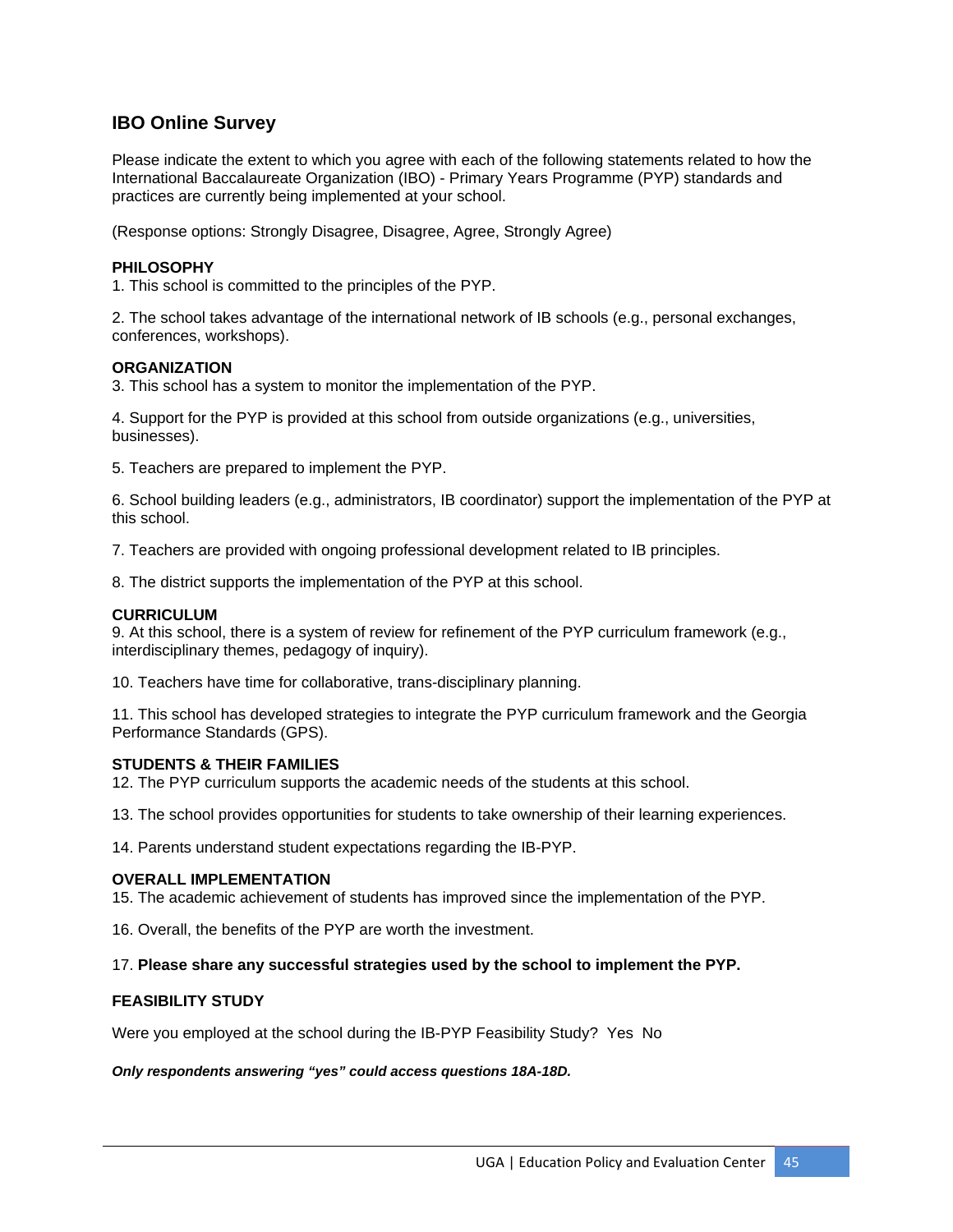18A. The IB organization provided support to assist the school in evaluating its capacity to deliver the PYP.

18B. Teachers helped to identify the resources needed to deliver the PYP.

18C. The PYP curriculum was examined to determine whether it would meet the needs of students at the school.

18D. The district provided support to assist the school in evaluating its capacity to deliver the PYP.

#### **TRIAL IMPLEMENTATION**

Were you employed at the school during the Trial Implementation Phase? Yes No

#### *Only respondents answering "yes" could access t questions 19A-19D.*

19A. Opportunities were provided for teachers to attend PYP training workshops to support the trial implementation.

19B. The IB regional office collaborated with the school to support the trial implementation.

19C. The school building leaders (e.g., administrators, IB coordinator) worked with teachers to deliver the trial implementation of PYP.

19D. Collaborative planning time was provided during the trial implementation.

#### **IB TEAM VISIT**

Were you employed at the school during the IB Team visit? Yes No

#### *Only respondents answering "yes" could access questions 20A-20E.*

20A. The school was prepared to deliver the PYP in accordance with IB requirements at the time of the authorization visit.

20B. The school district worked with the school to support the IB team visit.

20C. The IB regional office collaborated with the school to support the visit.

20D. The school building leaders (e.g., administrators, IB coordinator) worked with teachers to make sure the school ran effectively at the time of the visit.

20E. The report provided by the IB team provided useful information to the school.

#### **CHALLENGES**

**The following is a list of challenges schools may face when seeking IB authorization.** 

**How challenging was the authorization process in the following areas?** 

(Response options: None, A Little, Some, Very, Don't Know)

21A. Alignment of the Primary Years Program curriculum with the Georgia Performance Standards

21B. Teacher buy-in

21C. Parent buy-in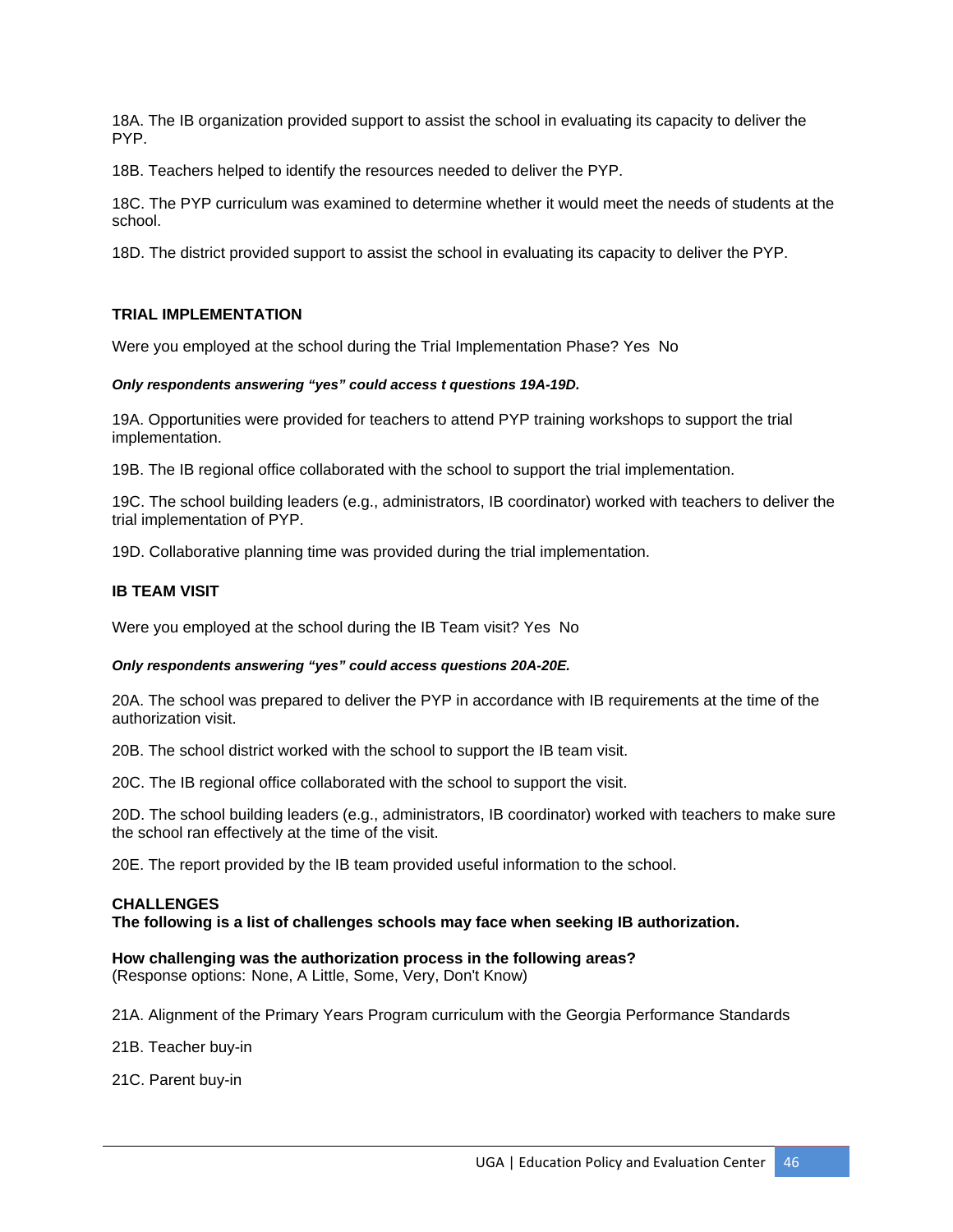21D. Student buy-in

- 21E. Collaborative planning time
- 21F. Financial resources
- 21G. Professional development
- 21H. IB regional office support
- 21I. District level support
- 21J. School building leaders (e.g., administrators, IB coordinator) support
- 21K. Meeting both PYP and state accountability requirements
- 21L. Implementing PYP standards and principles

22. If you would like to offer any additional comments about the IB authorization process, please write them in the space provided.

#### **BACKGROUND INFORMATION**

#### **Please select your school name**

*Names of schools have been deleted for this report.*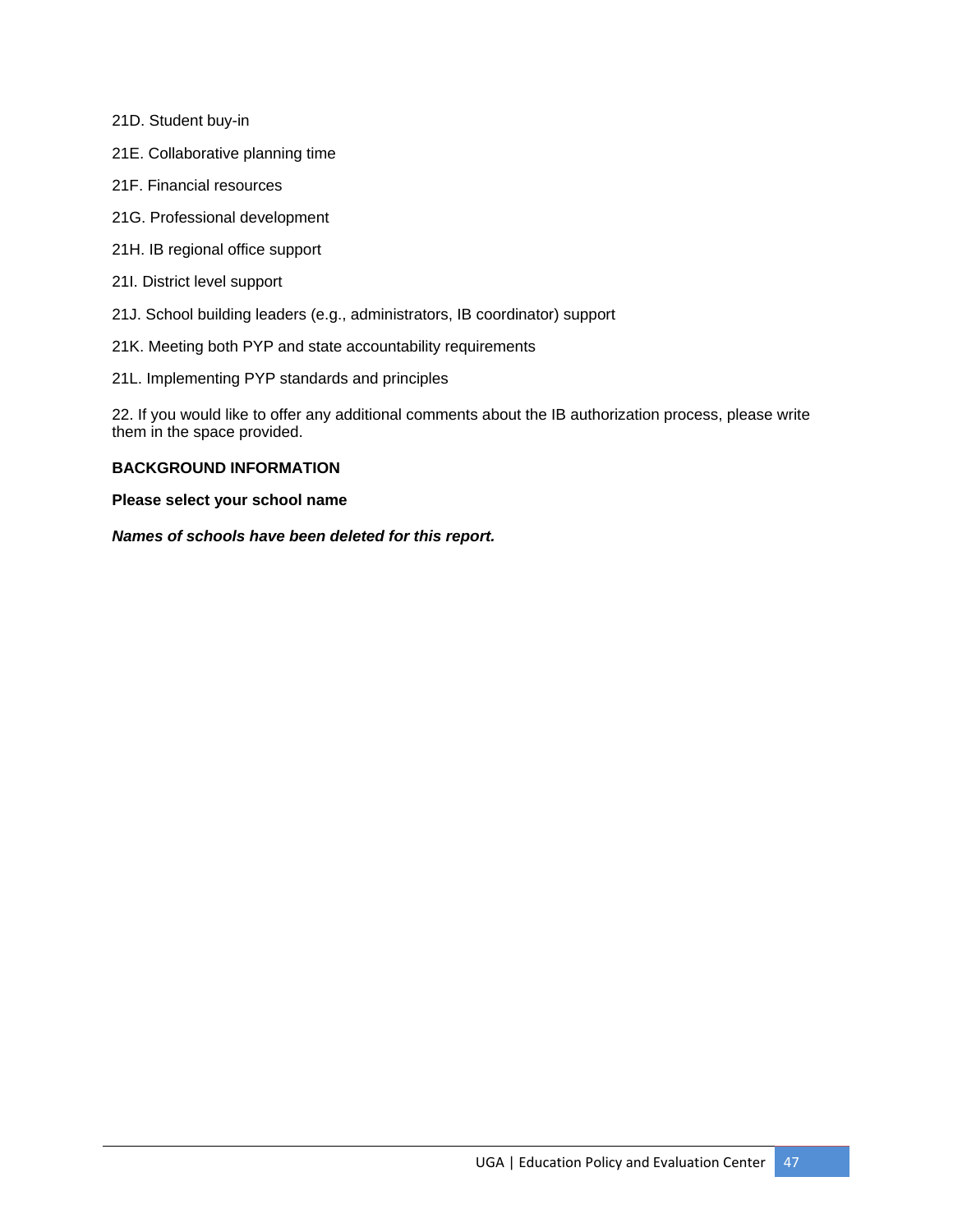**How many years have you been employed at this school, including this year?** 

#### **What is the highest level degree you hold?**

**Bachelors Masters** Specialist **Doctoral** 

#### **If you have add-on certificates or endorsements, please mark ALL that apply.**

Leadership Reading Specialist English Language Learners **Gifted** Special Education Master Teacher National Board certification (NBPTS) Other:

#### **What is your position in the school? Please mark ALL that apply.**

Administrator IB Coordinator Grade-level Teacher Special Education Teacher ELL Teacher Special Area Teacher (e.g., Music, Art, PE) Foreign Language Teacher Other:

## **(Teachers only) What grade level(s) do you currently teach? Please mark ALL that apply.**

Pre-K Kindergarten 1st 2nd 3rd 4th 5th **Other** 

**What is your gender?**  Female Male

#### **Please mark the appropriate range for your age.**

#### **Mark ALL of the following categories that best describe you.**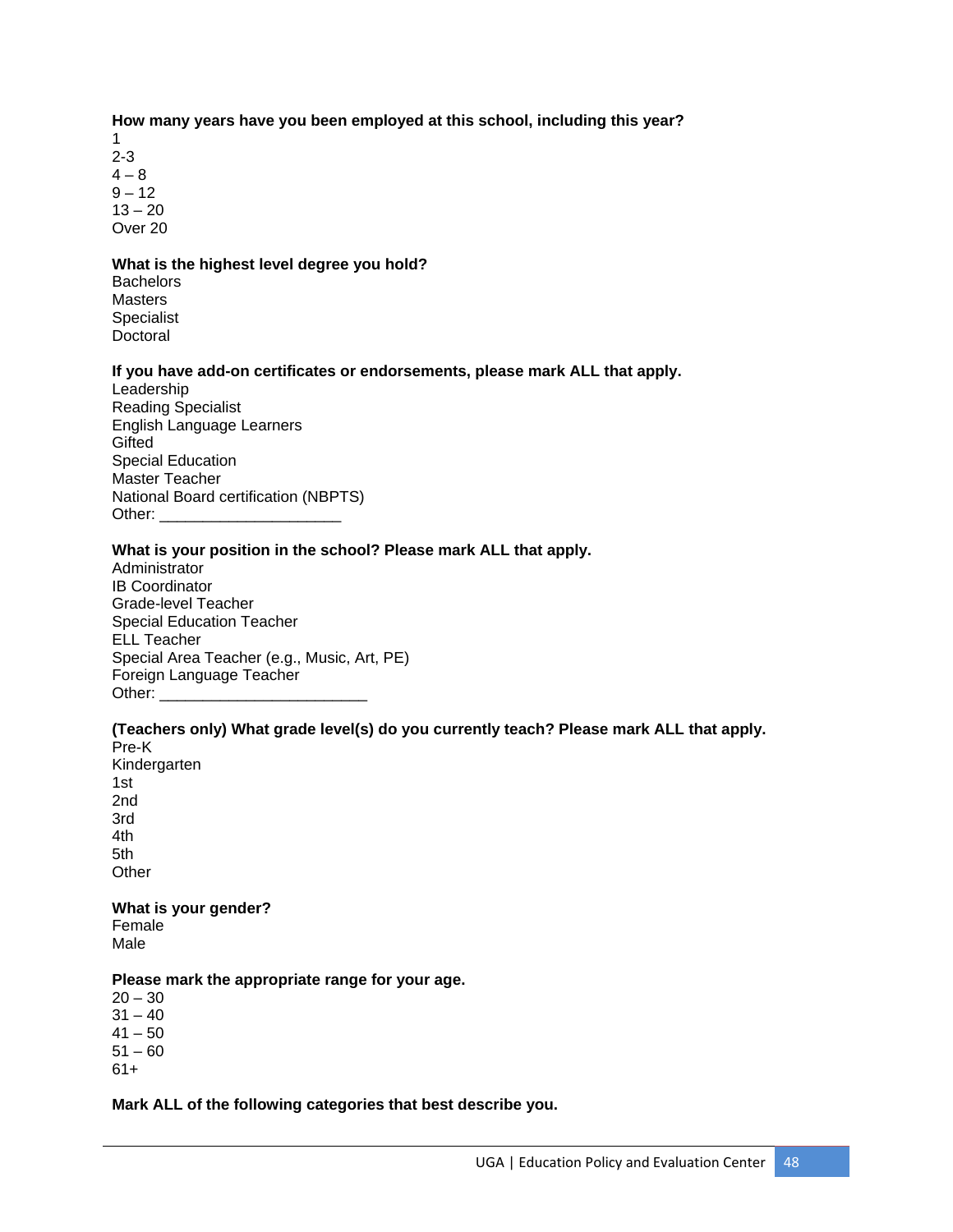African American Asian Pacific Islander American Indian or Alaskan Native White Hispanic Other

Thank you for your cooperation with this study.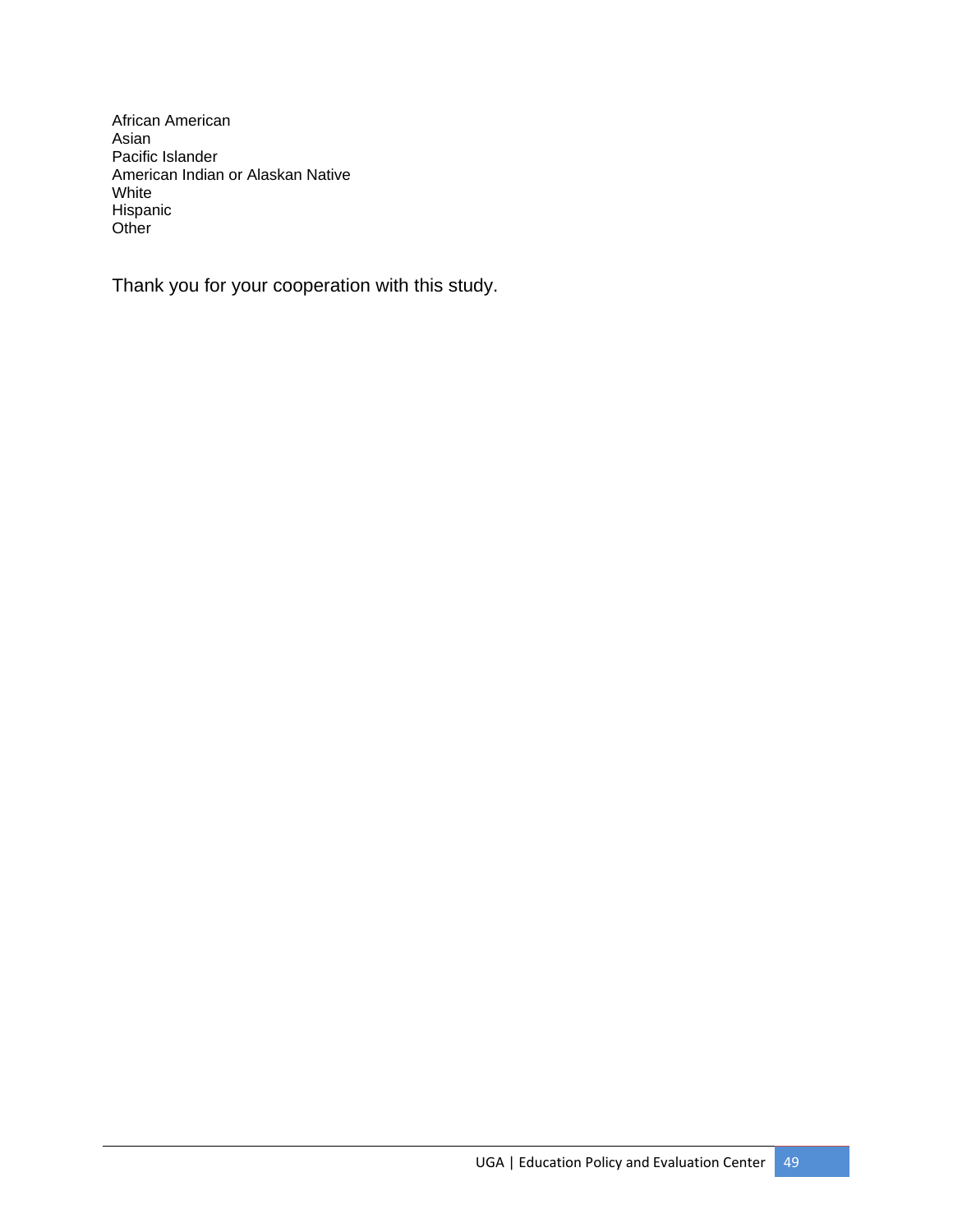# **School Survey Results N=561**

|                                                                                                                                                                                 | n   | <b>Strongly</b><br><b>Disagree</b><br>$\%$ | <b>Disagree</b><br>% | Agree<br>% | <b>Strongly</b><br><b>Agree</b><br>% |
|---------------------------------------------------------------------------------------------------------------------------------------------------------------------------------|-----|--------------------------------------------|----------------------|------------|--------------------------------------|
| <b>PHILOSOPHY</b><br>1. This school is committed to the principles of the<br>PYP.                                                                                               | 558 | 7.2                                        | 3                    | 32.6       | 57.2                                 |
| 2. The school takes advantage of the international<br>network of IB schools (e.g., personal exchanges,<br>conferences, workshops).                                              | 553 | 5.4                                        | 10.8                 | 45.6       | 38.2                                 |
| <b>ORGANIZATION</b><br>3. This school has a system to monitor the<br>implementation of the PYP.                                                                                 | 531 | 3.2                                        | 3.8                  | 45.4       | 47.6                                 |
| 4. Support for the PYP is provided at this school from<br>outside organizations (e.g., universities, businesses).                                                               | 521 | 2.5                                        | 29.4                 | 49.5       | 18.6                                 |
| 5. Teachers are prepared to implement the PYP.                                                                                                                                  | 529 | 2.1                                        | 7.9                  | 54.3       | 35.7                                 |
| 6. School building leaders (e.g., administrators, IB<br>coordinator) support the implementation of the PYP<br>at this school.                                                   | 529 | 2.3                                        | 2.8                  | 32.1       | 62.8                                 |
| 7. Teachers are provided with ongoing professional<br>development related to IB principles.                                                                                     | 524 | 2.5                                        | 10.5                 | 42.0       | 45.0                                 |
| 8. The district supports the implementation of the<br>PYP at this school.                                                                                                       | 513 | 4.9                                        | 12.9                 | 53.4       | 28.8                                 |
| <b>CURRICULUM</b><br>9. At this school, there is a system of review for<br>refinement of the PYP curriculum framework (e.g.,<br>interdisciplinary themes, pedagogy of inquiry). | 523 | 2.1                                        | 6.1                  | 42.8       | 48.9                                 |
| 10. Teachers have time for collaborative, trans-<br>disciplinary planning.                                                                                                      | 525 | 5.1                                        | 11.2                 | 42.1       | 41.5                                 |
| 11. This school has developed strategies to integrate<br>the PYP curriculum framework and the Georgia<br>Performance Standards (GPS).                                           | 522 | 3.1                                        | 6.5                  | 46.7       | 43.7                                 |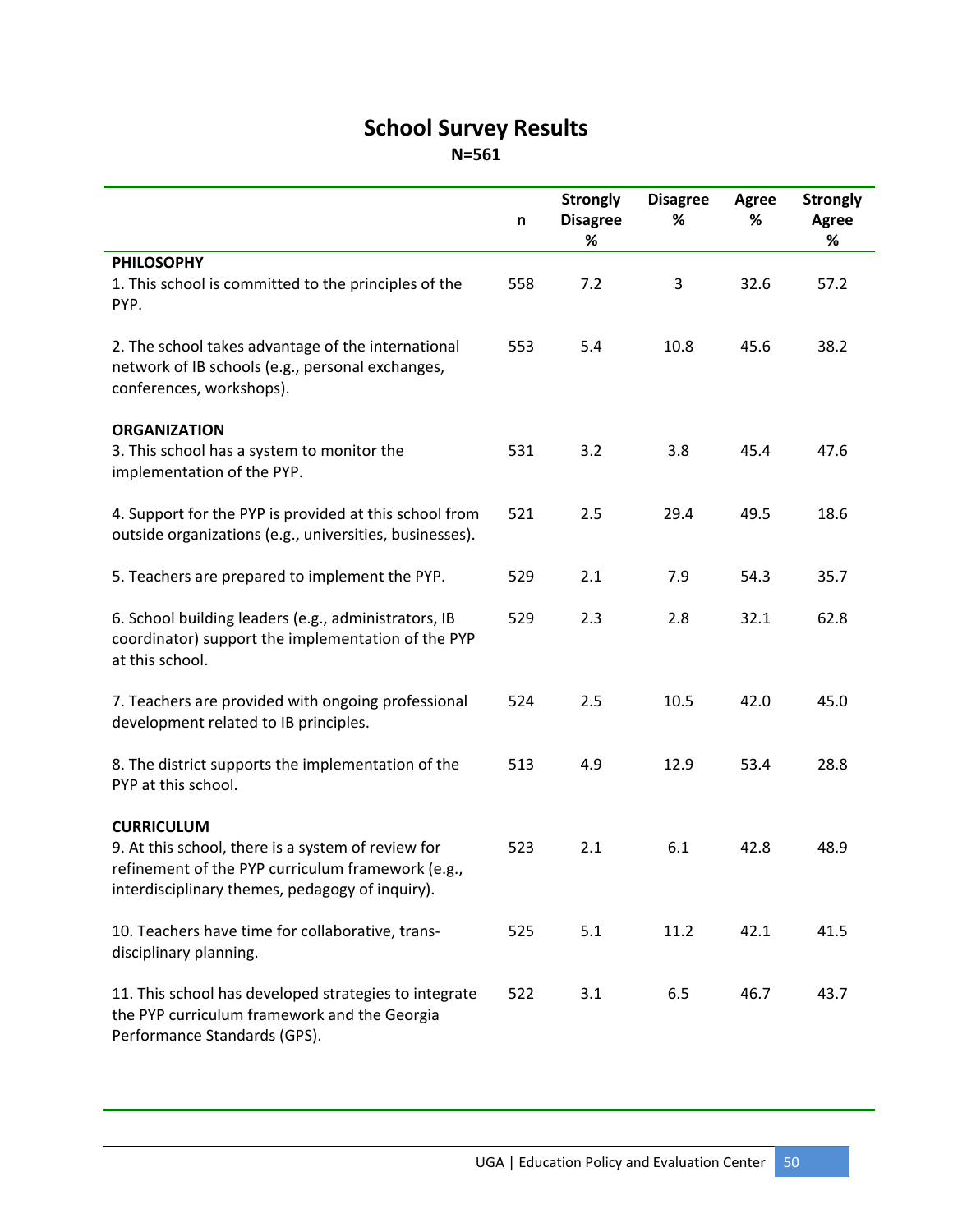|                                                                                                                                | n   | <b>Strongly</b><br><b>Disagree</b><br>% | <b>Disagree</b><br>℅ | Agree<br>℅ | <b>Strongly</b><br>Agree<br>% |
|--------------------------------------------------------------------------------------------------------------------------------|-----|-----------------------------------------|----------------------|------------|-------------------------------|
| <b>STUDENTS &amp; THEIR FAMILIES</b><br>12. The PYP curriculum supports the academic needs<br>of the students at this school.  | 522 | 2.5                                     | 4.6                  | 47.7       | 45.2                          |
| 13. The school provides opportunities for students to<br>take ownership of their learning experiences.                         | 517 | 1.9                                     | 3.7                  | 50.5       | 43.9                          |
| 14. Parents understand student expectations<br>regarding the IB-PYP.                                                           | 518 | 2.7                                     | 20.5                 | 60.4       | 16.4                          |
| <b>OVERALL IMPLEMENTATION</b><br>15. The academic achievement of students has<br>improved since the implementation of the PYP. | 488 | 3.3                                     | 13.9                 | 59.0       | 23.8                          |
| 16. Overall, the benefits of the PYP are worth the<br>investment.                                                              | 510 | 3.1                                     | 7.5                  | 46.5       | 42.9                          |

*(Question 17 solicited open‐ended responses and those results are not included in this section.)*

| <b>FEASIBILITY STUDY</b>                                             | Yes   |
|----------------------------------------------------------------------|-------|
| Were you employed at the school during the IB-PYP Feasibility Study? | 48.9% |

| Only respondents answering "yes" could<br>access the following questions                                            | n   | <b>Strongly</b><br><b>Disagree</b><br>% | <b>Disagree</b><br>℅ | Agree<br>℅ | <b>Strongly</b><br>Agree<br>℅ | Don't<br><b>Know</b><br>% |
|---------------------------------------------------------------------------------------------------------------------|-----|-----------------------------------------|----------------------|------------|-------------------------------|---------------------------|
| 18A. The IB organization provided support to<br>assist the school in evaluating its capacity to<br>deliver the PYP. | 257 | 2.3                                     | 1.9                  | 52.9       | 34.6                          | 8.2                       |
| 18B. Teachers helped to identify the<br>resources needed to deliver the PYP.                                        | 255 | 2.7                                     | 3.9                  | 50.2       | 38.8                          | 4.3                       |
| 18C. The PYP curriculum was examined to<br>determine whether it would meet the needs<br>of students at the school.  | 256 | 2.7                                     | 4.7                  | 46.9       | 39.8                          | 5.9                       |
| 18D. The district provided support to assist<br>the school in evaluating its capacity to deliver<br>the PYP.        | 253 | 6.7                                     | 17.4                 | 39.5       | 21.3                          | 15.0                      |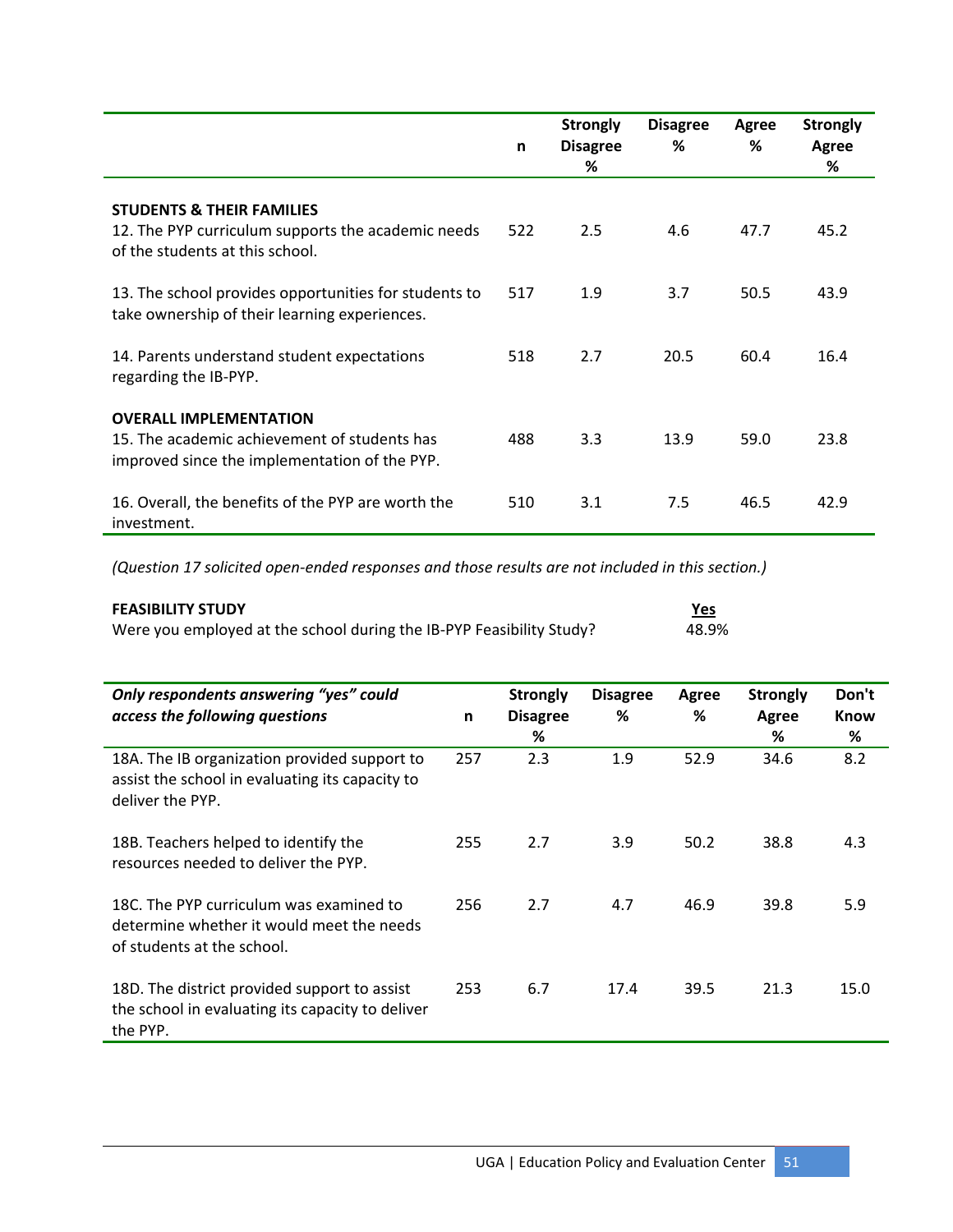| <b>TRIAL IMPLEMENTATION</b> | Yes |
|-----------------------------|-----|
|                             |     |

Were you employed at the school during the Trial Implementation Phase?  $\overline{60.1\%}$ 

| Only respondents answering "yes" could<br>access the following questions                                                                                                | n   | <b>Strongly</b><br><b>Disagree</b><br>% | <b>Disagree</b><br>% | <b>Agree</b><br>%   | <b>Strongly</b><br><b>Agree</b><br>% | Don't<br><b>Know</b><br>$\%$ |
|-------------------------------------------------------------------------------------------------------------------------------------------------------------------------|-----|-----------------------------------------|----------------------|---------------------|--------------------------------------|------------------------------|
| 19A. Opportunities were provided for<br>teachers to attend PYP training workshops to<br>support the trial implementation.                                               | 312 | 2.2                                     | 2.2                  | 39.1                | 54.5                                 | 1.9                          |
| 19B. The IB regional office collaborated with<br>the school to support the trial<br>implementation.                                                                     | 313 | 1.3                                     | 1.3                  | 46.3                | 34.2                                 | 16.9                         |
| 19C. The school building leaders (e.g.,<br>administrators, IB coordinator) worked with<br>teachers to deliver the trial implementation<br>of PYP.                       | 313 | 2.2                                     | 2.9                  | 42.2                | 50.2                                 | 2.6                          |
| 19D. Collaborative planning time was<br>provided during the trial implementation.                                                                                       | 314 | 2.2                                     | 3.8                  | 45.2                | 46.8                                 | 1.9                          |
|                                                                                                                                                                         |     |                                         |                      |                     |                                      |                              |
| <b>IB TEAM VISIT</b><br>Were you employed at the school during the IB Team visit?                                                                                       |     |                                         |                      | <b>Yes</b><br>84.3% |                                      |                              |
| Only respondents answering "yes" could<br>access the following questions                                                                                                | n   | <b>Strongly</b><br><b>Disagree</b><br>% | <b>Disagree</b><br>% | <b>Agree</b><br>%   | <b>Strongly</b><br><b>Agree</b><br>% | Don't<br><b>Know</b><br>%    |
| 20A. The school was prepared to deliver the<br>PYP in accordance with IB requirements at<br>the time of the authorization visit.                                        | 393 | 1.3                                     | 2.8                  | 38.2                | 57.0                                 | 0.8                          |
| 20B. The school district worked with the<br>school to support the IB team visit.                                                                                        | 390 | 4.9                                     | 14.1                 | 32.6                | 25.6                                 | 22.8                         |
| 20C. The IB regional office collaborated with<br>the school to support the visit.                                                                                       | 396 | 1.3                                     | 1.0                  | 40.4                | 34.1                                 | 23.2                         |
| 20D. The school building leaders (e.g.,<br>administrators, IB coordinator) worked with<br>teachers to make sure the school ran<br>effectively at the time of the visit. | 394 | 1.8                                     | 1.8                  | 30.5                | 64.7                                 | 1.3                          |
| 20E. The report provided by the IB team<br>provided useful information to the school.                                                                                   | 396 | 1.5                                     | 2.5                  | 36.1                | 54.3                                 | 5.6                          |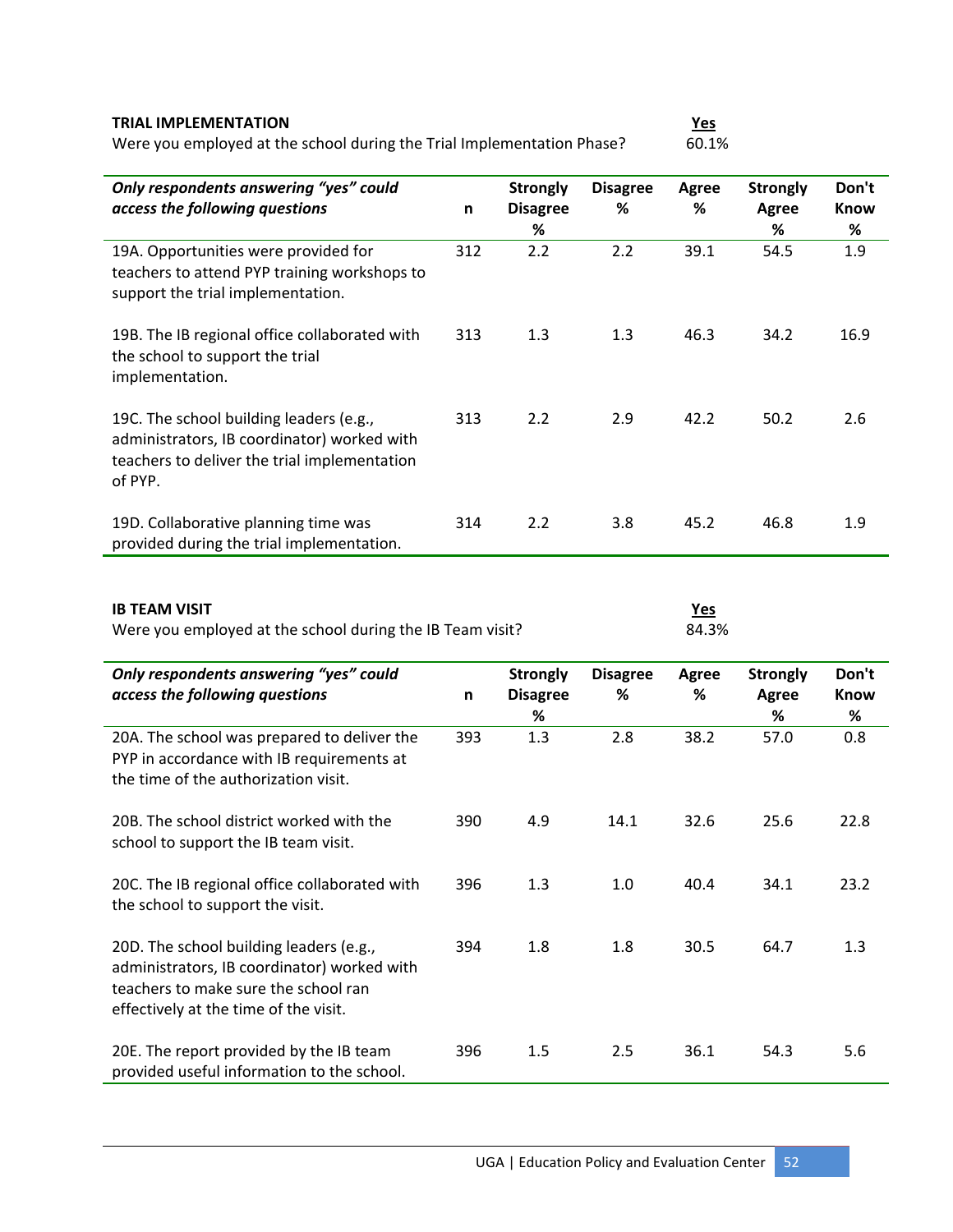#### **CHALLENGES**

**The following is a list of challenges schools may face when seeking IB authorization.** 

|     | <b>None</b> | A Little    | Some         | <b>Very</b>  | Don't        |
|-----|-------------|-------------|--------------|--------------|--------------|
| n   | $\%$        | %           | %            | %            | <b>Know</b>  |
|     |             |             |              |              | $\%$         |
| 514 |             |             |              |              | 20.6         |
| 514 | 5.3         | 17.3        | 35.2         | 24.3         | 17.9         |
| 513 | 10.5        | 17.5        | 30.0         | 16.0         | 25.9         |
| 515 | 26.0        | 13.8        | 21.0         | 18.3         | 21.0         |
| 514 | 8.9         | 16.5        | 27.0         | 34.2         | 13.2         |
| 514 | 7.0         | 14.8        | 28.2         | 22.2         | 27.8         |
| 510 | 8.2         | 17.3        | 32.9         | 25.7         | 15.9         |
| 511 | 13.1        | 7.2         | 13.7         | 9.2          | 56.9         |
| 504 | 13.3        | 10.7        | 15.5         | 14.9         | 45.8         |
| 509 | 33.4        | 11.6        | 11.8         | 22.0         | 21.4         |
| 505 | 6.3         | 16.4        | 24.2         | 28.1         | 25.1         |
|     |             |             |              |              | 17.9         |
|     | 508         | 3.9<br>10.2 | 10.3<br>22.2 | 33.7<br>25.4 | 31.5<br>24.4 |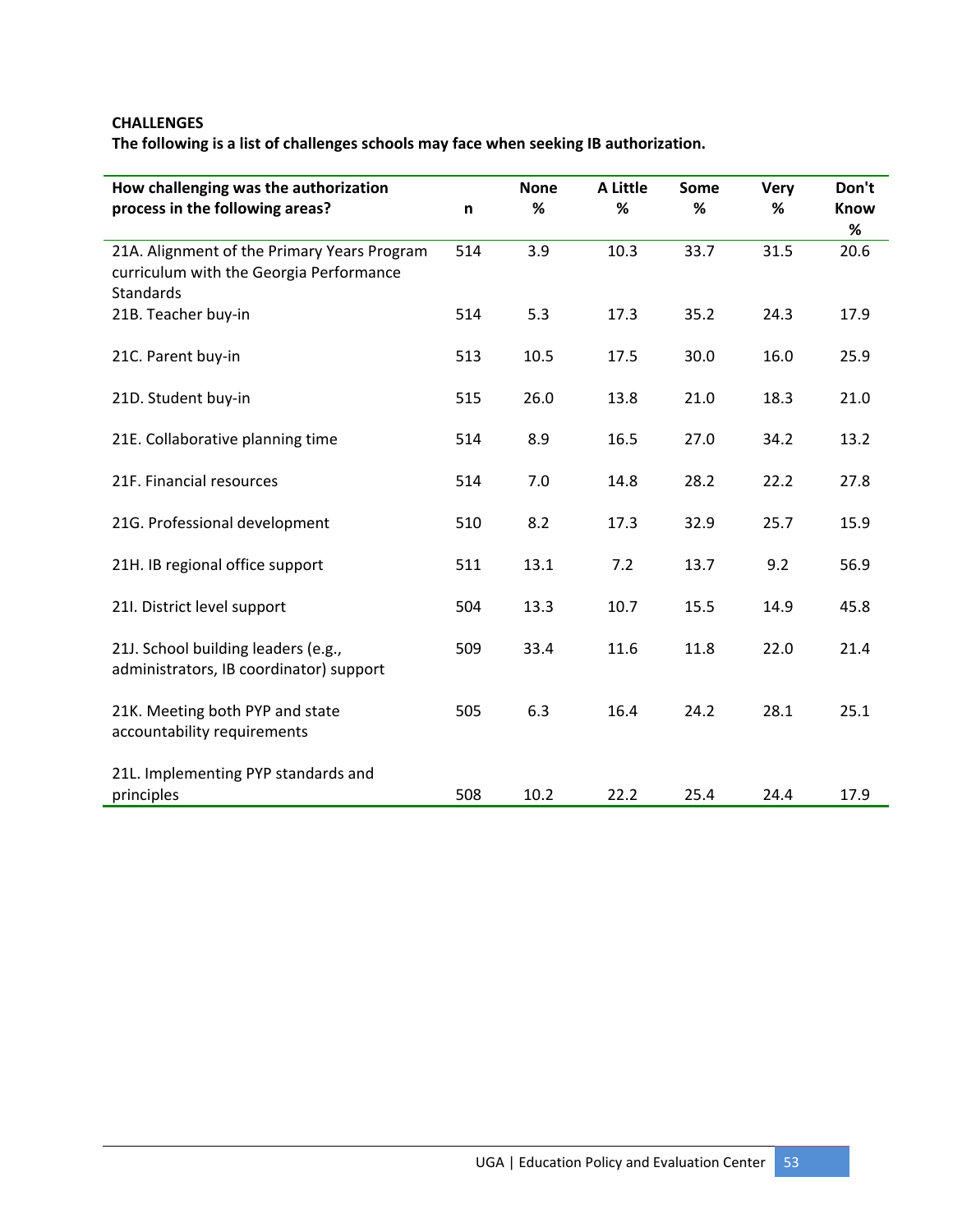|              | <b>Number</b>      | <b>Response</b> |
|--------------|--------------------|-----------------|
| Years        | <b>Respondents</b> | ℅               |
| 1            | 70                 | 12.5            |
| $2 - 3$      | 142                | 25.3            |
| $4 - 8$      | 186                | 33.2            |
| $9 - 12$     | 49                 | 8.7             |
| $13 - 20$    | 49                 | 8.7             |
| Over 20      | 16                 | 2.9             |
| No Response  | 49                 | 8.7             |
| <b>Total</b> | 561                | 100.0           |

**Years Employed at the School (including this year)**

| <b>Highest level Degree</b> | <b>Number</b>      | <b>Response</b> |
|-----------------------------|--------------------|-----------------|
|                             | <b>Respondents</b> | ℅               |
| <b>Bachelors</b>            | 179                | 31.9            |
| <b>Masters</b>              | 257                | 45.8            |
| Specialist                  | 53                 | 9.4             |
| Doctoral                    | 12                 | 2.1             |
| No Response                 | 60                 | 10.7            |
| <b>Total</b>                | 561                | 100.0           |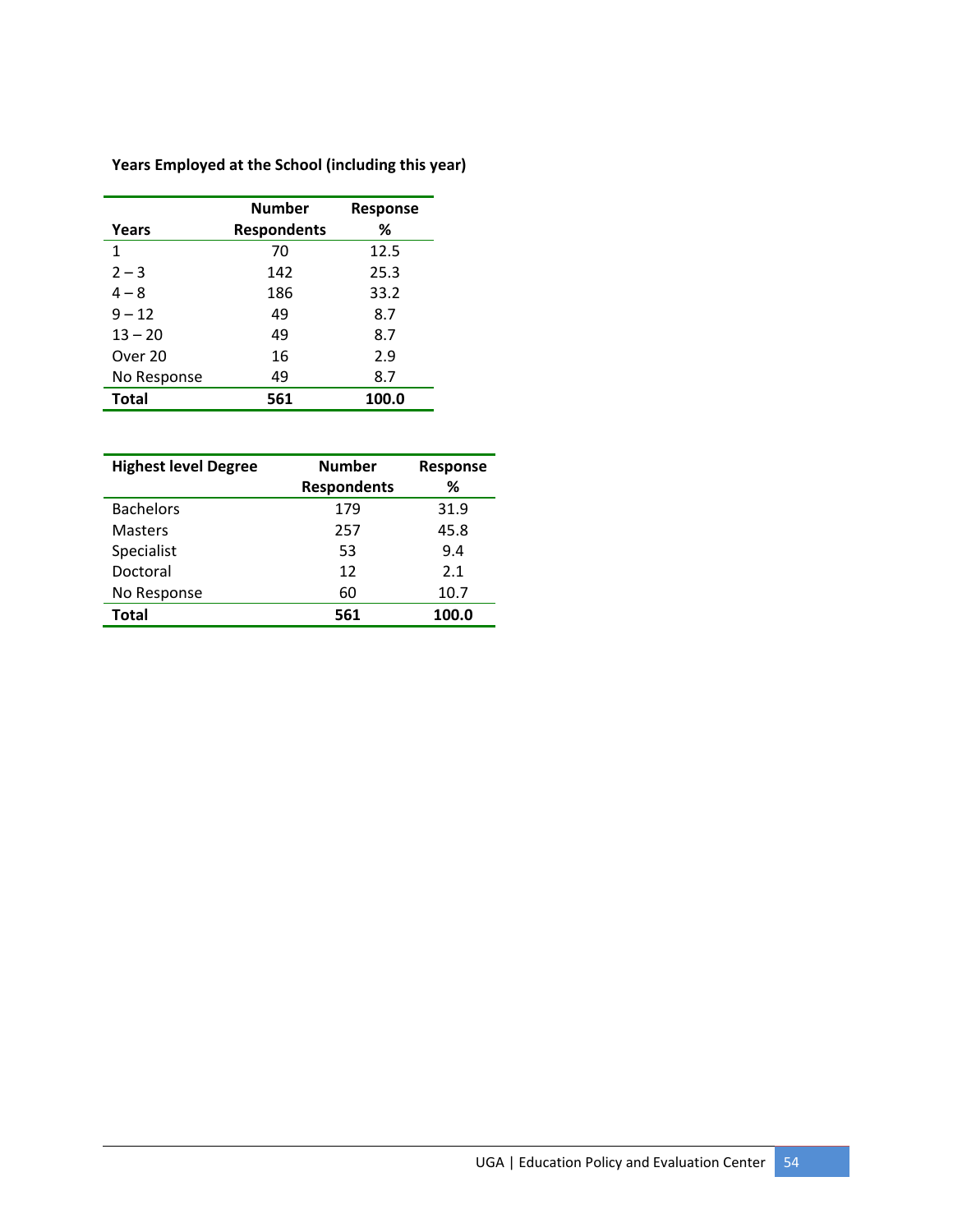| <b>Add-on Certificate or Endorsement</b> | <b>Number</b><br><b>Respondents</b><br>$N = 561$ | Response<br>% |
|------------------------------------------|--------------------------------------------------|---------------|
| Leadership                               | 48                                               | 8.6           |
| <b>Reading Specialist</b>                | 53                                               | 9.4           |
| English Language Learners                | 40                                               | 7.1           |
| Gifted                                   | 74                                               | 13.2          |
| <b>Special Education</b>                 | 45                                               | 8.0           |
| <b>Master Teacher</b>                    | 18                                               | 3.2           |
| National Board certification (NBPTS)     | 7                                                | 1.2           |
| Other                                    | 50                                               | 8.9           |
| No Response                              | 319                                              | 56.9          |

*\* Percentages will not equal 100% because participants could choose more than one response.*

|                                             | <b>Number</b>      | <b>Response</b> |
|---------------------------------------------|--------------------|-----------------|
| <b>Position in the School</b>               | <b>Respondents</b> | ℅               |
| Administrator                               | 23                 | 4.1             |
| <b>IB Coordinator</b>                       | 17                 | 3.0             |
| Grade-level Teacher                         | 288                | 51.3            |
| <b>Special Education Teacher</b>            | 34                 | 6.1             |
| <b>FLL Teacher</b>                          | 11                 | 2.0             |
| Special Area Teacher (e.g., Music, Art, PE) | 47                 | 8.4             |
| Foreign Language Teacher                    | 24                 | 4.3             |
| Other                                       | 70                 | 12.5            |
| No Response                                 | 47                 | 8.4             |
| Total                                       | 561                | 100.0           |

| <b>Teachers' Grade Level(s)</b> | <b>Number</b><br><b>Respondents</b><br>$N = 561$ | <b>Response</b><br>℅ |
|---------------------------------|--------------------------------------------------|----------------------|
| Pre-K                           | 26                                               | 4.6                  |
| Kindergarten                    | 126                                              | 22.5                 |
| 1st                             | 144                                              | 25.7                 |
| 2 <sub>nd</sub>                 | 135                                              | 24.1                 |
| 3rd                             | 132                                              | 23.5                 |
| 4th                             | 131                                              | 23.4                 |
| 5th                             | 123                                              | 21.9                 |
| Other                           | 23                                               | 4.1                  |

*\* Percentages will not equal 100% because participants could choose more than one response.*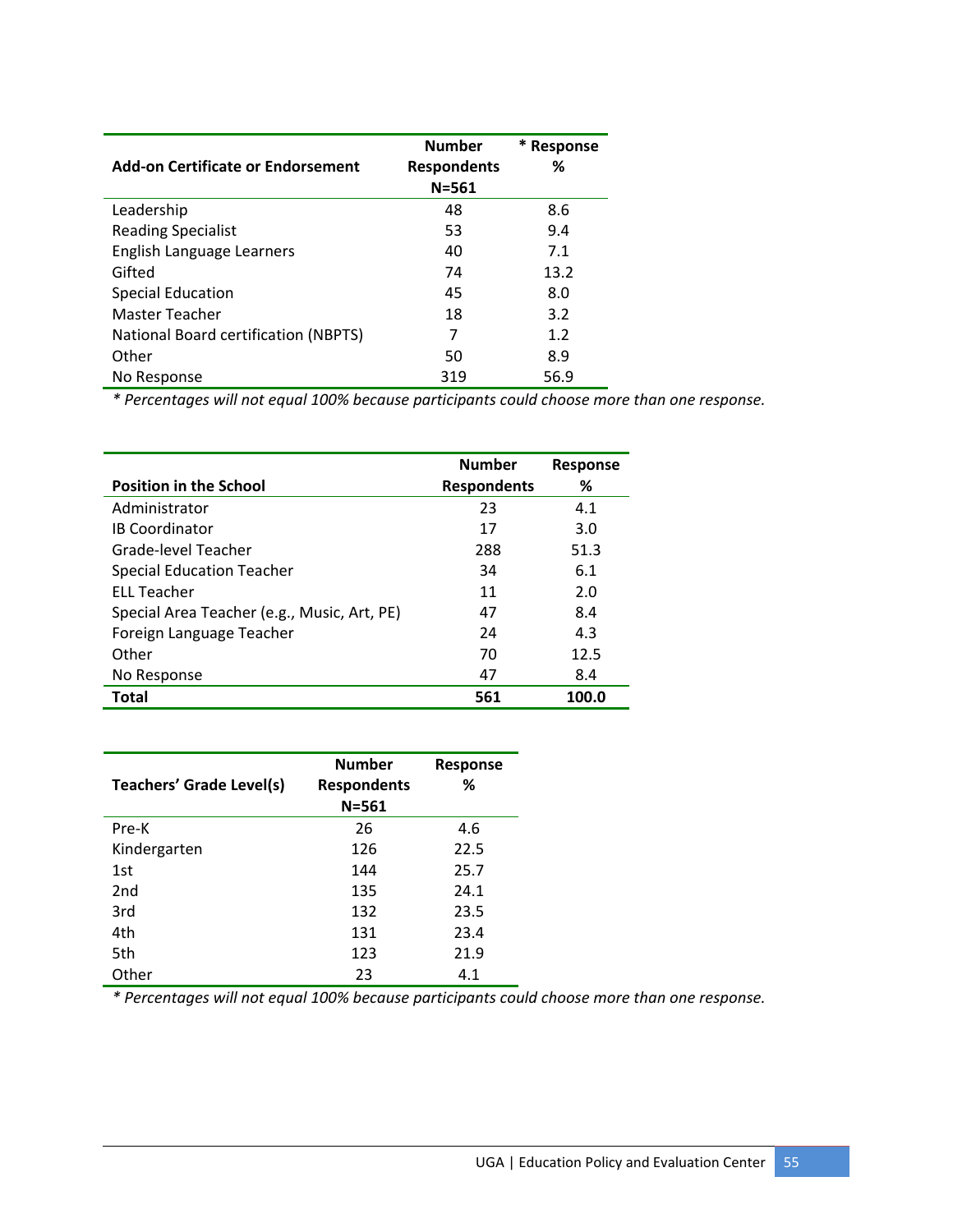|             | <b>Number</b>      | <b>Response</b> |  |  |
|-------------|--------------------|-----------------|--|--|
| Gender      | <b>Respondents</b> | ℅               |  |  |
| Female      | 447                | 79.7            |  |  |
| Male        | 38                 | 6.8             |  |  |
| No Response | 76                 | 13.5            |  |  |
| Total       | 561                | 100.0           |  |  |

|              | <b>Number</b>      | <b>Response</b> |
|--------------|--------------------|-----------------|
| Age          | <b>Respondents</b> | ℅               |
| $20 - 30$    | 95                 | 16.9            |
| $31 - 40$    | 141                | 25.1            |
| $41 - 50$    | 108                | 19.3            |
| $51 - 60$    | 112                | 20.0            |
| $61+$        | 20                 | 3.6             |
| No Response  | 85                 | 15.2            |
| <b>Total</b> | 561                | 100.0           |

| <b>Ethnicity</b>                  | <b>Number</b><br><b>Respondents</b><br>$N = 561$ | <b>Response</b><br>℅ |
|-----------------------------------|--------------------------------------------------|----------------------|
| African American                  | 88                                               | 15.7                 |
| Asian                             | 9                                                | 1.6                  |
| Pacific Islander                  | 1                                                | 0.2                  |
| American Indian or Alaskan Native | 3                                                | 0.5                  |
| White                             | 355                                              | 63.3                 |
| Hispanic                          | 21                                               | 3.7                  |
| Other                             | 10                                               | 1.8                  |
| No Response                       | 87                                               | 15.5                 |

*\* Percentages will not equal 100% because participants could choose more than one response.*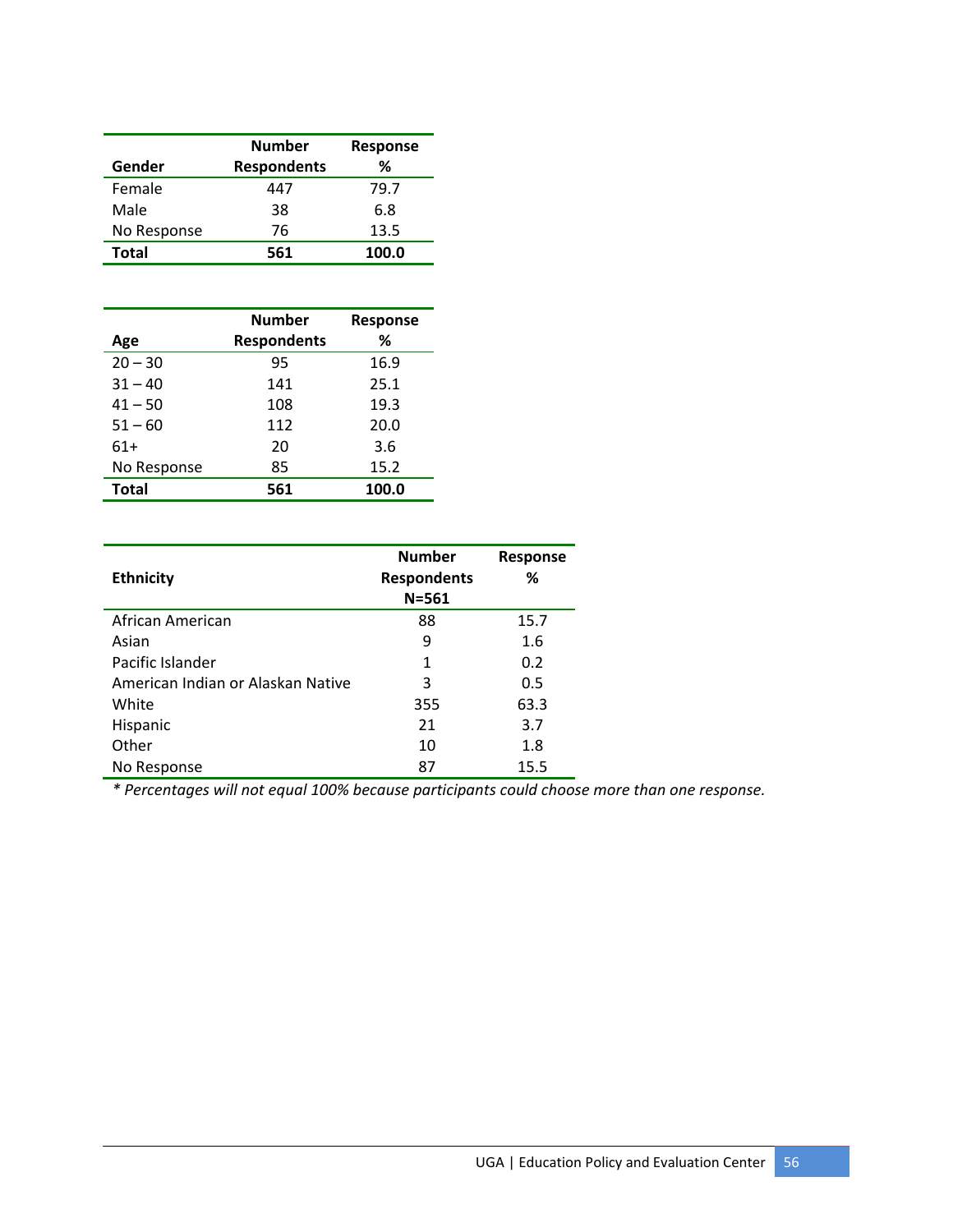|                                                                         |                                                                                                                                                         | <b>Number</b> | Mean | <b>Standard</b><br><b>Deviation</b> |  |  |
|-------------------------------------------------------------------------|---------------------------------------------------------------------------------------------------------------------------------------------------------|---------------|------|-------------------------------------|--|--|
| Q1-21A Response options: Strongly Disagree (1), Disagree (2), Agree (3) |                                                                                                                                                         |               |      |                                     |  |  |
|                                                                         | Strongly Agree (4)                                                                                                                                      |               |      |                                     |  |  |
| 1.                                                                      | This school is committed to the principles of the PYP.                                                                                                  | 559           | 3.40 | 0.86                                |  |  |
| 2.                                                                      | The school takes advantage of the international network of IB<br>schools (e.g., personal exchanges, conferences, workshops).                            | 554           | 3.17 | 0.83                                |  |  |
| 3.                                                                      | This school has a system to monitor the implementation of the PYP.                                                                                      | 532           | 3.38 | 0.71                                |  |  |
| 4.                                                                      | Support for the PYP is provided at this school from outside<br>organizations (e.g., universities, businesses).                                          | 522           | 2.84 | 0.75                                |  |  |
| 5.                                                                      | Teachers are prepared to implement the PYP.                                                                                                             | 530           | 3.24 | 0.68                                |  |  |
| 6.                                                                      | School building leaders (e.g., administrators, IB coordinator)<br>support the implementation of the PYP at this school.                                 | 530           | 3.55 | 0.66                                |  |  |
| 7.                                                                      | Teachers are provided with ongoing professional development<br>related to IB principles.                                                                | 525           | 3.30 | 0.75                                |  |  |
| 8.                                                                      | The district supports the implementation of the PYP at this school.                                                                                     | 514           | 3.06 | 0.78                                |  |  |
| 9.                                                                      | At this school, there is a system of review for refinement of the PYP<br>curriculum framework (e.g., interdisciplinary themes, pedagogy of<br>inquiry). | 524           | 3.39 | 0.70                                |  |  |
| 10.                                                                     | Teachers have time for collaborative, transdisciplinary planning.                                                                                       | 526           | 3.20 | 0.83                                |  |  |
| 11.                                                                     | This school has developed strategies to integrate the PYP<br>curriculum framework and the Georgia Performance Standards<br>$(GPS)$ .                    | 523           | 3.31 | 0.73                                |  |  |
| 12.                                                                     | The PYP curriculum supports the academic needs of the students at<br>this school.                                                                       | 523           | 3.36 | 0.69                                |  |  |
| 13.                                                                     | The school provides opportunities for students to take ownership of<br>their learning experiences.                                                      | 518           | 3.36 | 0.65                                |  |  |
| 14.                                                                     | Parents understand student expectations regarding the IB-PYP.                                                                                           | 519           | 2.91 | 0.68                                |  |  |
| 15.                                                                     | The academic achievement of students has improved since the<br>implementation of the PYP.                                                               | 489           | 3.03 | 0.71                                |  |  |
| 16.                                                                     | Overall, the benefits of the PYP are worth the investment.                                                                                              | 511           | 3.29 | 0.74                                |  |  |
| 18A.                                                                    | The IB organization provided support to assist the school in<br>evaluating its capacity to deliver the PYP.                                             | 236           | 3.31 | 0.64                                |  |  |
| 18B.                                                                    | Teachers helped to identify the resources needed to deliver the<br>PYP.                                                                                 | 244           | 3.31 | 0.68                                |  |  |
| 18C.                                                                    | The PYP curriculum was examined to determine whether it would<br>meet the needs of students at the school.                                              | 241           | 3.32 | 0.70                                |  |  |
| 18D.                                                                    | The district provided support to assist the school in evaluating its<br>capacity to deliver the PYP.                                                    | 215           | 2.89 | 0.87                                |  |  |
| 19A.                                                                    | Opportunities were provided for teachers to attend PYP training<br>workshops to support the trial implementation.                                       | 307           | 3.49 | 0.66                                |  |  |

# **Survey Items: Mean and Standard Deviation**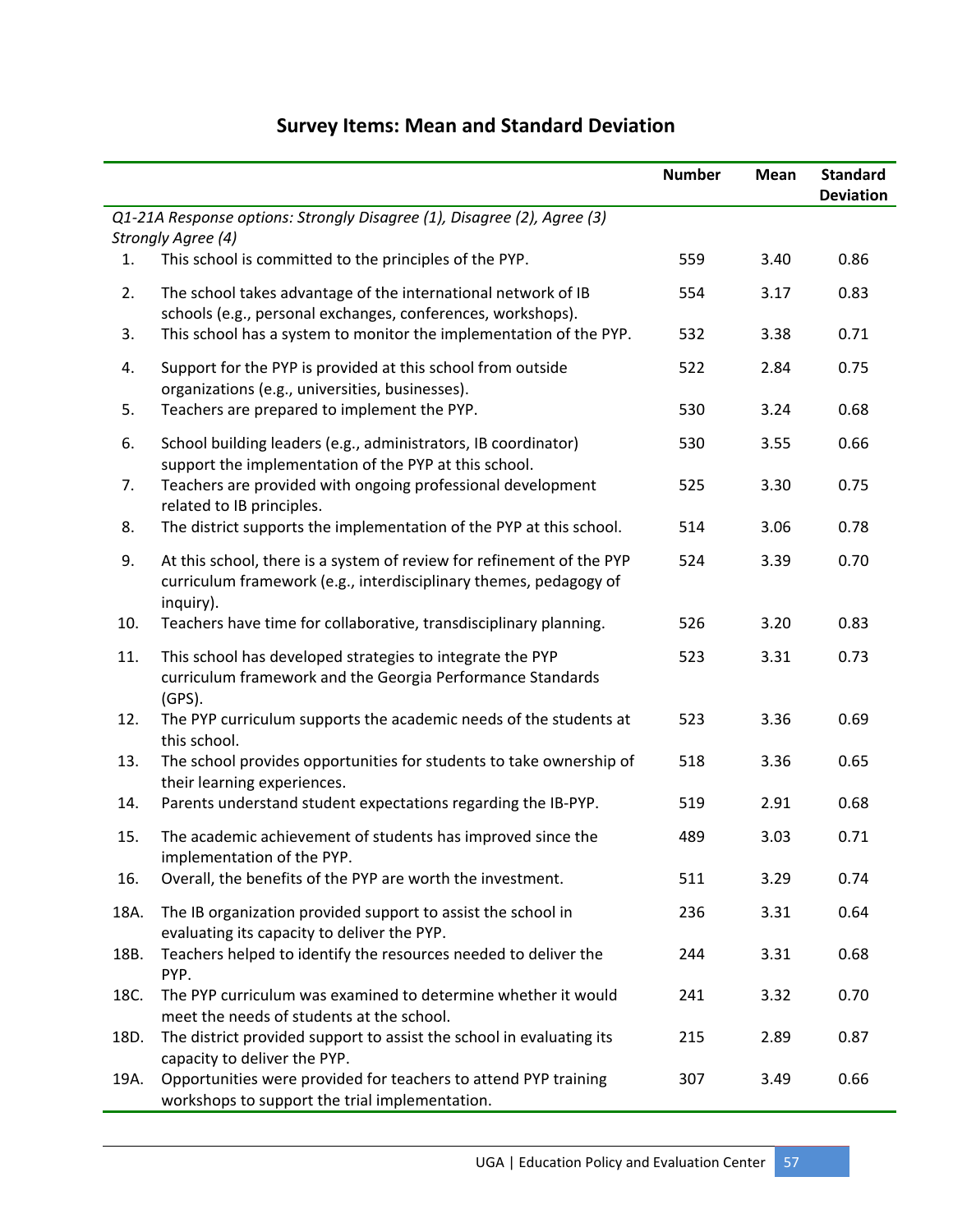|      |                                                                                                                                                                 | <b>Number</b> | Mean | <b>Standard</b><br><b>Deviation</b> |
|------|-----------------------------------------------------------------------------------------------------------------------------------------------------------------|---------------|------|-------------------------------------|
| 19B. | The IB regional office collaborated with the school to support the<br>trial implementation.                                                                     | 261           | 3.37 | 0.60                                |
| 19C. | The school building leaders (e.g., administrators, IB coordinator)<br>worked with teachers to deliver the trial implementation of PYP.                          | 306           | 3.44 | 0.67                                |
| 19D. | Collaborative planning time was provided during the trial<br>implementation.                                                                                    | 309           | 3.39 | 0.67                                |
| 20A. | The school was prepared to deliver the PYP in accordance with IB<br>requirements at the time of the authorization visit.                                        | 391           | 3.52 | 0.62                                |
| 20B. | The school district worked with the school to support the IB team<br>visit.                                                                                     | 302           | 3.02 | 0.88                                |
| 20C. | The IB regional office collaborated with the school to support the<br>visit.                                                                                    | 305           | 3.40 | 0.60                                |
| 20D. | The school building leaders (e.g., administrators, IB coordinator)<br>worked with teachers to make sure the school ran effectively at the<br>time of the visit. | 390           | 3.60 | 0.62                                |
| 20E. | The report provided by the IB team provided useful information to<br>the school.                                                                                | 375           | 3.52 | 0.63                                |
|      | <b>CHALLENGES</b>                                                                                                                                               |               |      |                                     |
|      | 4 point scale where 1 represents a little challenge and 4 represents very<br>challenging                                                                        |               |      |                                     |
| 21A. | Alignment of the Primary Years Program curriculum with the<br>Georgia Performance Standards                                                                     | 409           | 2.17 | 0.84                                |
| 21B. | Teacher buy-in                                                                                                                                                  | 423           | 1.96 | 0.87                                |
| 21C. | Parent buy-in                                                                                                                                                   | 381           | 1.70 | 0.96                                |
| 21D. | Student buy-in                                                                                                                                                  | 408           | 1.39 | 1.17                                |
| 21E. | Collaborative planning time                                                                                                                                     | 447           | 2.00 | 1.00                                |
| 21F. | <b>Financial resources</b>                                                                                                                                      | 372           | 1.90 | 0.95                                |
| 21G. | Professional development                                                                                                                                        | 430           | 1.90 | 0.95                                |
| 21H. | IB regional office support                                                                                                                                      | 222           | 1.43 | 1.13                                |
| 211. | District level support                                                                                                                                          | 275           | 1.58 | 1.13                                |
| 21J. | School building leaders (e.g., administrators, IB coordinator)<br>support                                                                                       | 402           | 1.28 | 1.27                                |
| 21K. | Meeting both PYP and state accountability requirements                                                                                                          | 379           | 1.98 | 0.97                                |
| 21L. | Implementing PYP standards and principles                                                                                                                       | 418           | 1.77 | 1.01                                |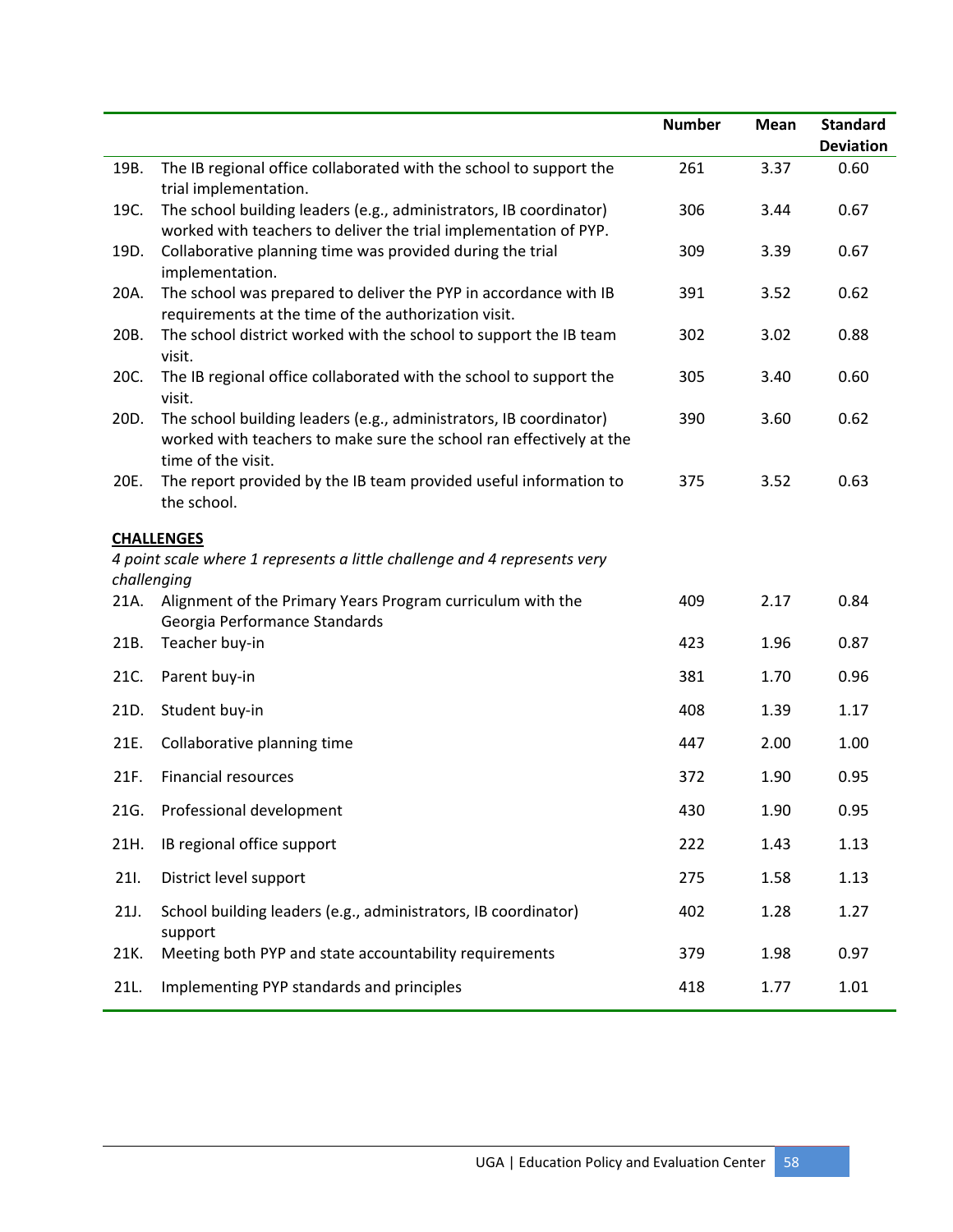|      |                                                                                                                                                         | Administrators/<br><b>IB Coordinators</b> | Grade<br>Level<br><b>Teachers</b> | <b>Other</b><br>Personnel |
|------|---------------------------------------------------------------------------------------------------------------------------------------------------------|-------------------------------------------|-----------------------------------|---------------------------|
|      | Q1-21A Response options: Strongly Disagree (1), Disagree (2),<br>Agree (3) Strongly Agree (4)                                                           |                                           |                                   |                           |
| 1.   | This school is committed to the principles of the PYP.                                                                                                  | 3.56                                      | 3.39                              | 3.52                      |
| 2.   | The school takes advantage of the international network<br>of IB schools (e.g., personal exchanges, conferences,<br>workshops).                         | 3.31                                      | 3.13                              | 3.28                      |
| 3.   | This school has a system to monitor the implementation<br>of the PYP.                                                                                   | 3.46                                      | 3.32                              | 3.43                      |
| 4.   | Support for the PYP is provided at this school from outside<br>organizations (e.g., universities, businesses).                                          | 2.77                                      | 2.77                              | 2.97                      |
| 5.   | Teachers are prepared to implement the PYP.                                                                                                             | 3.21                                      | 3.19                              | 3.33                      |
| 6.   | School building leaders (e.g., administrators, IB<br>coordinator) support the implementation of the PYP at<br>this school.                              | 3.59                                      | 3.53                              | 3.63                      |
| 7.   | Teachers are provided with ongoing professional<br>development related to IB principles.                                                                | 3.49                                      | 3.19                              | 3.45                      |
| 8.   | The district supports the implementation of the PYP at<br>this school.                                                                                  | 3.03                                      | 2.89                              | 3.30                      |
| 9.   | At this school, there is a system of review for refinement<br>of the PYP curriculum framework (e.g., interdisciplinary<br>themes, pedagogy of inquiry). | 3.54                                      | 3.32                              | 3.48                      |
| 10.  | Teachers have time for collaborative, transdisciplinary<br>planning.                                                                                    | 3.54                                      | 3.14                              | 3.26                      |
| 11.  | This school has developed strategies to integrate the PYP<br>curriculum framework and the Georgia Performance<br>Standards (GPS).                       | 3.50                                      | 3.26                              | 3.37                      |
| 12.  | The PYP curriculum supports the academic needs of the<br>students at this school.                                                                       | 3.54                                      | 3.29                              | 3.44                      |
| 13.  | The school provides opportunities for students to take<br>ownership of their learning experiences.                                                      | 3.36                                      | 3.35                              | 3.38                      |
| 14.  | Parents understand student expectations regarding the<br>IB-PYP.                                                                                        | 3.10                                      | 2.82                              | 2.98                      |
| 15.  | The academic achievement of students has improved<br>since the implementation of the PYP.                                                               | 3.22                                      | 2.94                              | 3.11                      |
| 16.  | Overall, the benefits of the PYP are worth the investment.                                                                                              | 3.61                                      | 3.19                              | 3.40                      |
| 18A. | The IB organization provided support to assist the school<br>in evaluating its capacity to deliver the PYP.                                             | 3.43                                      | 3.25                              | 3.34                      |
| 18B. | Teachers helped to identify the resources needed to<br>deliver the PYP.                                                                                 | 3.40                                      | 3.27                              | 3.34                      |

# **Survey Items: Mean by School Position**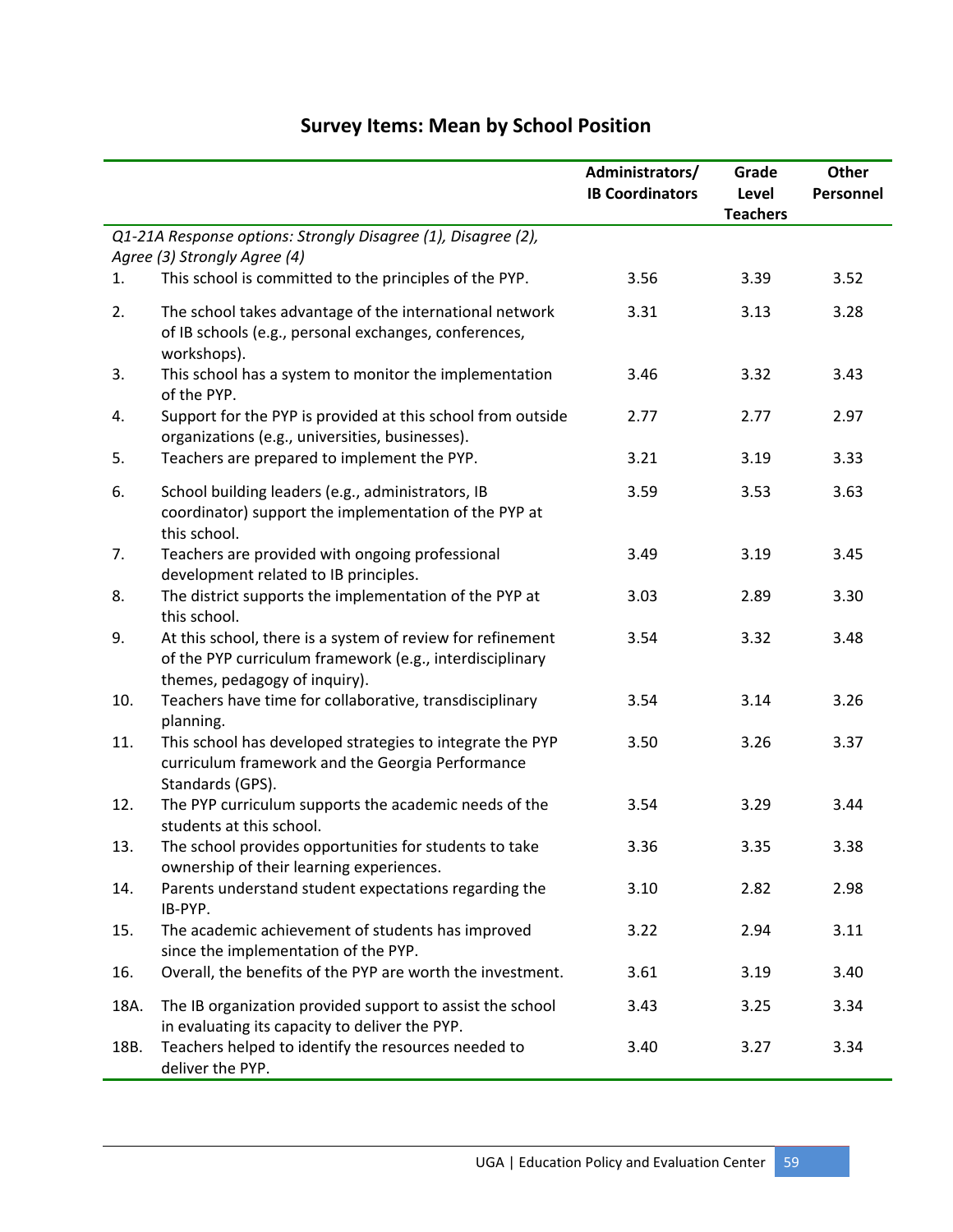|      |                                                                                                                                                                 | Administrators/<br><b>IB Coordinators</b> | Grade<br>Level  | Other<br>Personnel |
|------|-----------------------------------------------------------------------------------------------------------------------------------------------------------------|-------------------------------------------|-----------------|--------------------|
|      |                                                                                                                                                                 |                                           | <b>Teachers</b> |                    |
| 18C. | The PYP curriculum was examined to determine whether<br>it would meet the needs of students at the school.                                                      | 3.56                                      | 3.22            | 3.36               |
| 18D. | The district provided support to assist the school in<br>evaluating its capacity to deliver the PYP.                                                            | 3.09                                      | 2.67            | 3.15               |
| 19A. | Opportunities were provided for teachers to attend PYP<br>training workshops to support the trial implementation.                                               | 3.78                                      | 3.42            | 3.53               |
| 19B. | The IB regional office collaborated with the school to<br>support the trial implementation.                                                                     | 3.54                                      | 3.30            | 3.41               |
| 19C. | The school building leaders (e.g., administrators, IB<br>coordinator) worked with teachers to deliver the trial<br>implementation of PYP.                       | 3.70                                      | 3.38            | 3.49               |
| 19D. | Collaborative planning time was provided during the trial<br>implementation.                                                                                    | 3.63                                      | 3.33            | 3.44               |
| 20A. | The school was prepared to deliver the PYP in accordance<br>with IB requirements at the time of the authorization visit.                                        | 3.55                                      | 3.50            | 3.57               |
| 20B  | The school district worked with the school to support the<br>IB team visit.                                                                                     | 3.04                                      | 2.90            | 3.16               |
| 20C. | The IB regional office collaborated with the school to<br>support the visit.                                                                                    | 3.53                                      | 3.38            | 3.38               |
| 20D. | The school building leaders (e.g., administrators, IB<br>coordinator) worked with teachers to make sure the<br>school ran effectively at the time of the visit. | 3.79                                      | 3.58            | 3.61               |
| 20E. | The report provided by the IB team provided useful<br>information to the school.                                                                                | 3.70                                      | 3.47            | 3.55               |
|      | <b>CHALLENGES</b><br>4 point scale where 1 represents a little challenge and 4<br>represents very challenging                                                   |                                           |                 |                    |
| 21A. | Alignment of the Primary Years Program curriculum with<br>the Georgia Performance Standards                                                                     | 1.94                                      | 2.15            | 2.21               |
| 21B. | Teacher buy-in                                                                                                                                                  | 1.58                                      | 1.98            | 1.99               |
| 21C. | Parent buy-in                                                                                                                                                   | 1.37                                      | 1.70            | 1.72               |
| 21D. | Student buy-in                                                                                                                                                  | 0.65                                      | 1.39            | 1.51               |
| 21E. | Collaborative planning time                                                                                                                                     | 1.56                                      | 1.96            | 2.11               |
| 21F. | <b>Financial resources</b>                                                                                                                                      | 1.70                                      | 1.96            | 1.86               |
| 21G. | Professional development                                                                                                                                        | 1.49                                      | 1.93            | 1.94               |
| 21H. | IB regional office support                                                                                                                                      | 0.86                                      | 1.37            | 1.64               |
| 211. | District level support                                                                                                                                          | 1.24                                      | 1.61            | 1.58               |